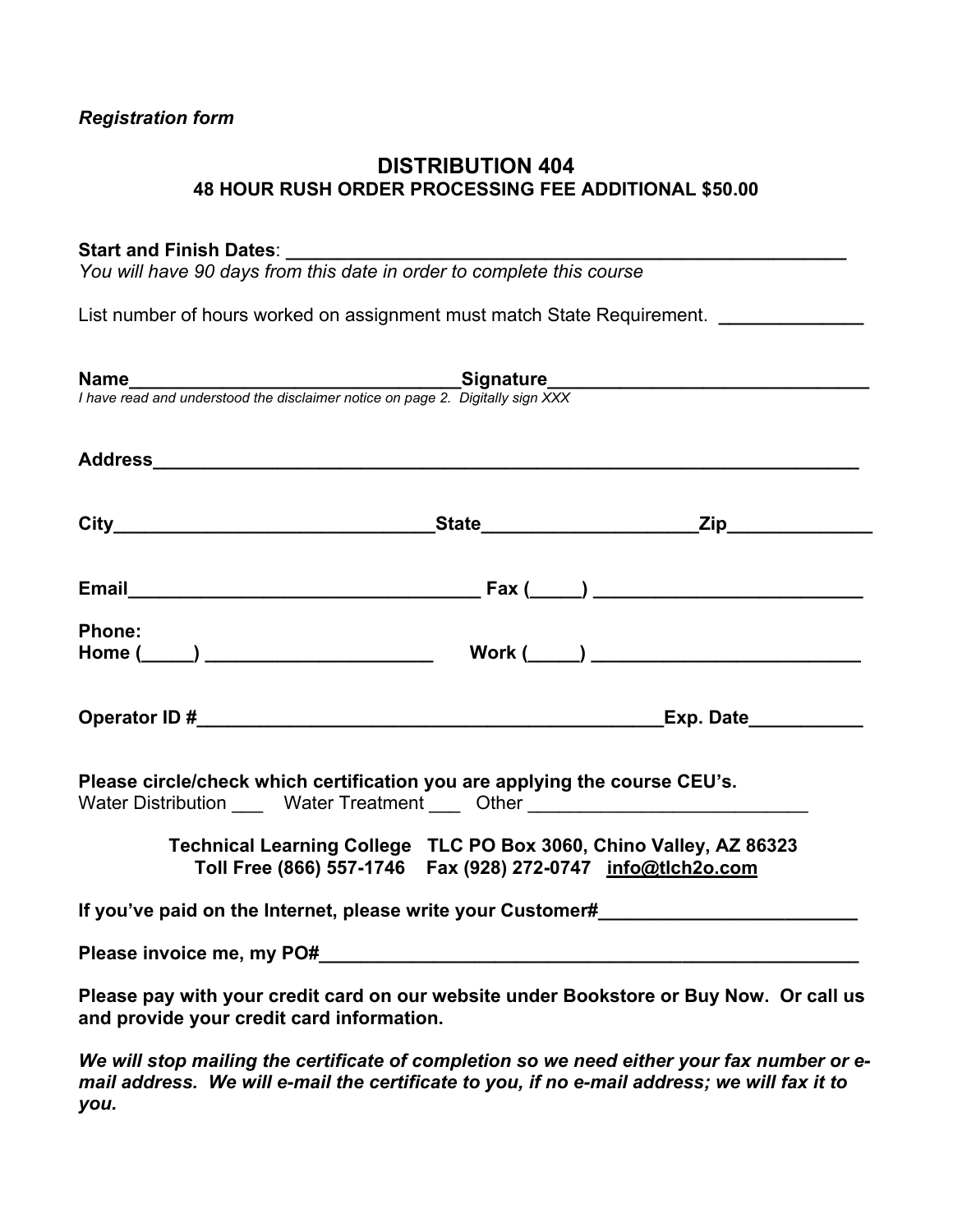## **DISCLAIMER NOTICE**

I understand that it is my responsibility to ensure that this CEU course is either approved or accepted in my State for CEU credit. I understand State laws and rules change on a frequent basis and I believe this course is currently accepted in my State for CEU or contact hour credit, if it is not, I will not hold Technical Learning College responsible. I also understand that this type of study program deals with dangerous conditions and that I will not hold Technical Learning College, Technical Learning Consultants, Inc. (TLC) liable for any errors or omissions or advice contained in this CEU education training course or for any violation or injury or neglect or damage caused by this CEU education training or course material suggestion or error. I will call or contact TLC if I need help or assistance and double-check to ensure my registration page and assignment has been received and graded.

**State Approval Listing Link**, check to see if your State accepts or has pre-approved this course. Not all States are listed. Not all courses are listed. If the course is not accepted for CEU credit, we will give you the course free if you ask your State to accept it for credit.

**Professional Engineers**; Most states will accept our courses for credit but we do not officially list the States or Agencies. Please check your State for approval.

## **State Approval Listing URL…**

*<http://www.abctlc.com/downloads/PDF/CEU%20State%20Approvals.pdf>*

*You can obtain a printed version of the course manual from TLC for an additional \$169.95 plus shipping charges.* 

## **AFFIDAVIT OF EXAM COMPLETION**

I affirm that I personally completed the entire text of the course. I also affirm that I completed the exam without assistance from any outside source. I understand that it is my responsibility to file or maintain my certificate of completion as required by the state or by the designation organization.

## **Grading Information**

In order to maintain the integrity of our courses we do not distribute test scores, percentages or questions missed. Our exams are based upon pass/fail criteria with the benchmark for successful completion set at 70%. Once you pass the exam, your record will reflect a successful completion and a certificate will be issued to you.

## **Rush Grading Service**

If you need this assignment graded and the results mailed to you within a 48-hour period, prepare to pay an additional rush service handling fee of \$50.00. This fee may not cover postage costs. If you need this service, simply write RUSH on the top of your Registration Form. We will place you in the front of the grading and processing line.

For security purposes, please fax or e-mail a copy of your driver's license and always call us to confirm we've received your assignment and to confirm your identity.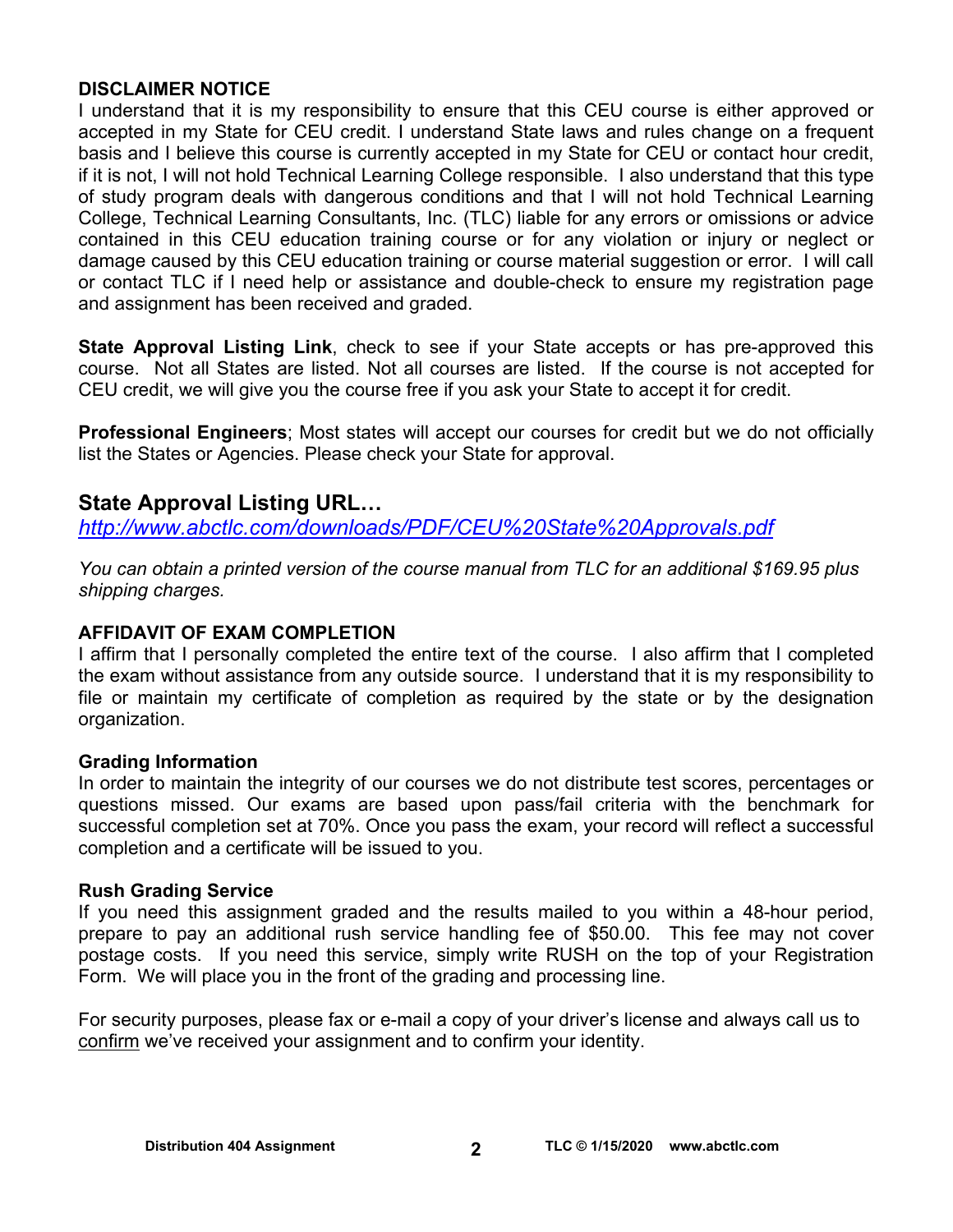## **CERTIFICATION OF COURSE PROCTOR**

Technical Learning College requires that our students who takes a correspondence or home study program course must pass a proctored course reading, quiz and final examination. The proctor must complete and provide to the school a certification form approved by the commission for each examination administered by the proctor.

**Instructions**. When a student completes the course work, fill out the blanks in this section and provide the form to the proctor with the examination.

Name of Course: **Name of Course:** 

Name of Licensee:

**Instructions to Proctor**. After an examination is administered, complete and return this certification and examination to the school in a sealed exam packet or in pdf format.

I certify that:

- 1. I am a disinterested third party in the administration of this examination. I am not related by blood, marriage or any other relationship to the licensee which would influence me from properly administering the examination.
- 2. The licensee showed me positive photo identification prior to completing the examination.
- 3. The enclosed examination was administered under my supervision on \_\_\_\_\_\_\_\_\_\_\_. The licensee received no assistance and had no access to books, notes or reference material.
- 4. I have not permitted the examination to be compromised, copied, or recorded in any way or by any method.
- 5. Provide an estimate of the amount of time the student took to complete the assignment.

Time to complete the entire course and final exam.

Notation of any problem or concerns:

Name and Telephone of Proctor (please print):

Signature of Proctor

 $\overline{a}$ 

 $\overline{a}$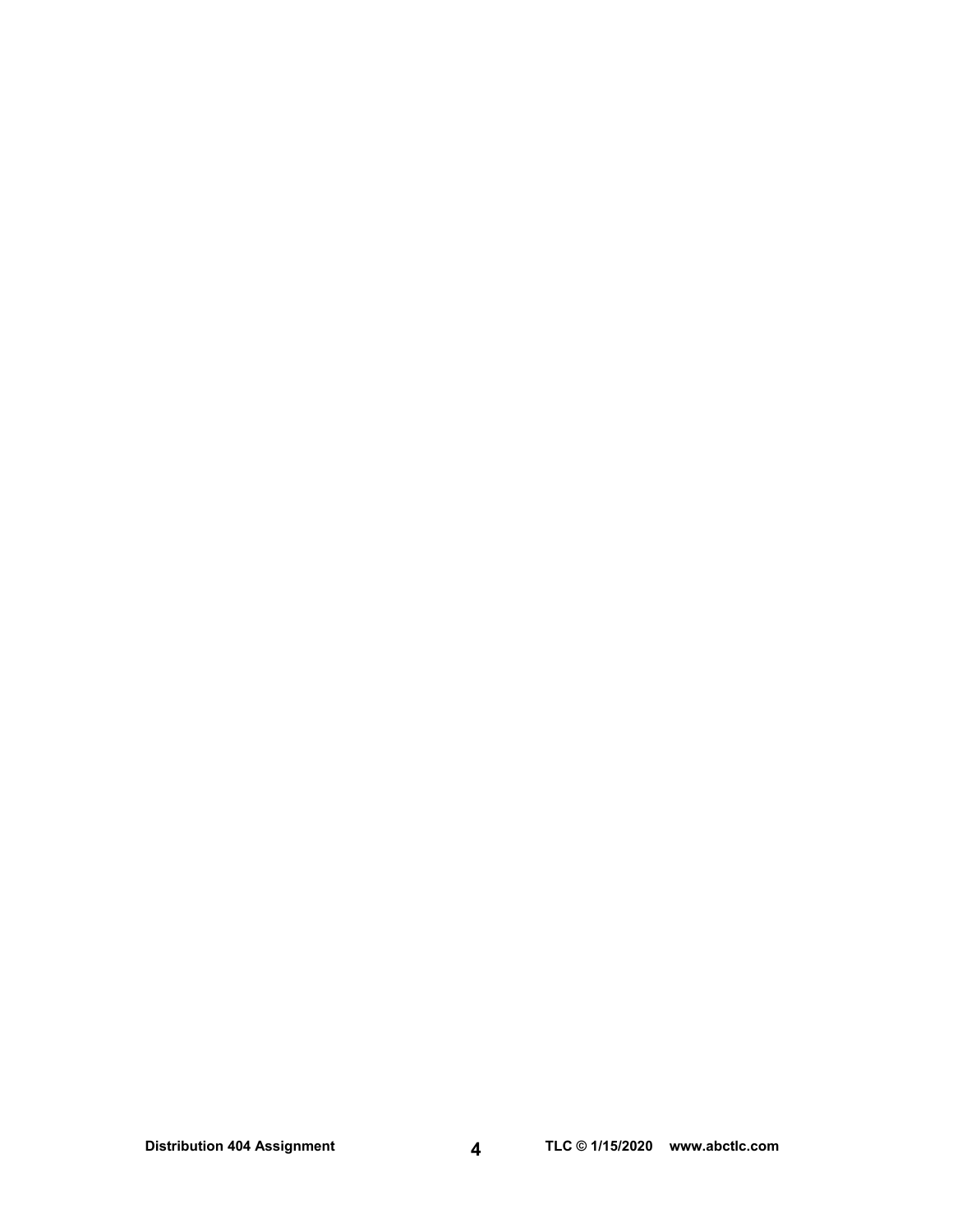## **Distribution 404 Answer Key**

| Phone <u>___________________________________</u>                                                                                                    |
|-----------------------------------------------------------------------------------------------------------------------------------------------------|
| Did you check with your State agency to ensure this course is accepted for credit?                                                                  |
| You are responsible to ensure this course is accepted for credit. No refunds.<br>Method of Course acceptance confirmation. Please fill this section |
| Website Telephone Call Email Spoke to Charles Communications and Charles Contracts                                                                  |
| Did you receive the approval number, if applicable?                                                                                                 |

What is the course approval number, if applicable? \_\_\_\_\_\_\_\_\_\_\_\_\_\_\_\_\_\_\_\_\_\_\_\_\_\_\_\_\_

*You can electronically complete this assignment in Adobe Acrobat DC.* 

Please Circle, Bold, Underline or X, one answer per question. A **felt tipped pen** works best.

| 1. ABCD                            | 20. A B C D | 39. A B C D     | 58. A B        |
|------------------------------------|-------------|-----------------|----------------|
| 2. ABCD                            | 21. A B C D | 40. A B         | 59. A B        |
| 3. ABCD                            | 22. A B C D | 41. A B         | 60. A B C D    |
| 4. ABCD                            | 23. A B C D | 42. A B C D     | 61. A B C D    |
| 5. A B C D                         | 24. A B C D | 43. A B C D     | 62. A B C D    |
| 6. ABCD                            | 25. A B C D | 44. A B         | 63. A B C D    |
| 7. ABCD                            | 26. A B     | 45. A B         | 64. A B C D    |
| 8. ABCD                            | 27. A B C D | 46. A B C D     | 65. A B C D    |
| 9. ABCD                            | 28. A B     | 47. A B         | 66. A B C D    |
| 10.ABCD                            | 29. A B     | 48. A B         | 67. A B C D    |
| 11.ABCD                            | 30. A B     | 49. A B C D     | 68. A B        |
| 12.A B C D                         | 31. A B     | 50. A B         | 69. A B        |
| 13.ABCD                            | 32. A B C D | 51. A B         | 70. A B C D    |
| 14.AB                              | 33. A B C D | 52. A B C D     | 71. A B C D    |
| 15.ABCD                            | 34. A B     | 53. A B C D     | 72. A B C D    |
| 16.A B C D                         | 35. A B C D | 54. A B C D     | 73. A B C D    |
| 17.ABCD                            | 36. A B C D | 55. A B C D     | 74. A B C D    |
| 18.AB                              | 37. A B     | 56. A B C D     | 75. A B C D    |
| 19.ABCD                            | 38. A B C D | 57. A B C D     | 76. A B C D    |
| <b>Distribution 404 Assignment</b> |             | TLC © 1/15/2020 | www.abctlc.com |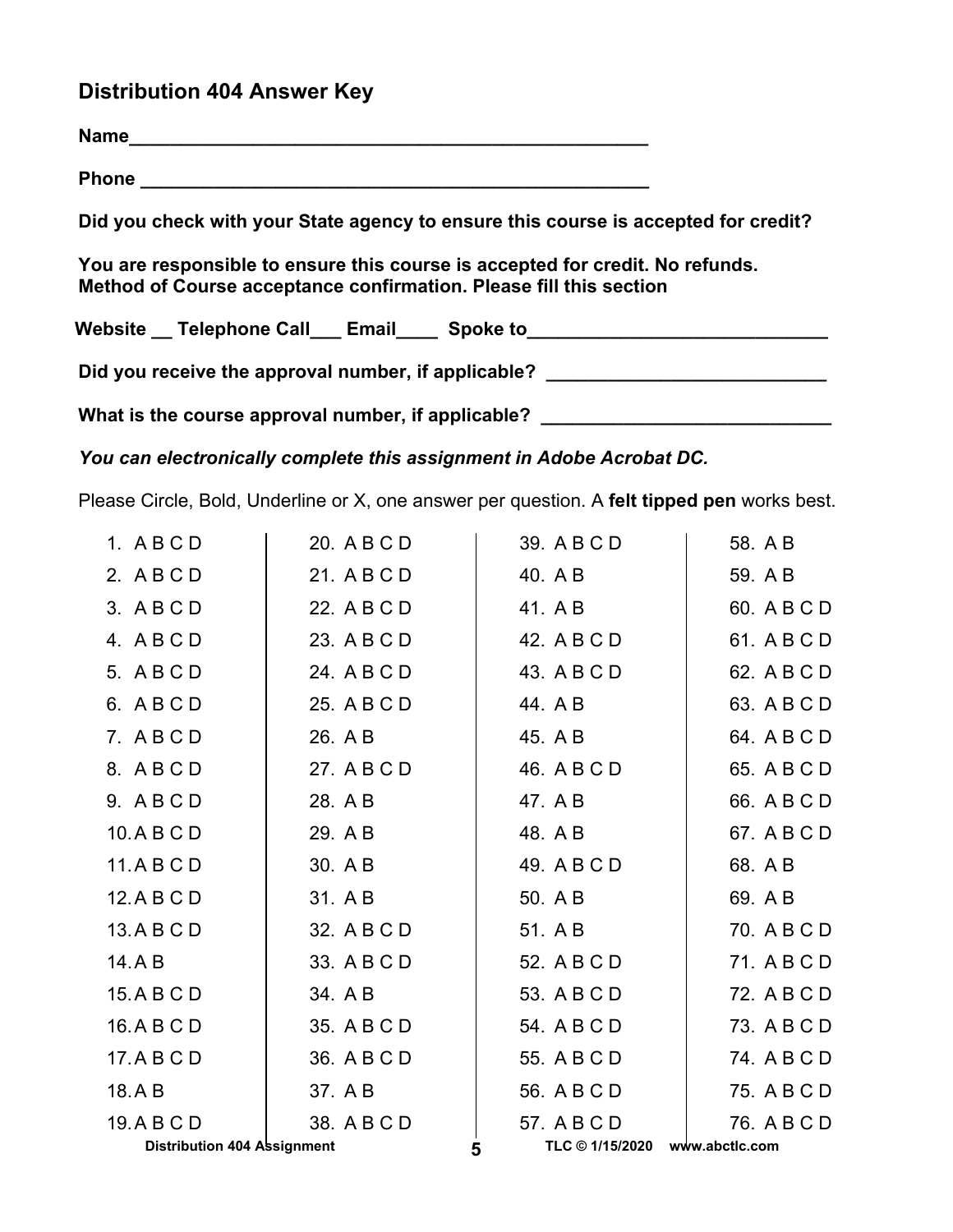| 77. ABCD                           | 110. A B C D | 143. A B C D         | 176. A B       |
|------------------------------------|--------------|----------------------|----------------|
| 78. ABCD                           | 111. ABCD    | 144. ABCD            | 177. ABCD      |
| 79. ABCD                           | 112. A B C D | 145. A B C D         | 178. A B       |
| 80. A B C D                        | 113. A B C D | 146. A B C D         | 179. A B C D   |
| 81. AB                             | 114. A B C D | 147. A B C D         | 180. A B C D   |
| 82. A B C D                        | 115. A B C D | 148. A B C D         | 181. A B C D   |
| 83. A B C D                        | 116. A B     | 149. AB              | 182. A B C D   |
| 84. A B C D                        | 117. ABCD    | 150. A B             | 183. A B C D   |
| 85.<br>ABCD                        | 118. ABCD    | 151. ABCD            | 184. A B C D   |
| 86.<br>ABCD                        | 119. A B C D | 152. A B             | 185. A B C D   |
| 87. ABCD                           | 120. A B     | 153. A B             | 186. A B C D   |
| 88. A B C D                        | 121. A B C D | 154. A B C D         | 187. A B C D   |
| 89. AB                             | 122. A B C D | 155. A B             | 188. A B C D   |
| 90. A B C D                        | 123. A B C D | 156. A B C D         | 189. A B C D   |
| 91. ABCD                           | 124. A B C D | 157. A B C D         | 190. A B C D   |
| 92. A B C D                        | 125. A B C D | 158. A B C D         | 191. A B C D   |
| 93. A B                            | 126. A B C D | 159. A B C D         | 192. A B C D   |
| 94. A B C D                        | 127. A B C D | 160. A B C D         | 193. A B C D   |
| 95.<br>ABCD                        | 128. A B C D | 161. A B C D         | 194. A B C D   |
| 96. A B C D                        | 129. A B C D | 162. A B C D         | 195. A B C D   |
| 97. A B C D                        | 130. A B C D | 163. A B C D         | 196. A B C D   |
| 98. A B C D                        | 131. ABCD    | 164. A B C D         | 197. A B C D   |
| 99. ABCD                           | 132. A B C D | 165. A B             | 198. A B C D   |
| 100. A B C D                       | 133. A B     | 166. A B C D         | 199. A B C D   |
| 101. ABCD                          | 134. A B C D | 167. ABCD            | 200. A B C D   |
| 102. A B                           | 135. A B C D | 168. A B C D         | 201. A B C D   |
| 103. A B C D                       | 136. A B C D | 169. A B C D         | 202. A B C D   |
| 104. A B C D                       | 137. A B C D | 170. A B C D         | 203. A B C D   |
| 105. AB                            | 138. AB      | 171. ABCD            | 204. AB        |
| 106. A B C D                       | 139. A B C D | 172. A B C D         | 205. A B C D   |
| 107. A B                           | 140. A B C D | 173. A B             | 206. A B C D   |
| 108. A B C D                       | 141. ABCD    | 174. ABCD            | 207. A B C D   |
| 109. AB                            | 142. A B C D | 175. A B C D         | 208. A B C D   |
| <b>Distribution 404 Assignment</b> |              | TLC © 1/15/2020<br>6 | www.abctlc.com |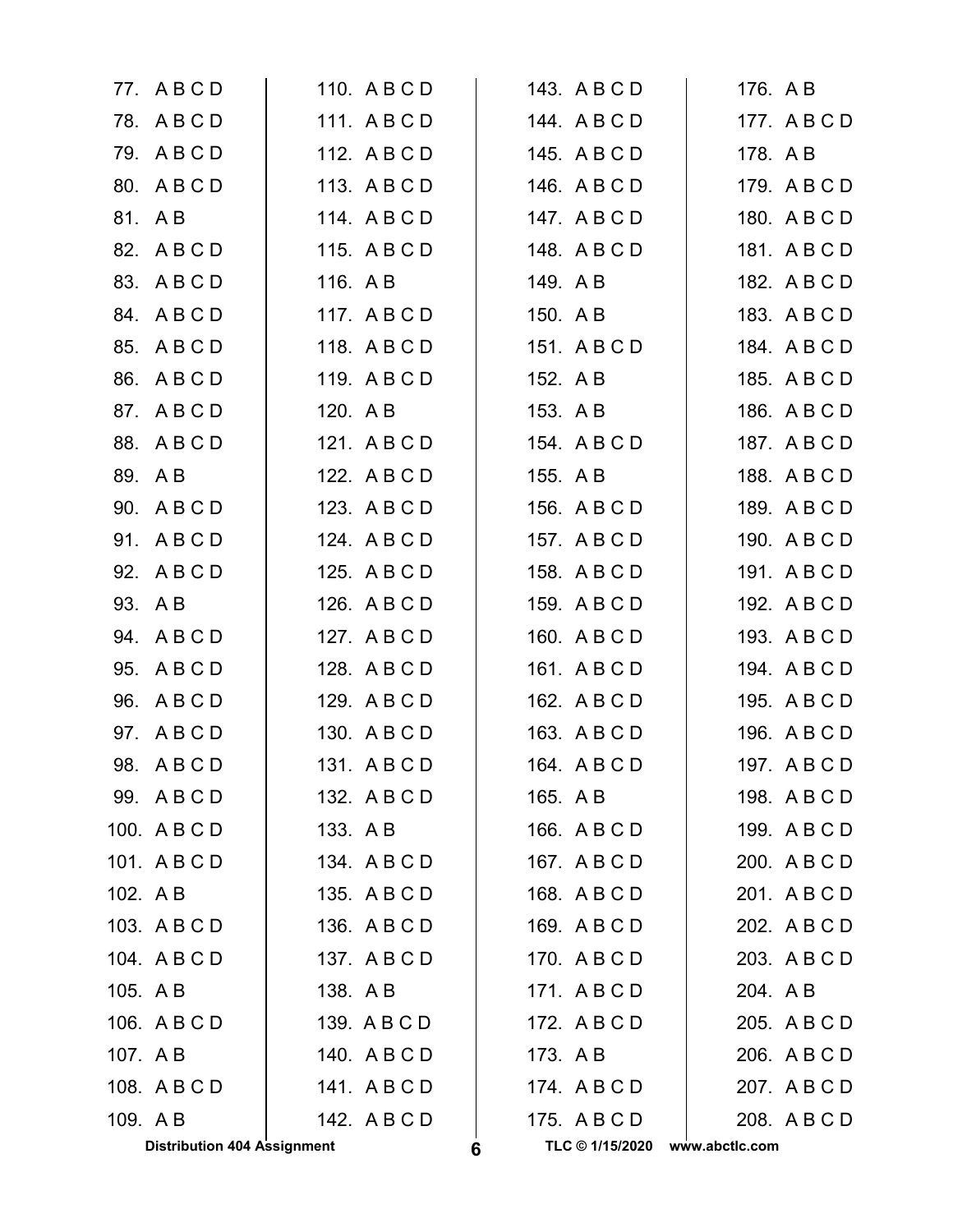| 209. A B C D                       | 242. A B C D | 275. A B             | 308. A B C D   |
|------------------------------------|--------------|----------------------|----------------|
| 210. A B C D                       | 243. A B C D | 276. A B C D         | 309. A B C D   |
| 211. ABCD                          | 244. A B C D | 277. ABCD            | 310. A B C D   |
| 212. A B C D                       | 245. A B C D | 278. A B C D         | 311. A B C D   |
| 213. A B C D                       | 246. A B C D | 279. A B C D         | 312. A B C D   |
| 214. ABCD                          | 247. A B C D | 280. ABCD            | 313. A B C D   |
| 215. A B C D                       | 248. A B C D | 281. ABCD            | 314. ABCD      |
| 216. A B C D                       | 249. A B C D | 282. A B C D         | 315. A B       |
| 217. AB                            | 250. A B C D | 283. A B C D         | 316. AB        |
| 218. A B C D                       | 251. A B     | 284. A B C D         | 317. AB        |
| 219. AB                            | 252. A B C D | 285. A B C D         | 318. AB        |
| 220. A B C D                       | 253. A B     | 286. A B C D         | 319. AB        |
| 221. A B C D                       | 254. ABCD    | 287. A B C D         | 320. AB        |
| 222. A B C D                       | 255. A B C D | 288. A B C D         | 321. A B       |
| 223. A B C D                       | 256. A B C D | 289. A B C D         | 322. A B       |
| 224. A B C D                       | 257. A B     | 290. A B C D         | 323. A B       |
| 225. A B C D                       | 258. A B C D | 291. A B C D         | 324. A B C D   |
| 226. A B C D                       | 259. A B C D | 292. A B C D         | 325. A B       |
| 227. A B C D                       | 260. A B C D | 293. A B C D         | 326. A B C D   |
| 228. A B C D                       | 261. A B C D | 294. A B C D         | 327. A B C D   |
| 229. A B C D                       | 262. A B C D | 295. A B             | 328. A B C D   |
| 230. A B C D                       | 263. A B C D | 296. A B C D         | 329. A B C D   |
| 231. ABCD                          | 264. A B C D | 297. A B C D         | 330. AB        |
| 232. A B C D                       | 265. A B C D | 298. A B C D         | 331. ABCD      |
| 233. A B C D                       | 266. A B C D | 299. A B C D         | 332. A B       |
| 234. ABCD                          | 267. ABCD    | 300. A B C D         | 333. AB        |
| 235. A B C D                       | 268. A B C D | 301. ABCD            | 334. AB        |
| 236. A B C D                       | 269. A B C D | 302. A B             | 335. A B C D   |
| 237. ABCD                          | 270. AB      | 303. A B             | 336. A B C D   |
| 238. A B C D                       | 271. ABCD    | 304. A B C D         | 337. ABCD      |
| 239. A B C D                       | 272. A B C D | 305. A B C D         | 338. A B C D   |
| 240. A B C D                       | 273. A B C D | 306. A B C D         | 339. AB        |
| 241. ABCD                          | 274. A B C D | 307. A B C D         | 340. AB        |
| <b>Distribution 404 Assignment</b> |              | TLC © 1/15/2020<br>7 | www.abctlc.com |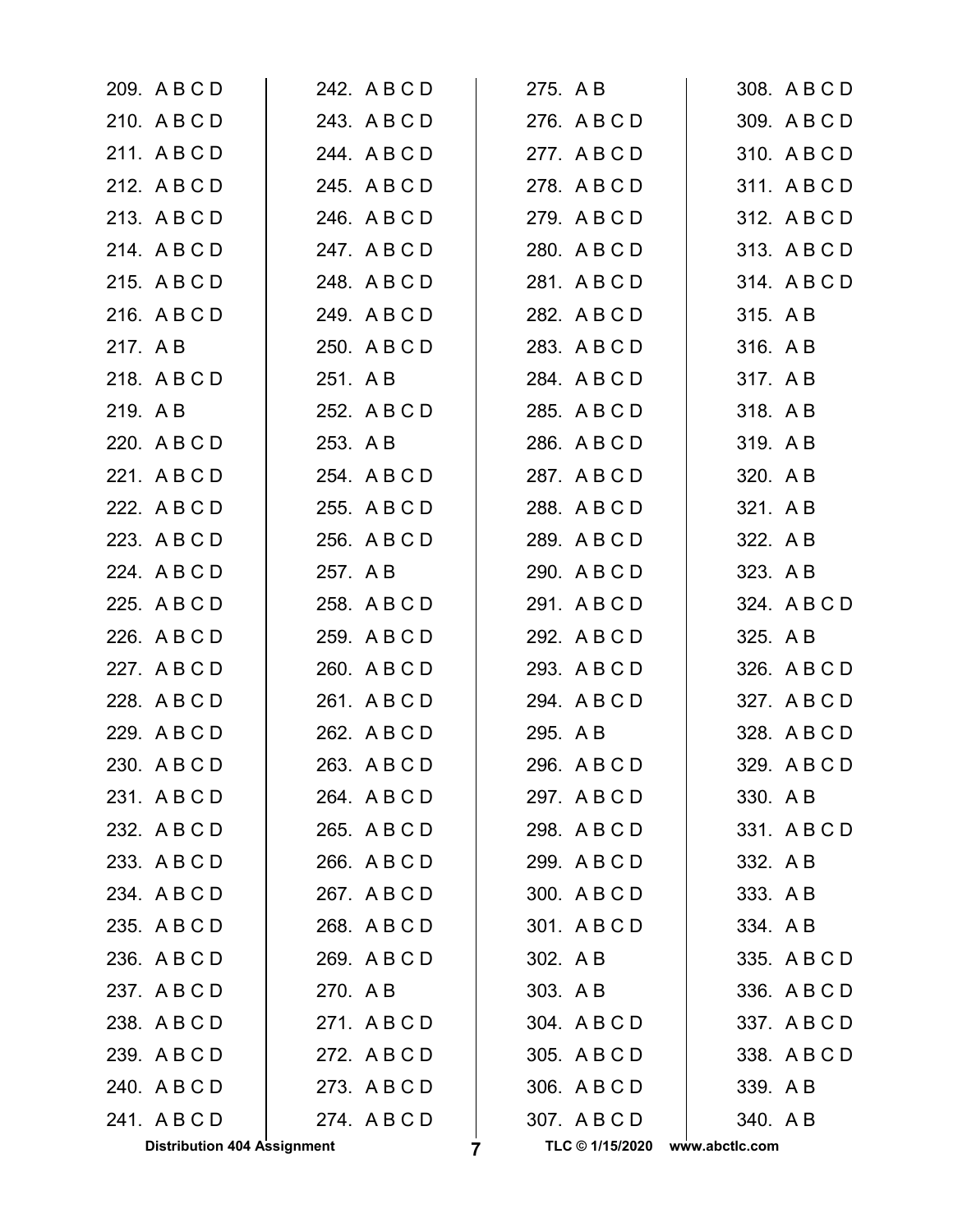| 341. A B C D | 356. A B C D | 371. A B C D | 386. A B     |
|--------------|--------------|--------------|--------------|
| 342. A B C D | 357. A B C D | 372. A B C D | 387. A B C D |
| 343. A B C D | 358. A B     | 373. A B C D | 388. A B C D |
| 344. A B C D | 359. A B C D | 374. A B C D | 389. A B C D |
| 345. A B C D | 360. A B C D | 375. A B     | 390. A B C D |
| 346. A B C D | 361. ABCD    | 376. A B C D | 391. A B C D |
| 347. A B C D | 362. A B     | 377. A B     | 392. A B C D |
| 348. A B C D | 363. A B C D | 378. A B C D | 393. A B C D |
| 349. A B C D | 364. A B C D | 379. A B C D | 394. A B C D |
| 350. A B C D | 365. A B     | 380. A B     | 395. A B     |
| 351. A B C D | 366. A B     | 381. AB      | 396. A B     |
| 352. A B C D | 367. A B C D | 382. A B C D | 397. A B     |
| 353. A B C D | 368. A B C D | 383. A B C D | 398. A B     |
| 354. A B C D | 369. A B C D | 384. A B C D | 399. A B C D |
| 355. A B C D | 370. A B C D | 385. A B C D | 400. A B C D |
|              |              |              |              |

*I understand that I am 100 percent responsible to ensure that TLC receives the Assignment and Registration Key. I will not hold TLC liable for any errors or damages caused and will abide*  with rules on page 2. I understand that TLC has a zero tolerance towards not following their *rules, cheating or hostility towards staff or instructors. I need to complete the entire assignment*  for credit. There is no credit for partial assignment completion. My exam was proctored. I will *contact TLC if I do not hear back from them within 2 days of assignment submission. I will forfeit my purchase costs and will not receive credit or a refund if I do not abide with TLC's rules. I will not hold TLC liable for any errors, injury, death or non-compliance with rules. I will abide with all federal and state rules and rules found on page 2.* 

## **Please Sign that you understand and will abide with TLC's Rules.**

# **\_\_\_\_\_\_\_\_\_\_\_\_\_\_\_\_\_\_\_\_\_\_\_\_\_\_\_\_\_\_\_\_\_\_\_\_\_\_\_\_\_\_\_\_\_\_\_\_\_\_\_\_\_\_ Signature**

*Please write down any questions you were not able to find the answers or that have errors.*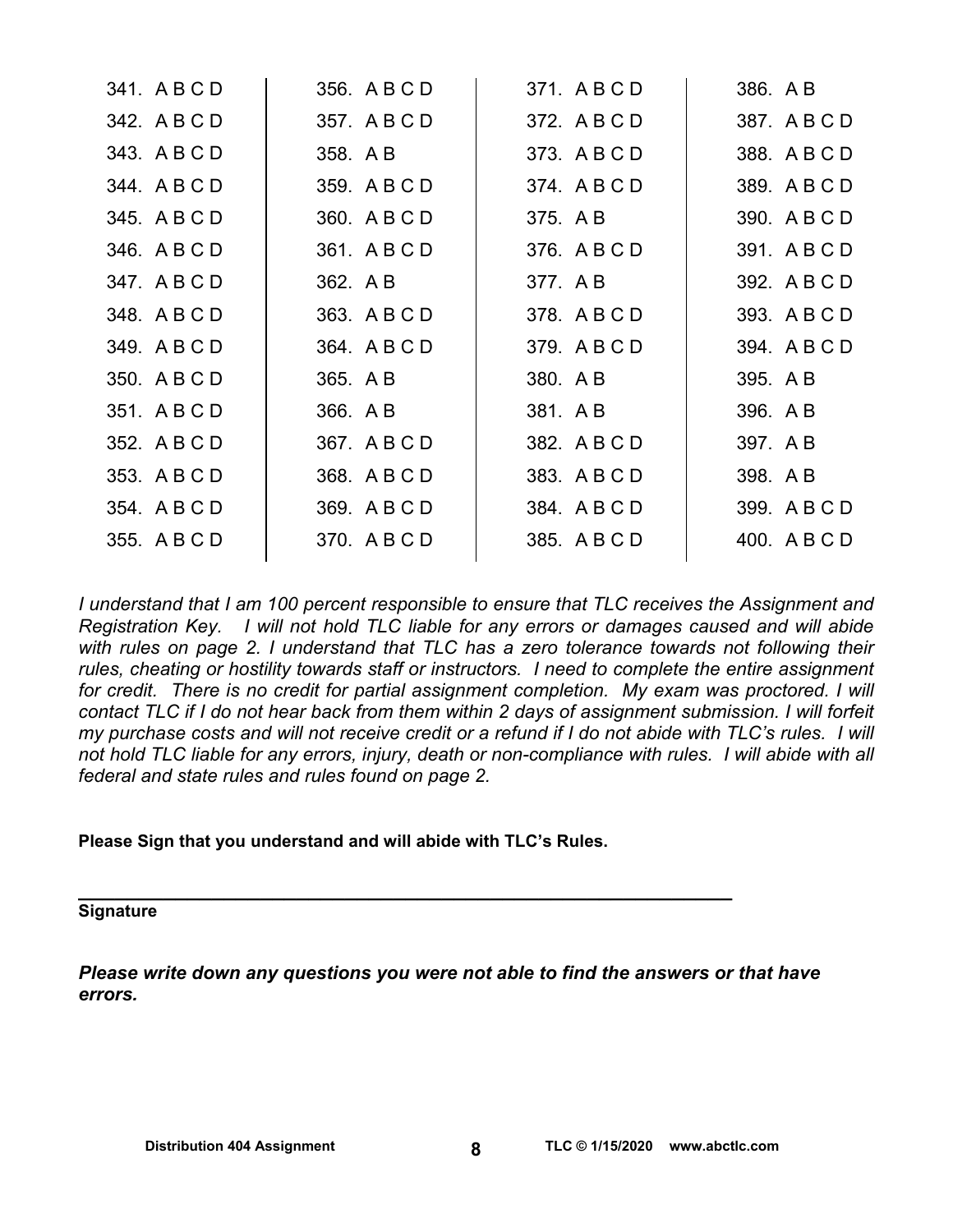## *Please e-mail or fax this survey along with your final exam*

## **DISTRIBUTION 404 CEU COURSE CUSTOMER SERVICE RESPONSE CARD**

NAME: \_\_\_\_\_\_\_\_\_\_\_\_\_\_\_\_\_\_\_\_\_\_\_\_\_\_\_\_\_\_\_\_\_\_\_\_\_\_\_\_\_\_\_\_\_\_\_\_\_\_\_\_\_\_\_\_\_\_  $E\text{-}{\sf{MAL}}$   $\blacksquare$ *PLEASE COMPLETE THIS FORM BY CIRCLING THE NUMBER OF THE APPROPRIATE ANSWER IN THE AREA BELOW.*  Please rate the difficulty of your course. Very Easy 0 1 2 3 4 5 Very Difficult Please rate the difficulty of the testing process. Very Easy 0 1 2 3 4 5 Very Difficult Please rate the subject matter on the exam to your actual field or work. Very Similar 0 1 2 3 4 5 Very Different How did you hear about this Course? **\_\_\_\_\_\_\_\_\_\_\_\_\_\_\_\_\_\_\_\_\_\_\_\_\_\_\_\_\_\_\_\_\_\_\_\_\_\_\_\_\_**  What would you do to improve the Course?

 $\mathcal{L}_\mathcal{L} = \mathcal{L}_\mathcal{L} = \mathcal{L}_\mathcal{L} = \mathcal{L}_\mathcal{L} = \mathcal{L}_\mathcal{L} = \mathcal{L}_\mathcal{L} = \mathcal{L}_\mathcal{L} = \mathcal{L}_\mathcal{L} = \mathcal{L}_\mathcal{L} = \mathcal{L}_\mathcal{L} = \mathcal{L}_\mathcal{L} = \mathcal{L}_\mathcal{L} = \mathcal{L}_\mathcal{L} = \mathcal{L}_\mathcal{L} = \mathcal{L}_\mathcal{L} = \mathcal{L}_\mathcal{L} = \mathcal{L}_\mathcal{L}$ 

Any other concerns or comments.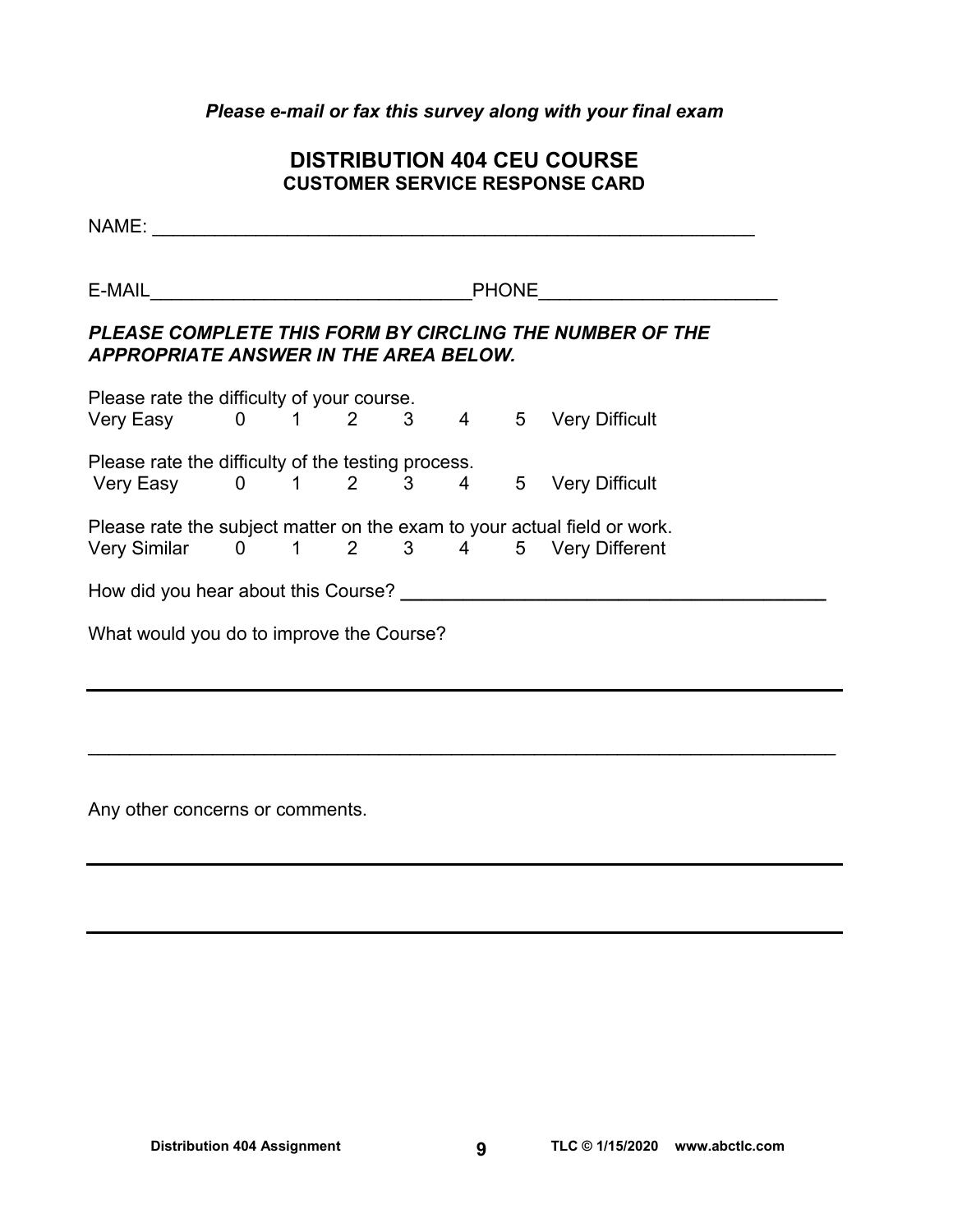## **When Finished with Your Assignment**

## **REQUIRED DOCUMENTS**

Please scan the **Registration Page, Answer Key, Survey and Driver's License** and email these documents to [info@TLCH2O.com.](mailto:info@TLCH2O.com) 

## **IPhone Scanning Instructions**

If you are unable to scan, take a photo of these documents with your **iPhone** and send these photos to TLC, info@TLCH2O.com.

## **FAX**

If you are unable to scan and email, please fax these to TLC, if you fax, call to confirm that we received your paperwork. **(928) 468-0675** 

## **Rush Grading Service**

If you need this assignment graded and the results mailed to you within a 48-hour period, prepare to pay an additional rush service handling fee of \$50.00.

*This course contains general EPA's SDWA federal rule requirements. Please be aware that each state implements water / sampling procedures/ safety / environmental / SDWA regulations that may be more stringent than EPA's regulations. Check with your state environmental/health agency for more information. These rules change frequently and are often difficult to interpret and follow. Be careful to be in full compliance with your regulatory agencies and do not follow this course for any compliance concerns.*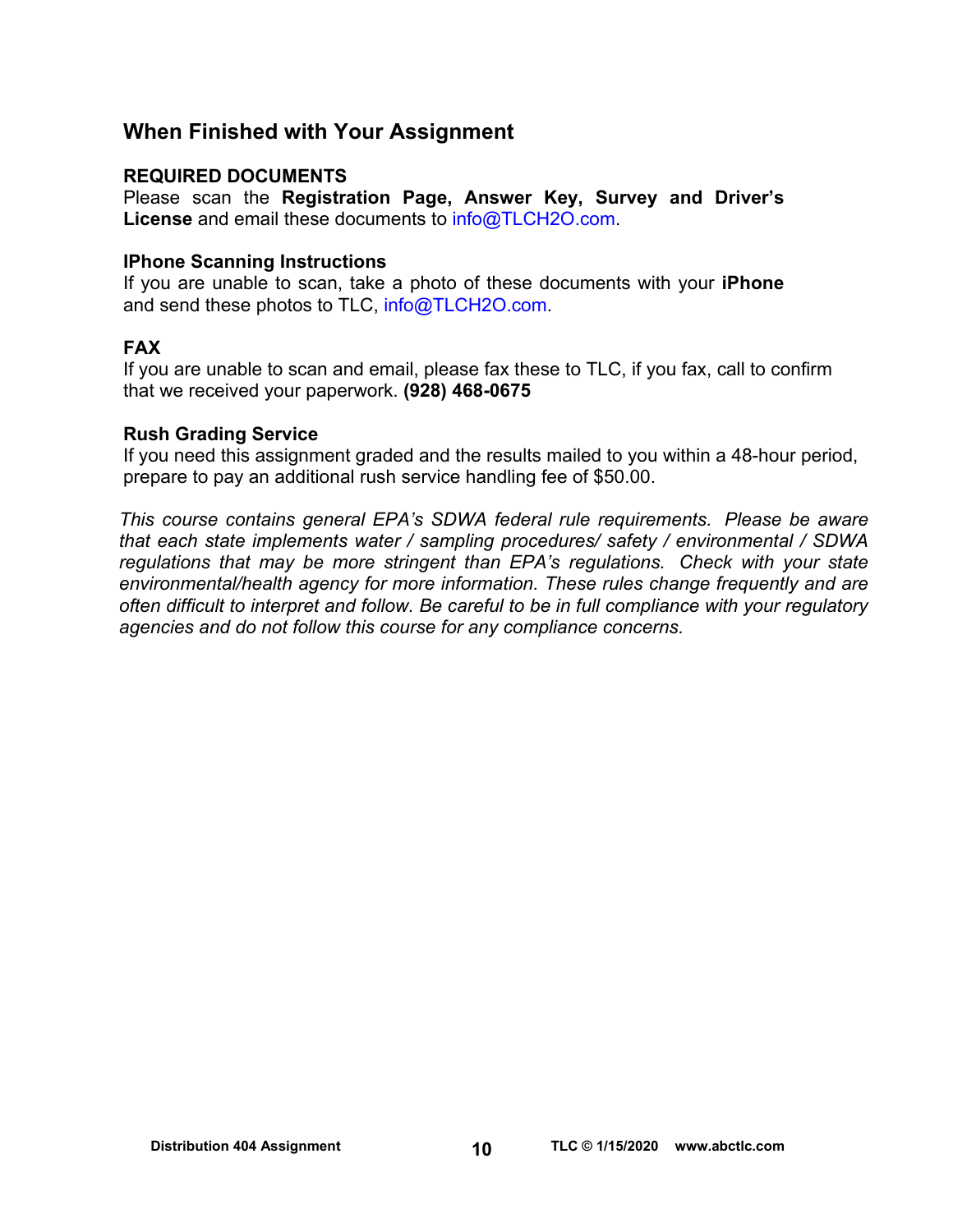## **Distribution 404 CEU Training Course Assignment**

The Distribution 404 CEU course assignment is available in Word on the Internet for your convenience, please visit [www.ABCTLC.com an](http://www.ABCTLC.com)d download the assignment and e-mail it back to TLC.

You will have 90 days from receipt of this manual to complete it in order to receive your Professional Development Hours (PDHs) or Continuing Education Unit (CEU). A score of 70 % or better is necessary to pass this course. If you should need any assistance, please email or fax all concerns and the completed ANSWER KEY to [info@tlch2o.com.](mailto:info@tlch2o.com) 

Select one answer per question. Please utilize the answer key.

(s) on the answer will indicate either plural and singular tenses.

## **Hyperlink to the Glossary and Appendix**

*<http://www.abctlc.com/downloads/PDF/WTGlossary.pdf>*

## **Cross-Connection Section**

#### **What is Backflow?**

1. Which of the following can result from an increase in downstream pressure, a reduction in the potable water supply pressure, or a combination of both?

- A. Backflow C. Backsiphonage
- B. Backpressure D. None of the above
- 2. Which of the following can have two forms-backpressure and backsiphonage?
- A. Backflow C. Cross-connection
- B. Backpressure D. None of the above
- 3. Backflow is the undesirable reversal of flow of nonpotable water or other substances through a and into the piping of a public water system or consumer's potable water

#### system.

- 
- A. Backflow C. Cross-connection B. Indirect connection D. None of the above

4. Which of the following can occur when there is a stoppage of water supply due to nearby firefighting,

- a break in a water main?
- A. Backsiphonage C. Cross-connection
- B. Backpressure D. None of the above

5. Which of the following is a type of backflow caused by a downstream pressure that is greater than the upstream or supply pressure in a public water system or consumer's potable water system?

- A. Backflow C. Indirect connection
- B. Backpressure D. None of the above

6. The basic mechanism for preventing backflow is a mechanical example as which provides a physical barrier to backflow.

- A. Air gap C. Backflow
- B. Backflow preventer D. None of the above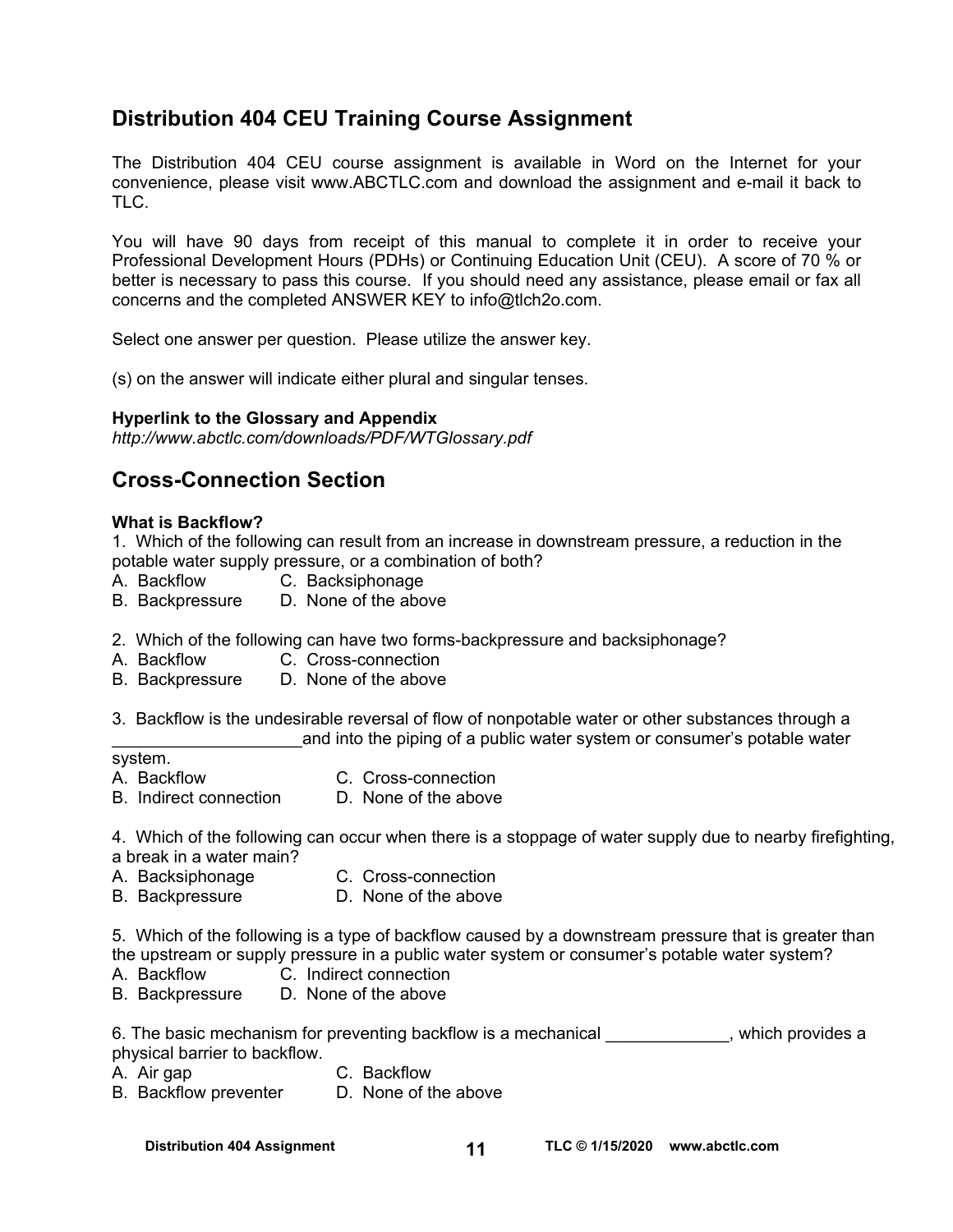7. The principal types of mechanical backflow preventer are the reduced-pressure principle assembly, the the couple check valve assembly.

- A. Vacuum breaker C. Backflow check
- B. Air gaper D. None of the above

8. Which of the following is a means or mechanism to prevent backflow?

- A. Check device or method C. Backflow check valve
- B. Backflow preventer **D.** None of the above

9. According to the text, basic means of preventing backflow is  $a(n)$ , which either eliminates a cross-connection or provides a barrier to backflow.

- A. Vacuum breaker C. Backflow check
- B. Air gap D. None of the above

10. Which of the following is any temporary or permanent connection between a public water system or consumer's potable water system and any source or system containing nonpotable water or other substances?

- A. Indirect connection C. Cross-connection
- B. Jumper D. None of the above

11. Which of the following is a type of backflow caused by a negative pressure (i.e., a vacuum or partial vacuum) in a public water system or consumer's potable water system?

- A. Backsiphonage C. Cross-connection
- B. Backpressure D. None of the above

12. Which of the following can occur whenever the amount of water being used exceeds the amount of water being supplied, such as during water line flushing, firefighting, or breaks in water mains?

- A. Backsiphonage **C. Cross-connection**
- B. Backpressure D. None of the above

## **Types of Backflow Prevention Methods and Assemblies**

13. Which of the following must either be physically disconnected or have an approved backflow prevention device installed to protect the public water system?

- A. Indirect connection C. Cross-connection
- B. Jumper D. None of the above

14. The type of device selected for a particular backflow installation depends on several factors.

A. True B. False

15. When the **the superfield is restricted, such as the case of an air gap located near a wall, the** air gap separation must be increased.

- A. Air break C. Airflow
- B. Barrier to backflow D. None of the above

16. An air gap is a physical disconnection between the free flowing discharge end of a potable water pipeline and the top of a(n)?

- A. Open receiving vessel C. Barrier to backflow
- B. Air break D. None of the above

17. Which of the following must be at least two times the diameter of the supply pipe and not less than one inch?

- A. Open receiving vessel C. Air gap
- B. Air break D. None of the above
- Distribution 404 Assignment **12** 12 TLC © 1/15/2020 www.abctlc.com
	-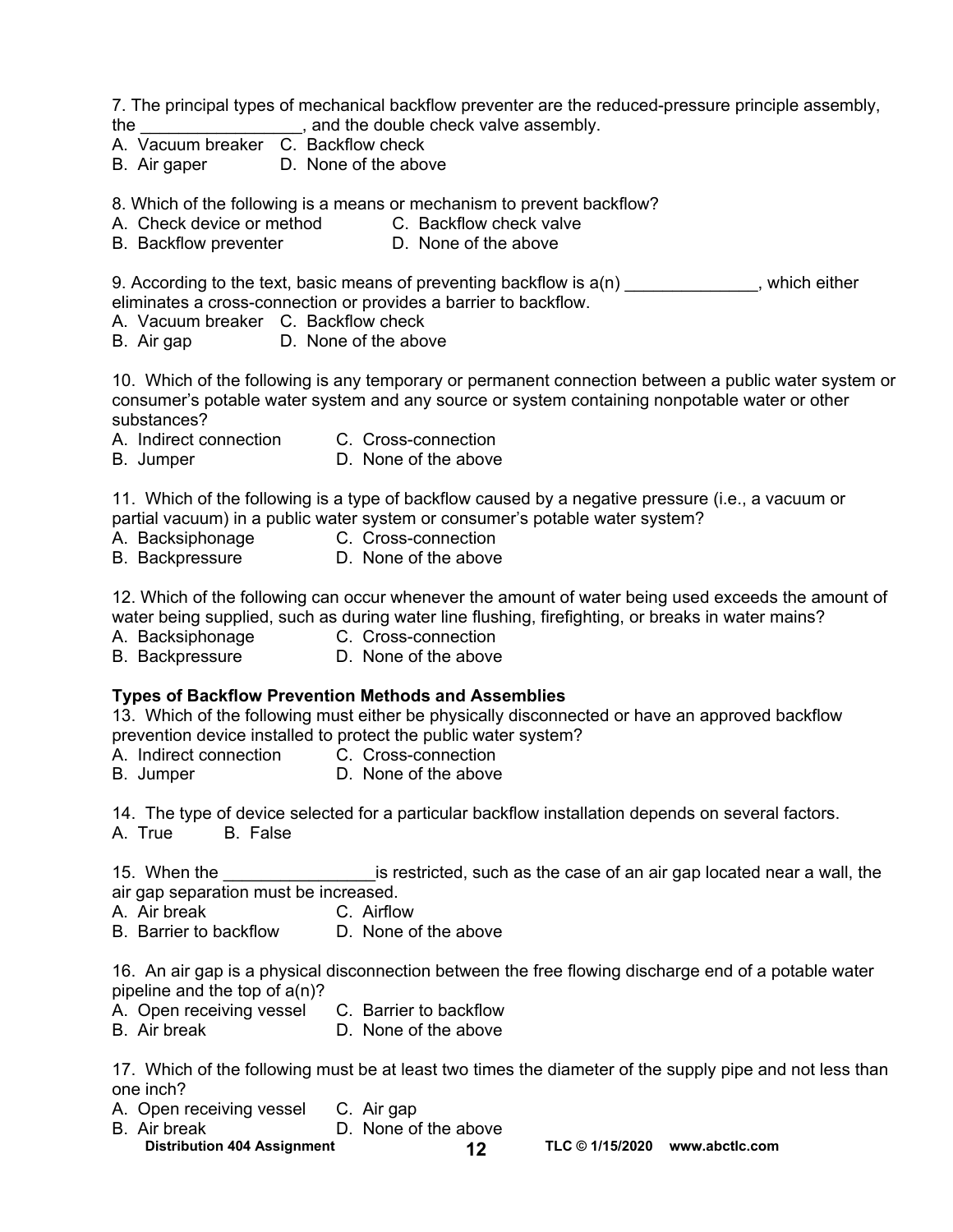18. An air break is a physical separation between the free flowing discharge end of a potable water supply pipeline, and the overflow rim of an open or non pressure receiving vessel.

A. True B. False

19. According to the text, air gap separations must be vertically orientated a distance of at least twice the inside diameter of the supply, but never less than?

A. 1 inch C. 12 inches

B. 2 inches D. None of the above

20. An obstruction around or near an \_\_\_\_\_\_\_\_\_\_\_\_\_\_\_\_\_\_\_\_ may restrict the flow of air into the outlet pipe and nullify the effectiveness of the air gap to prevent backsiphonage.

- A. Open receiving vessel C. Air gap
- B. Air break D. None of the above

21. An air gap is acceptable for \_\_\_\_\_\_\_\_\_\_\_\_\_\_\_\_\_\_\_\_\_\_\_ and is theoretically the most effective protection.

- A. High hazard installations **C. Low pollutional hazards**
- B. High pollutional concerns D. None of the above

#### **Vacuum Breakers**

22. Which of the following devices can have two primary types: atmospheric and pressure. A. Vacuum breaker(s) **C. A. Vacuum breaker(s)**<br>B. Atmospheric vacuum breakers

- 
- B. Atmospheric vacuum breakers
- 
- 23. Both vacuum breakers devices are only suitable for?
- A. High hazard installations C. Low hazard conditions
- B. High pollutional concerns D. None of the above

24. Which of the following may not be installed downstream of atmospheric vacuum breakers but are allowed on pressure vacuum breakers?

- A. Valve assembly C. Air inlet valve
- B. Shut offs D. None of the above

25. The devices must be installed above the highest?

- A. Downstream piping C. Hazard applications
- B. Vacuum breakers D. None of the above

26. The double check valve assembly is designed to prevent backflow caused by backpressure and backsiphonage from high health hazards.

A. True B. False

27. The double check valve should be installed in an \_\_\_\_\_\_\_\_\_\_\_\_\_\_\_\_\_\_\_\_\_\_\_\_\_\_\_\_\_and protected from freezing.

- A. Permit Required Confined Space C. Room
	-
- B. Accessible location D. None of the above
- 

28. Reduced Pressure Backflow Assembly (RP) consists of two independently acting spring loaded check valves separated by a Spring loaded differential pressure relief valve, two resilient seated full ported shutoff valves, and four properly located resilient seated test cocks. A. True B. False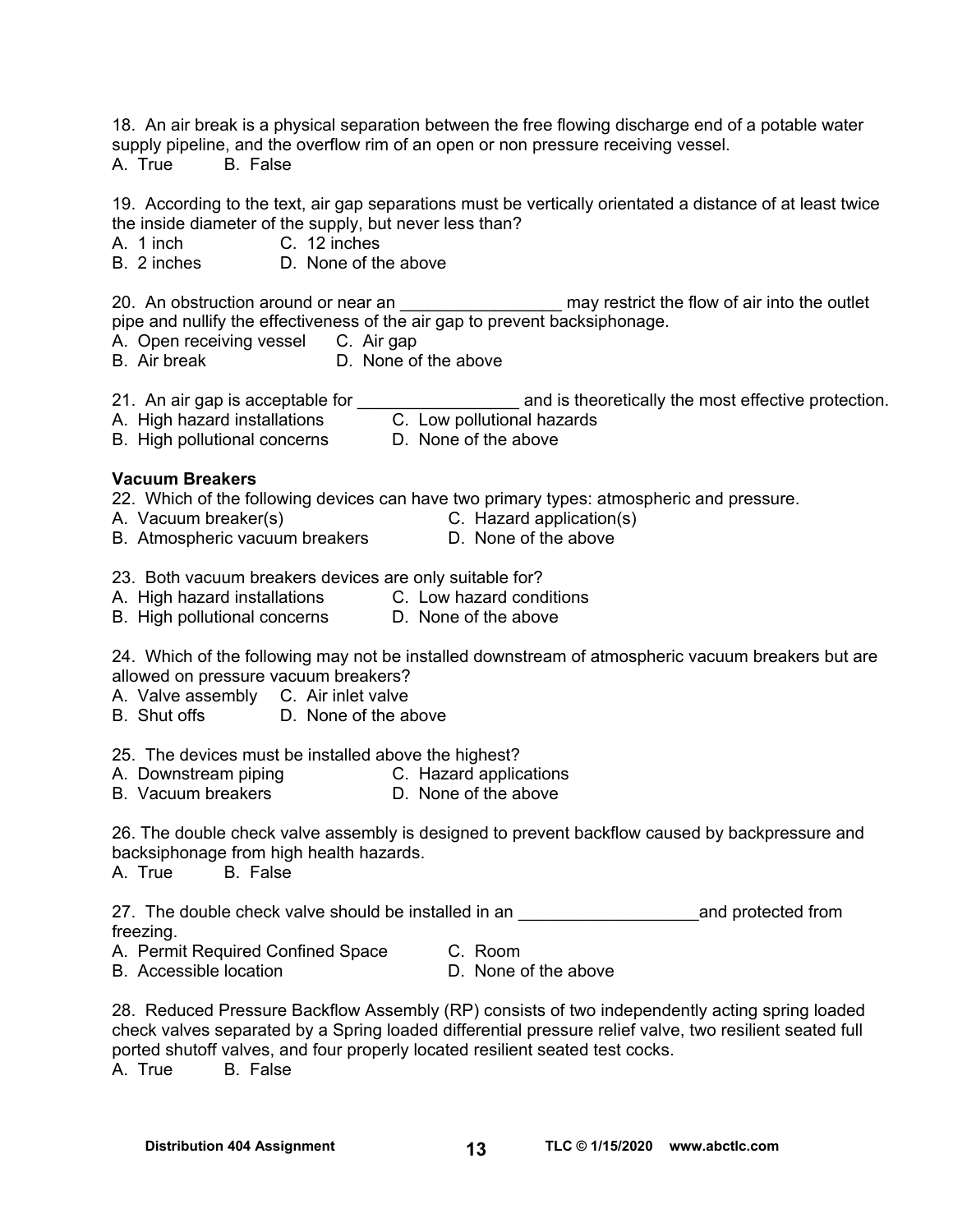29. During normal operation, the pressure between the two check valves, referred to as the air inlet zone, is maintained at a higher pressure than the supply pressure.

A. True B. False

30. If either reduced pressure backflow assembly check valve leaks, the differential pressure relief valve maintains a differential pressure of at least two (2) psi between the supply pressure and the zone between the two check valves by discharging water to atmosphere. A. True B. False

31. According to the text, the reduced pressure backflow assembly or RP is designed to prevent backflow caused by backpressure and backsiphonage from low to high health hazards. A. True B. False

## **Water Distribution Section**

## **System Elements**

- 32. In the distribution system, storage reservoirs are structures used to store water and the supply or pressure.
- A. Increase water pressure C. Provide a reserve pressure for
- B. Equalize D. None of the above
- 33. Booster stations are used to \_\_\_\_\_\_\_\_\_\_\_\_\_\_\_ from storage tanks for low-pressure mains.
- A. Increase water pressure C. Provide a reserve pressure
- B. Equalize **D.** None of the above

34. Globe valves should only the only valve used in an Arterial system for main line isolation.

A. True B. False

## **Butterfly Valve**

35. Butterfly valves are rotary type of valves usually found on large transmission lines, and may also have an additional valve beside it known as a\_\_\_\_\_\_\_\_\_\_\_ to prevent water hammer.

- A. Regulator C. PRV
- B. Bypass D. None of the above

## **Water Distribution Valves**

36. According to the text, at intersections of distribution mains, the number of valves required is normally one less than the number of?

- A. Ties C. Depends on customers
- B. Radiating mains D. None of the above

37. All buried small- and medium-sized valves shall be installed in the sidewalk for safety.

A. True B. False

38. For large shutoff valves, it is necessary to surround the valve operator or entire valve within a vault or manhole to allow?

- A. Bluestakes C. Repair or replacement
- B. Testing D. None of the above

## **Gate Valves**

39. If the valve is wide open, the gate inside the valve is \_\_\_\_\_\_\_\_\_\_\_\_\_\_\_\_\_\_\_\_ into the valve bonnet.

- A. Fully drawn up **C. Fully closed**
- B. Fully down **D. None of the above**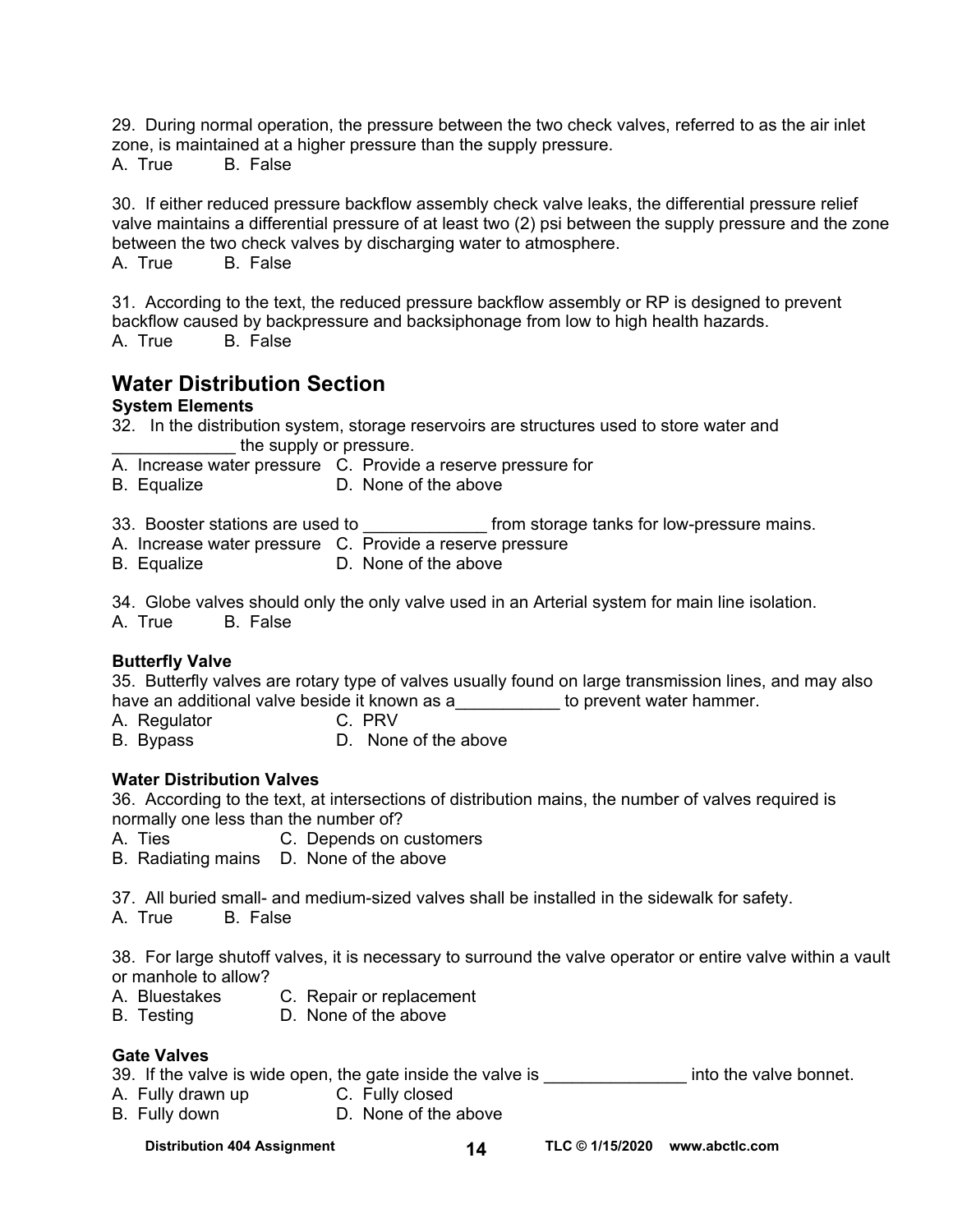#### **Ball Valves**

40. Ball valves should be either fully-on or fully-off, some ball valves also contain a swing check located within the ball to give the valve a check valve feature.

A. True B. False

#### **Valve Exercising**

41. Valve exercising should be done once per year to locate inoperable valves due to freezing or buildup of rust or corrosion and to detect minimum flow restriction and to prevent valves from becoming frozen or damaged.

A. True B. False

#### **Water Pressure**

42. 20 psi is the minimum pressure required at any point in the water system, so that is prevented.

- A. Cavitation C. Backflow and infiltration
- B. Back pressure D. None of the above

43. Which of the following is provided from the direct force of the water, or by the height of the water?

- A. Pressure C. Maximum daily use
- B. System integrity D. None of the above

44. 2.31 feet of water is equal to 1 psi, or 1 foot of water is equal to about a half a pound (.433 pounds to be exact).

A. True B. False

45. For ordinary domestic use, water pressure should be between 25 and 45 psi.

A. True B. False

#### **Water Use or Demand**

46. Water system demand comes from many sources including residential, commercial, industrial and public consumers as well as waste and some?

A. Pressure C. Unavoidable loss

B. System integrity D. None of the above

47. The combination of storage reservoirs and distribution lines must be capable of meeting consumers' needs for pressure at all times.

A. True B. False

48. The quantity of water used in any community varies from 100 to 200 gallons per person per day.

A. True B. False

49. Which of the following is highly desired and represents a rather significant demand upon the system?

- A. Fire protection C. Surge protection
- B. Cavitation protection D. None of the above

50. A common design usage assumption is to plan for the usage of 100 to 150 gallons per person per day for average domestic use.

A. True B. False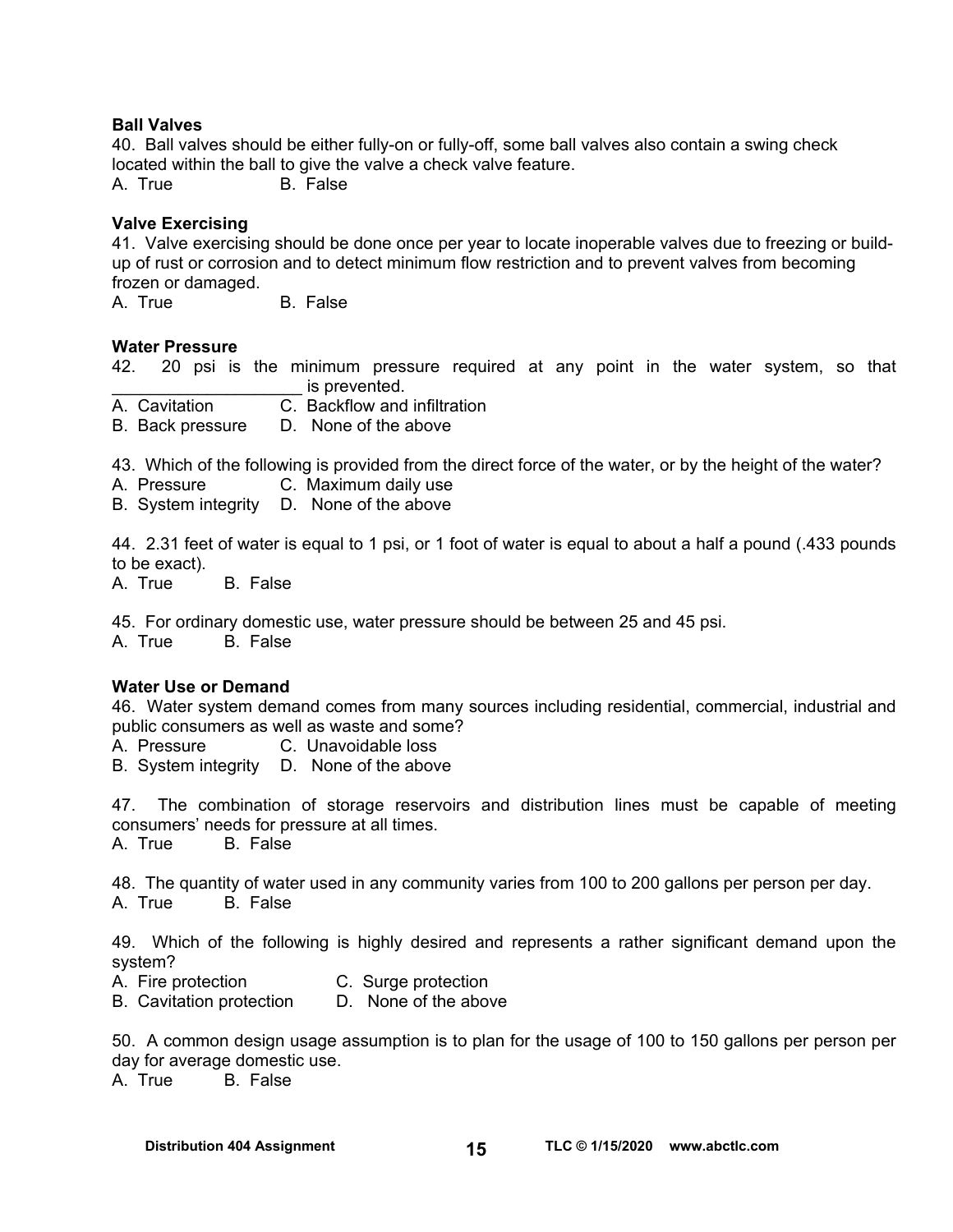51. The maximum daily use is approximately 3 to 5 times the average daily use.

A. True B. False

52. Which of the following is usually encountered during the summer months and can vary widely depending on irrigation practices?

- A. Maximum daily use C. Unavoidable loss and waste
- B. Minimum daily use D. None of the above

## **Water Storage Introduction**

53. Which of the following prevents contamination of water as it travels to the customer, finished water storage facilities are an important component of the protective distribution system?

- A. Backwater protection C. Barrier
- B. Compaction protection D. None of the above

#### **Storage and Distribution**

54. Proper construction is important in maintaining system integrity and the distribution system must also protect?

A. The nearby environment C. Water quality

B. Vegetation **D.** None of the above

#### **Water Storage Facilities**

55. Water storage facilities and tanks vary in different types that are used in the water distribution systems, such as stand pipes, elevated tanks and reservoirs, hydropneumatic tanks and?

A. Surge tanks C. Storage reservoirs

B. Water distribution systems D. None of the above

56. Which of the following can be converted to pressure potential energy or kinetic energy for delivery to homes?

- A. Hydrostatic power C. Hydraulic power
- B. Stored energy D. None of the above

## **Storage Reservoirs**

57. The text recommends that **the set of the located at a high enough elevation to allow the** water to flow by gravity to the distribution system.

- A. Storage reservoirs **C. Tree systems**
- B. Levelers **D.** None of the above

## **Steel Reservoirs**

58. Steel reservoirs or tanks generally have higher construction and installation costs than concrete, and require less maintenance.

A. True B. False

59. Steel tanks should be inspected once a year and repainted every 5-7 years.

A. True B. False

## **Groundwater Treatment/Production System Section**

#### **Groundwater and Wells**

60. When toxic substances are spilled or dumped near a well, these can leach into and contaminate the groundwater drawn from that well.

A. Karst C. Soil moisture

B. Aquifer D. None of the above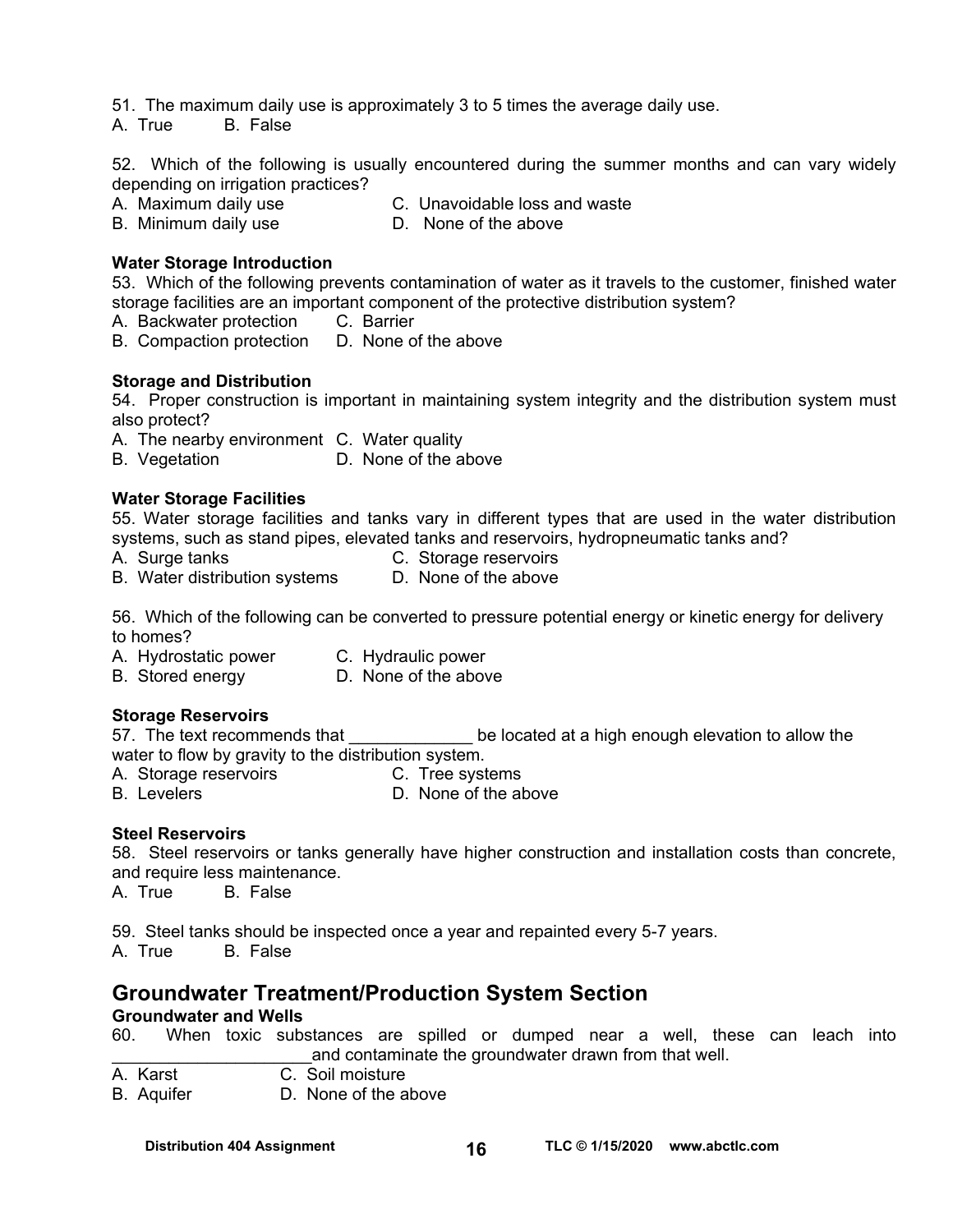- 61. Which of the following flows slowly through water-bearing formations at different rates?
- A. Groundwater C. Soil moisture
- B. Drinking water D. None of the above

62. The level below which all the spaces in the ground are filled with water is called the?

- A. Unconfined aquifer(s) C. Well(s)
- B. Water table D. None of the above
- 63. The area above the water table lies the?
- A. Unsaturated zone C. Saturated zone
- B. Karst D. None of the above
- 64. The water in the saturated zone is called?
- A. Unconfined aquifer(s) C. Water table
- B. Groundwater D. None of the above

65. Which of the following terms are cracks, joints, or fractures in solid rock, through which groundwater moves?

- A. Fractured aquifer(s) C. Soil moisture
- B. Karst D. None of the above

66. Limestone is often located in which of the following?

- A. Unconfined aquifer(s) C. Fractured aquifer(s)
- B. Soil moisture D. None of the above

67. Which of the following may move in different directions below the ground than the water flowing on the surface?

A. Water table C. Soil moisture

B. Groundwater D. None of the above

68. Unconfined aquifers are those that are bounded by the water table. Some aquifers lie beneath layers of impermeable materials.

A. True B. False

#### **Cone of Depression**

69. When well pumping begins, water begins to flow towards the well in contrast to the natural direction of groundwater movement.

A. True B. False

70. During pumping, the water level in the well falls below the water table in the?

- A. Water table C. Unconfined aquifer
- B. Surrounding aquifer D. None of the above

71. The movement of water from \_\_\_\_\_\_\_\_\_\_\_\_\_\_\_\_\_\_\_\_ into a well results in the formation of a cone of depression.

- A. Confined aquifer **C. Water table**
- B. An aquifer **D.** None of the above

72. Which of the following describes a three-dimensional inverted cone surrounding the well that represents the volume of water removed as a result of pumping?

- A. Water table C. Cone of depression
- B. Groundwater D. None of the above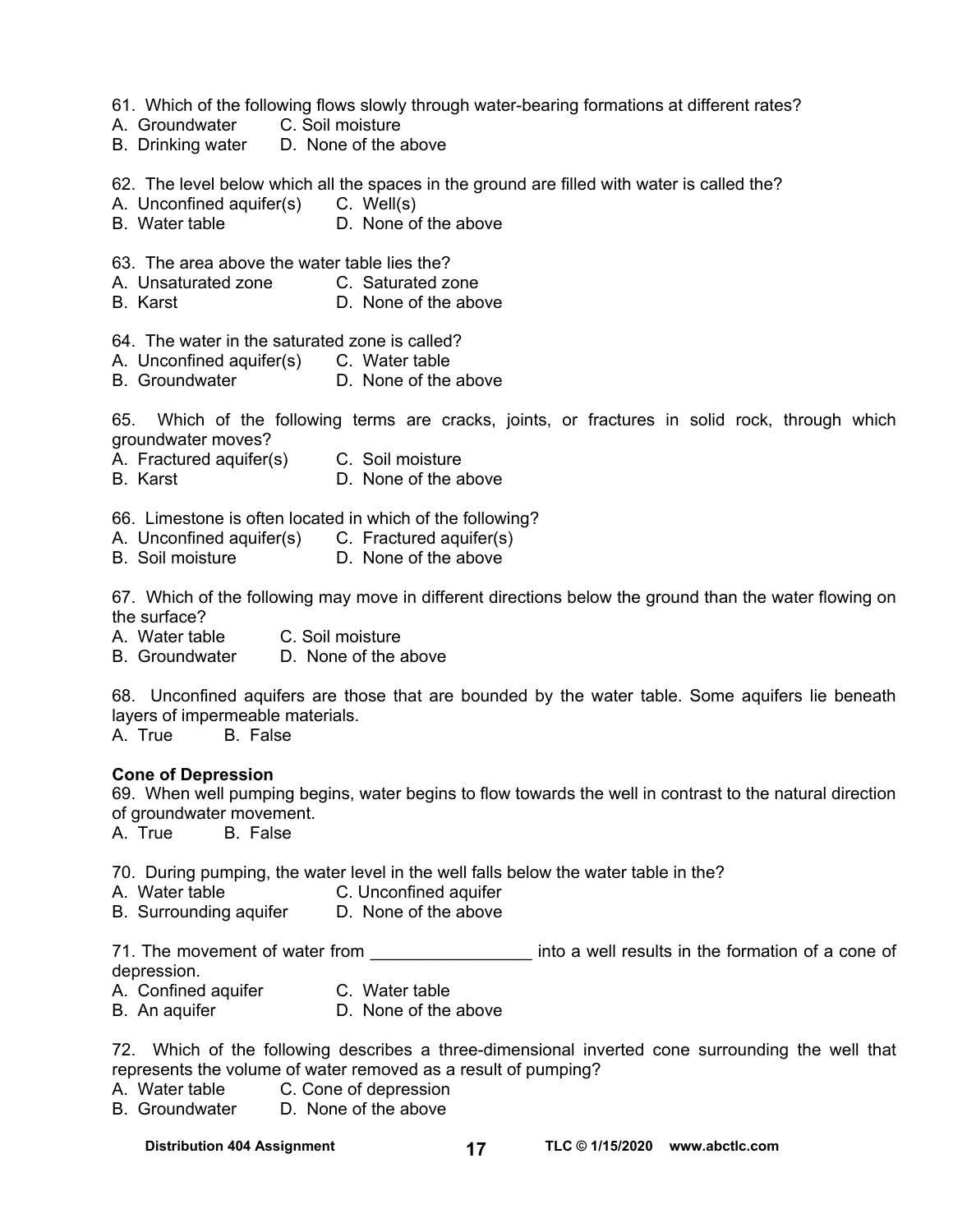73. Which of the following is the vertical drop in the height between the water level in the well prior to pumping and the water level in the well during pumping?

- A. Drawdown C. Cone of depression
- B. Groundwater D. None of the above

74. When a water well is installed in \_\_\_\_\_\_\_\_\_\_\_\_\_\_\_, water moves from the aquifer into the well through small holes or slits in the well casing or, in some types of wells, through the open bottom of the well?

- A. Confined aquifer C. Water table<br>B. An unconfined aquifer D. None of the above
- B. An unconfined aquifer

#### **Where Is Ground Water Stored?**

75. Areas where ground water exists in sufficient quantities to supply wells or springs are called aquifers, that literally means?

- A. Water table C. Cone of depression
- B. Water bearer D. None of the above

76. Which of the following stores water in the spaces between particles of sand, gravel, soil, and rock as well as cracks, pores, and channels in relatively solid rocks?

- A. Water table C. Unconfined aquifer
- B. Aquifer(s) D. None of the above

77. Which of the following is regulated largely by its porosity, or the relative amount of open space present to hold water?

- A. Water table C. An aquifer's storage capacity
- B. Groundwater D. None of the above

78. Which of the following are frequently found at greater depths than unconfined aquifers?

- A. Confined aquifer(s) C. Water table
- B. Unconfined aquifer(s) D. None of the above

#### **Does Groundwater Move?**

79. Groundwater can move sideways as well as up or down. This movement is in response to gravity, differences in elevation, and?

- A. Permeable zones C. Saturated zone
- B. Differences in pressure D. None of the above

80. Groundwater can move even more quickly in karst aquifers, which are areas in and similar rocks where fractures or cracks have been widened by the

- action of the ground water to form sinkholes, tunnels, or even caves?
- A. Karst aquifer(s C Water soluble limestone
- B. Saturated zone D. None of the above

#### **Groundwater Quality**

81. The layers of soil and particles of sand, gravel, crushed rocks, and larger rocks were thought to act as filters, trapping contaminants before they could reach the ground water.

A. True B. False

- 82. It is known that some contaminants can pass through all of these filtering layers into to contaminate ground water.
- A. Permeable zones C. Saturated zone
- B. Unsaturated zone D. None of the above

Distribution 404 Assignment 18 18 TLC © 1/15/2020 www.abctlc.com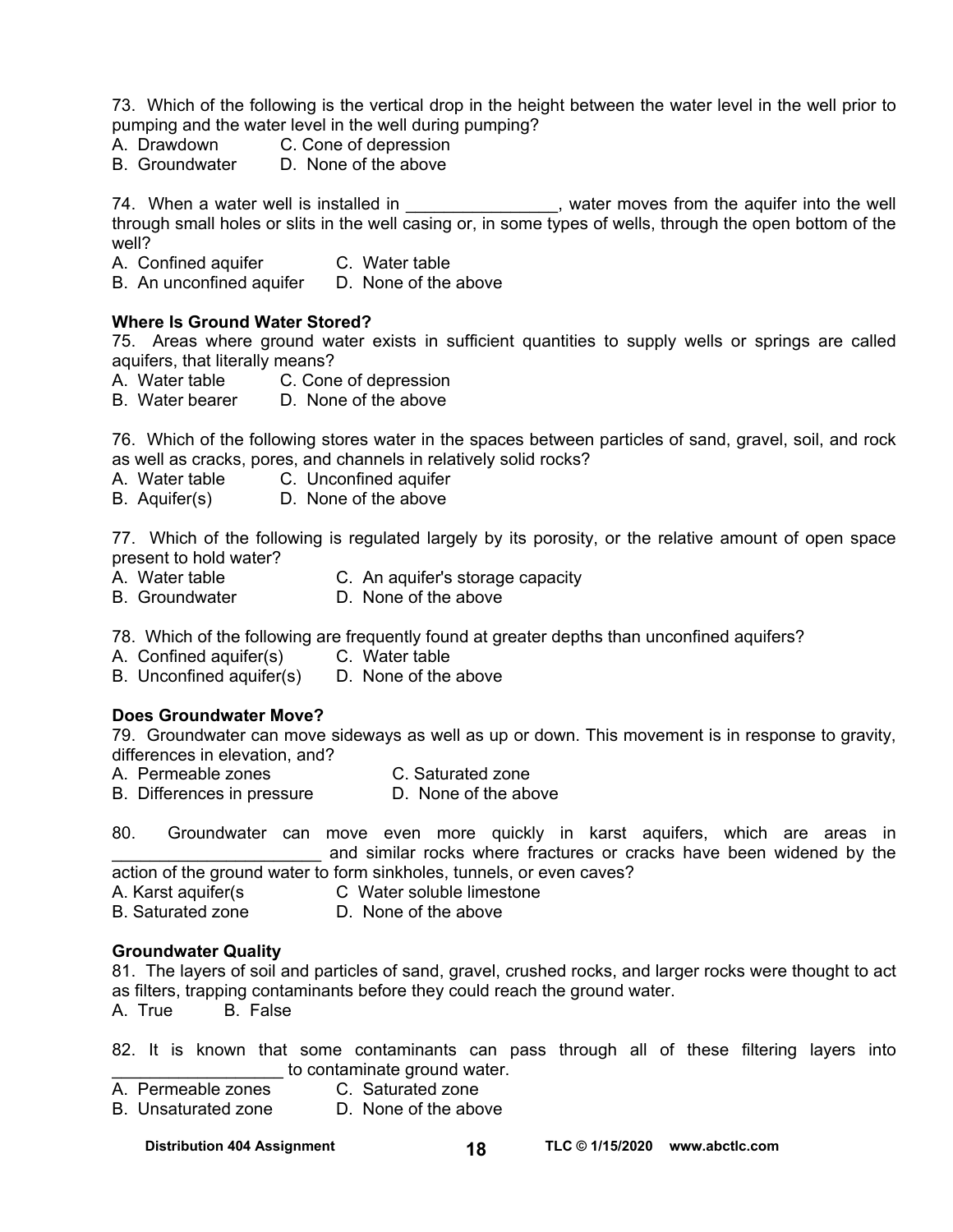## **How Does Ground Water Become Contaminated?**

83. Groundwater contamination can begin on the surface of the ground, in the ground above the water table, or in the ground below the?

- A. Water table C. Permeable zones
- B. Ground water D. None of the above

84. If the contaminant is introduced straight into the area below \_\_\_\_\_\_\_\_\_\_\_\_, the primary process that can affect the impact of the contaminant is dilution by the surrounding ground water.

- A. Water table **C. Unsaturated zone**<br> **B.** Saturated zone **C.** D. None of the above
- D. None of the above

#### **What Kinds of Substances Can Contaminate Groundwater, and Where Do They Come from?**

85. Substances that can pollute **Example 2018** can be divided into two basic categories: substances that occur naturally and substances produced or introduced by man's activities.

- A. Synthetic organic chemical(s) C. Permeable zones
- B. Groundwater **D. None of the above**

86. A substantial number of today's groundwater contamination problems stem from man's activities and can be introduced into ground water from?

- A. Contaminant(s) C. A variety of sources
- B. Saturated zone **D.** None of the above

#### **Abandoned Wells**

87. If which of the following if abandoned without being properly sealed, it can act as a direct channel for contaminants to reach ground water?

A. A well C. Supplies of clean ground water

B. Alternative sources of water D. None of the above

#### **What Can Be Done After Contamination Has Occurred?**

88. Rehabilitate the **Example 30 by either restaining or detoxifying the contaminants while they** are still in the aquifer.

- A. Aquifer C. Supplies of clean ground water
- B. Contamination D. None of the above

## **Water Well Reports and Hydrogeology**

#### **Hydrogeologic Data**

89. For hydrogeologists to make reliable assessments about the current and future status of ground water, they need to know where ground water occurs in the subsurface, what the properties are of the various geologic units below the surface, and how fast and in what direction ground water is moving. A. True B. False

#### **Nature of the Aquifer**

90. An unconfined aquifer has the entity as its upper surface; there are no significant lowpermeability layers between the water table and the surface.

- A. Hydraulic head C. Permeability area
- B. Water table **D.** None of the above

91. According to the text, the top of the aquifer, can rise or fall depending on water use and amount of recharge to the aquifer and is called?

- A. Hydraulic head C. Permeability zone
- B. Water table **D.** None of the above

Distribution 404 Assignment 19 19 TLC © 1/15/2020 www.abctlc.com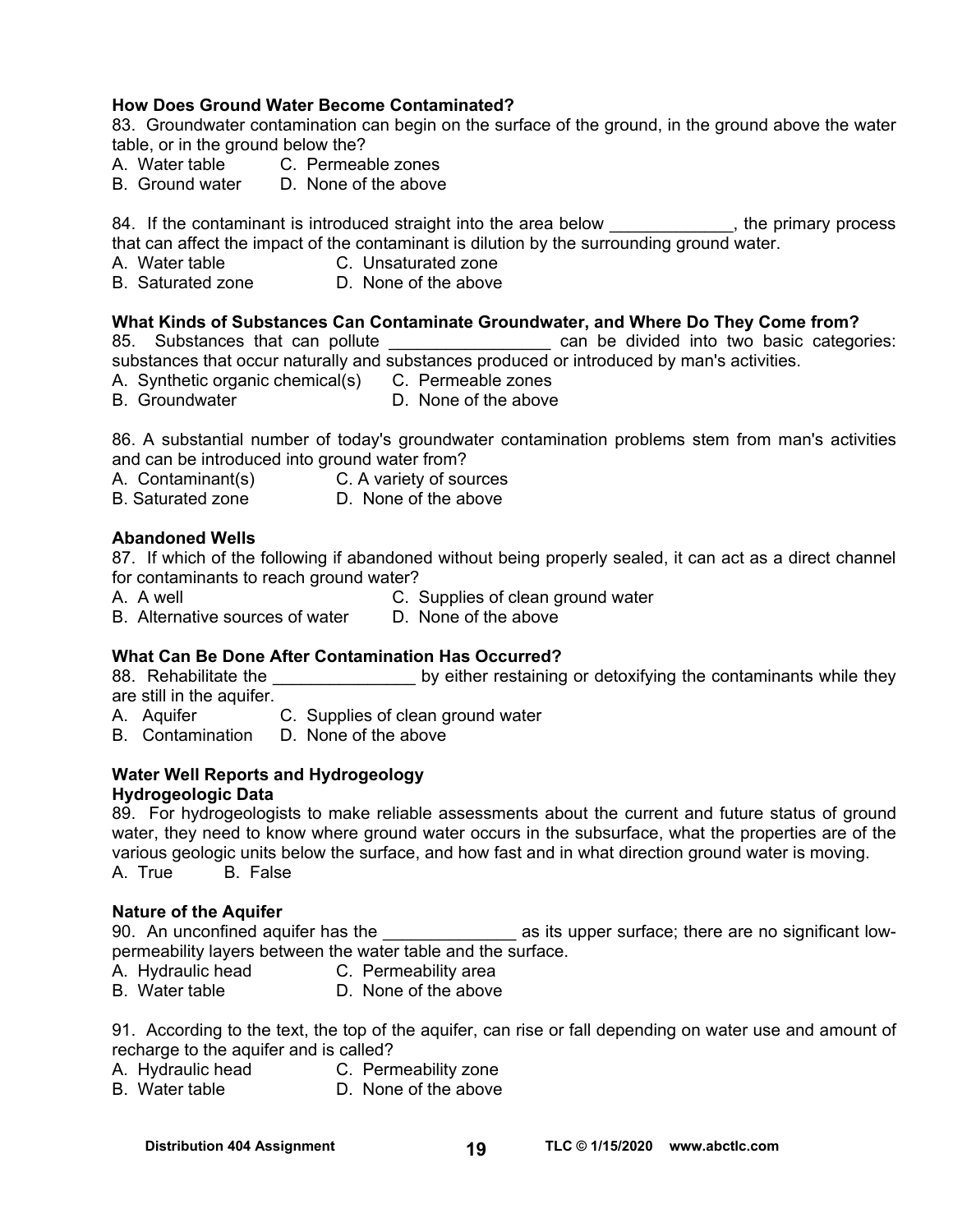92. Which of the following terms has a low-permeability geologic formation as its upper boundary?

- A. Hydraulic head C. A confined aquifer
- B. Water table **D.** None of the above

## **Hydraulic Head (h)**

93. The hydraulic head is a measure of the water at a certain depth possesses because of its elevation and the pressure exerted through the weight of the water above it.

A. True B. False

94. Which of the following has units of feet, and generally parallels to the elevation of water in the well?

- A. Hydraulic head C. Permeability zone
- B. Water table **D.** None of the above

## **Permeability of the Aquifer (K)**

95. Which of the following example the permeability of the aquifer is a measure of

how fast ground water can move through the aquifer?

- A. Hydraulic head C. Storage coefficient of the aquifer
- B. Hydraulic conductivity D. None of the above

96. Which of the following terms has units of distance/time, e.g., feet/day, although it does not represent an actual speed?

- A. Hydraulic head C. Storage coefficient of the aquifer
- B. Hydraulic conductivity D. None of the above

## **In What Direction Is Groundwater Flowing?**

97. The direction of groundwater flow is from higher to lower?

- A. Hydraulic head C. Storage coefficient of the aquifer
- B. Hydraulic conductivity D. None of the above

98. Which of the following can be measured by lowering a probe through the observation port of a number of wells, all within the same relative time period?

- A. Hydraulic head C. Storage coefficient of the aquifer
- B. Hydraulic conductivity D. None of the above

## **What Is the Drawdown Associated with Pumping of a Well?**

99. There is a relationship between the pumping rate of the well, the transmissivity of the aquifer, the distance between wells, \_\_\_\_\_\_\_\_\_\_\_\_\_, and the duration of the pumping event.

- A. Hydraulic head C. Storage coefficient of the aquifer
- B. Hydraulic conductivity D. None of the above

## **Depth to First Water-Bearing Zone**

100. Some report the depth at which water is first encountered in?

- A. The drill hole **C.** Recharge and discharge zone(s)
- B. Static water level (SWL) D. None of the above

## **Static Water Level**

101. The driving force for ground water movement is the hydraulic head, and the **the solution is a** measure of that force.

- A. Hydrogeologic investigation(s) C. Recharge and discharge zone(s)
- B. Static water level (SWL) D. None of the above
	-

(S) Means the answer can be plural or singular in nature

**Distribution 404 Assignment TLC © 1/15/2020 20 [www.abctlc.com](http://www.abctlc.com)**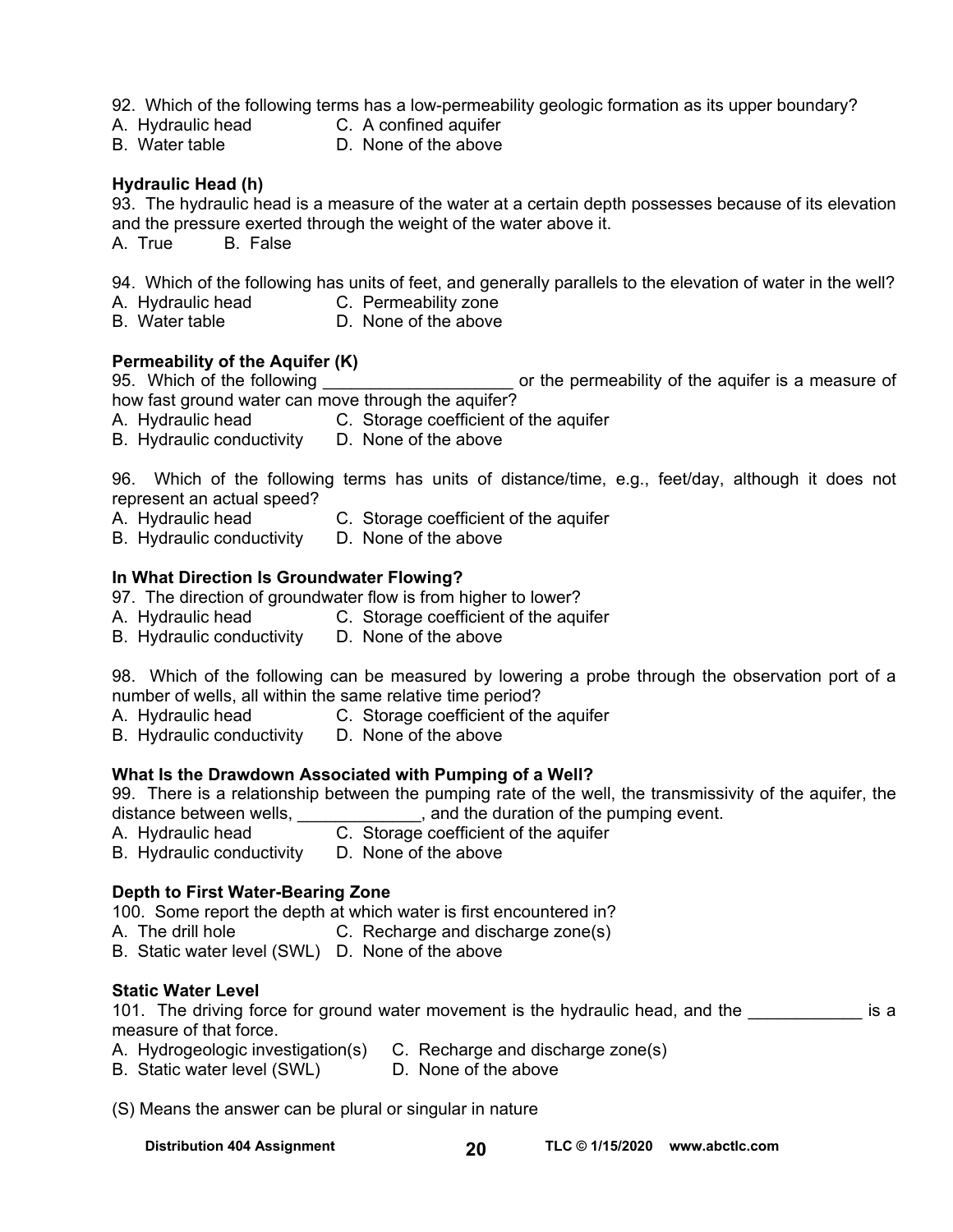102. Identifying where one aquifer ends and another begins is key to identifying the source of the yield for individual wells. Although this often can be determined by careful review of the lithologic log provided by the well constructor, the transition from one aquifer to the next can be indicated by a marked change in the recharge and discharge zones

A. True B. False

103. Which of the following is a better gauge that a different aquifer has been encountered than the lithologic description?<br>A. Water-bearing zone(s)

- A. Water-bearing zone(s) C. Recharge and discharge zone(s)<br>B. SWL B. SWL
	- D. None of the above

104. Which of the following have important effects in groundwater protection and identifying the relation between area groundwater and local streams?

- A. Water-bearing zone(s) C. Recharge and discharge zone(s)
- 
- B. SWL D. None of the above

## **Water-Bearing Zones**

105. In some cases, the screened or perforated portions of cased wells provide a clue, but all too often, the screened interval is either significantly less than the actual static water level. A. True B. False

106. Arriving at accurate approximations of aquifer parameters or calculating ground water velocity requires us to know the thickness of the?

A. Water-bearing zone(s) C. Recharge and discharge zone(s)

B. SWL D. None of the above

## **Contributions of Well Constructors to Hydrogeology**

107. The well report document stresses the importance of data that is recorded on well reports and how that data influences hydrogeologic investigations.

A. True B. False

108. Well constructors can provide important inputs to the science by making careful observations and measurements when recording that data on the?

- A. Static water level C. Local ground water systems
- B. Well report D. None of the above

## **How Wells Are Drilled**

109. Drilling fluids are often used during drilling in order to keep the drill bit sharp while drilling is done. A. True B. False

## **Basic Rotary Drilling Methods**

110. Rotary drilling uses two methods that include: direct and reverse mud rotary, direct air rotary, and?

- A. Advanced methods C. Drill through casing driver methods
- B. Typical drilling fluid(s) D. None of the above

## **The Rotary Drill String**

111. Rotary drilling methods use a drill string, which typically consists of a bit, collar, drill pipe and?

- A. The drill collar C. A kelly
- B. A Sub D. None of the above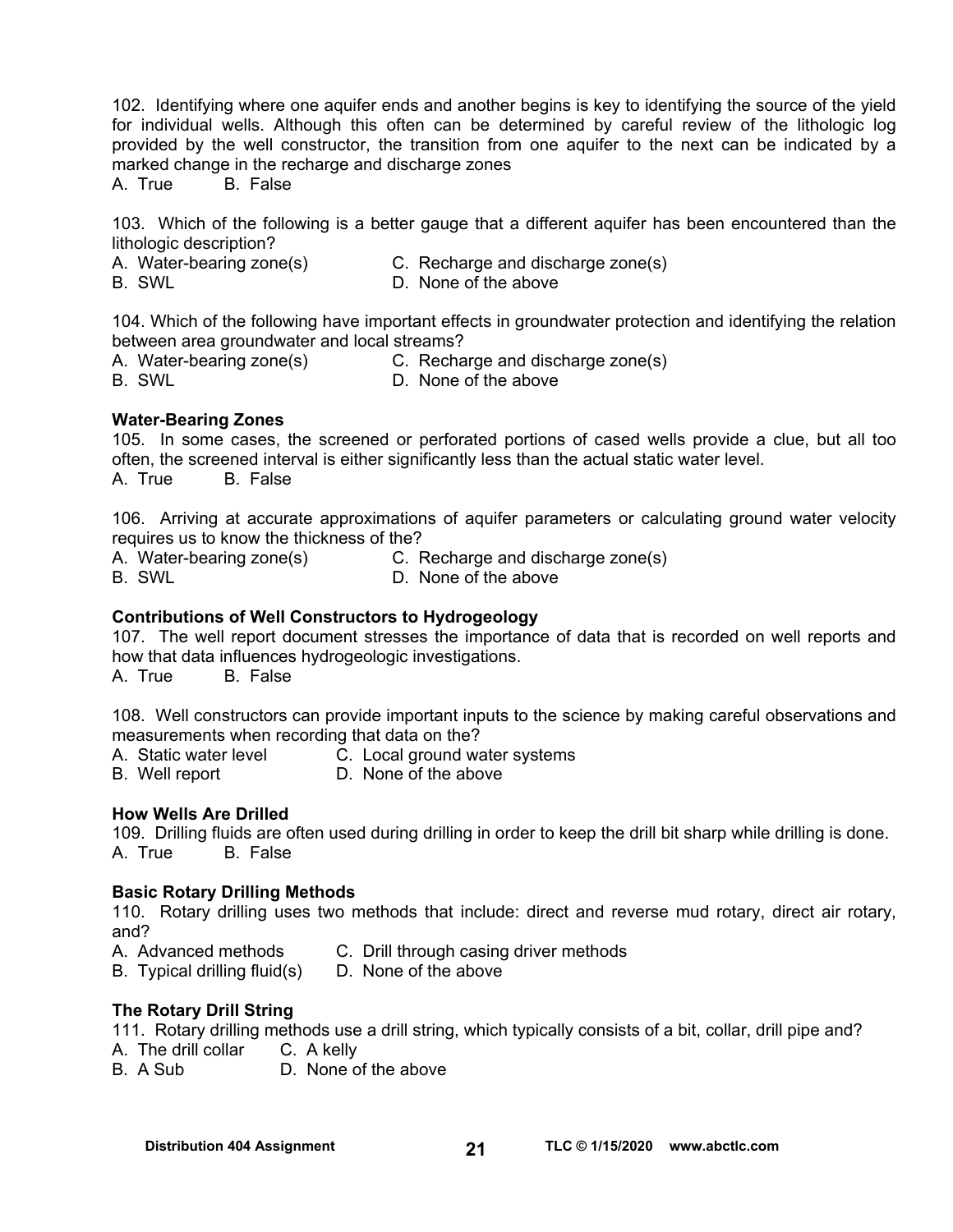112. Which of the following is a section of heavy walled pipe that can be hexagonal, square, or rounded with grooves?

- A. The flighting C. A kelly
- B. The plug D. None of the above

113. Which of the following are normally used in unconsolidated to semi-consolidated sand, silt, and clay-rich formations?

- A. The drill collar C. Roller bit(s)
- B. Drag bit(s) D. None of the above

114. Drag bits come in many shapes and sizes and cut with a shearing action aided by the jetting of drilling fluids from?

- A. The drill collar **C.** Shock absorber (floating sub)
- B. Nozzles or jets in the bit D. None of the above

#### **Direct Rotary Method**

115. The drilling fluid that is pumped by and/or air compressor is jetted out of ports in the bit.

- A. The drilling fluid C. The cutting's containment systems
- B. The rig's mud pump D. None of the above

116. The drilling fluid carries cuttings up the annular space between the drill pipe and formation and into mud pits or containment recirculating systems on the surface. A. True B. False

117. Which of the following pressurizes the borehole and helps to keep the hole open while removing cuttings?

- A. The drilling fluid **C.** The cutting's containment systems
- B. The rig's mud pump D. None of the above

118. Large drill rigs may utilize **the sect of that separate the cuttings from the drilling fluid** before a pickup pump recirculates the drilling fluid back down the borehole, where the process is then repeated.

- A. The drilling fluid C. The cutting's containment systems
- B. The rig's mud pump D. None of the above

119. Mud pits may be dug into the ground adjacent to the rig in order to contain and settle out cuttings from this missing term before recirculating.

- A. The flighting C. The drilling fluid<br>B. The borehole D. None of the abo
- D. None of the above

#### **Drill through Casing Driver Method**

120. The drill through casing driver method drives casing into the borehole as the telescoping kelly advances.

A. True B. False

121. Which of the following is a specially designed hardened steel ring that is installed on the casing end?

- A. Auger boring method(s) C. The casing driver method
	-
- 
- B. The cutting shoe D. None of the above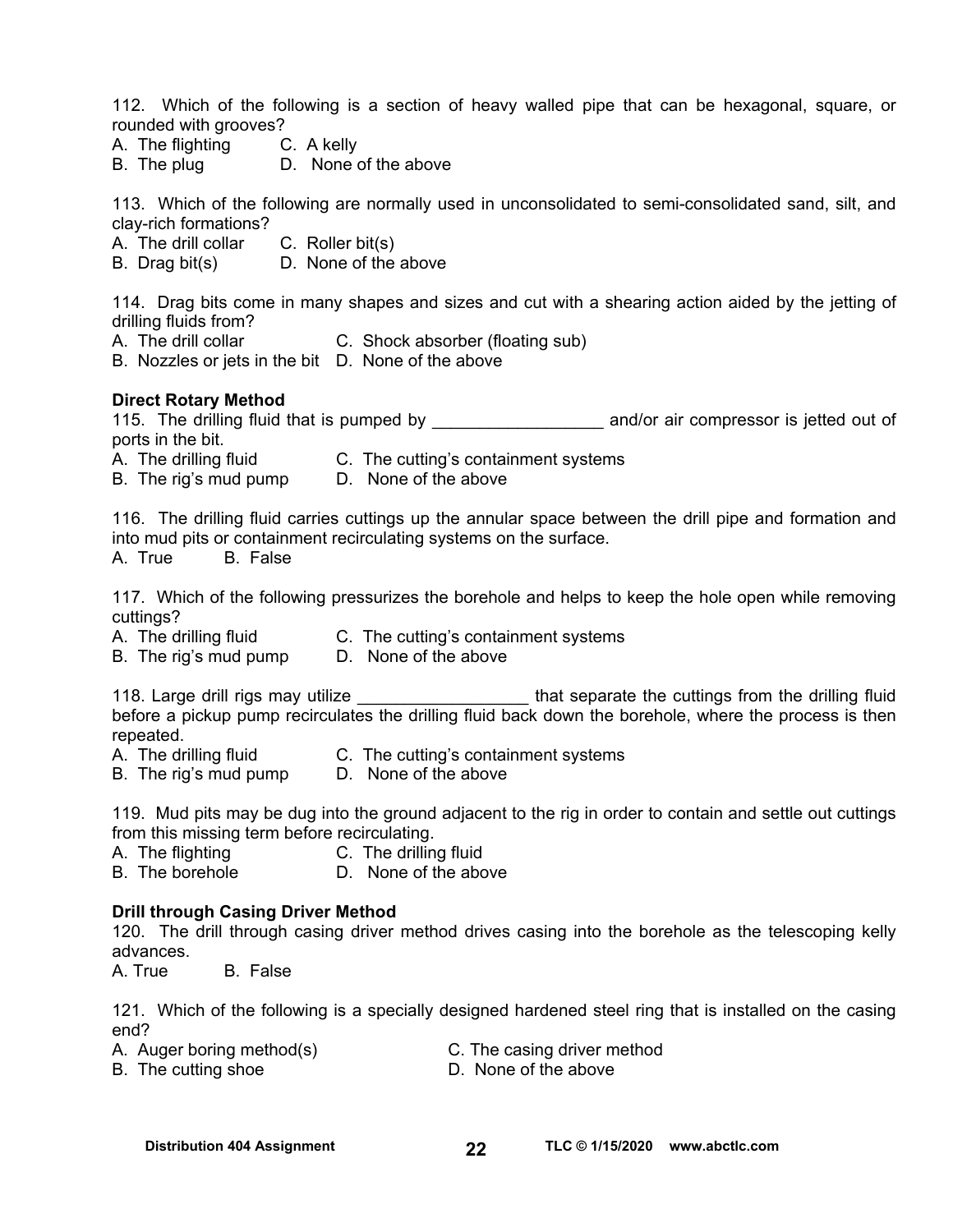123. Cuttings rise to the surface with the subsetimation of through the casing and exit through the casing driver. A. The injected air C. The casing driver method B. The solid stem auger boring method D. None of the above 124. According to the text as the borehole is drilled, the cuttings are then collected near? A. A hammer or roller bit C. The rig B. The drill string **D.** None of the above 125. Which of the following can continue until competent formation is encountered? A. A hammer or roller bit C. The addition of casing and drill string B. The drill string D. None of the above 126. Which of the following is often used to install temporary casing in order to permit the installation of a well in unstable aquifers? A. Auger boring method(s) C. A rotating blade or spiral flange B. The casing driver method D. None of the above 127. Which of the following may be used as a puller to remove the temporary casing following well construction? A. The flighting C. The casing driver B. The plug D. None of the above **Auger Boring Methods**  128. Auger boring methods make use of the same of the state which may be attached to a pilot bit and cutter head. A. Auger boring method(s) C. A rotating blade or spiral flange B. The casing driver method D. None of the above 129. Which of the following along with the rotating action of the blade and cutting action of the pilot and/or cutter bits facilitates the boring process? A. The flighting C. Down-force applied by the rig B. The plug D. None of the above 130. Soil samples may be collected as cuttings rise or are brought to the surface, or they may be collected with? A. Augers C. The solid stem auger boring method B. Split spoon type sampler(s) D. None of the above 131. Which of the following are capable of boring large diameter holes in excess of four feet in diameter? A. Augers C. The solid stem auger boring method

122. Which of the following is inserted into the casing and the casing is attached to the casing driver?

B. Split spoon type sampler(s) D. None of the above

A. A hammer or roller bit C. The rig

B. The drill string D. None of the above

| 132. According to the text, there are three primary types of | : solid stem, bucket, |
|--------------------------------------------------------------|-----------------------|
| and hollow stem.                                             |                       |

- A. Auger boring method(s) C. The casing driver method
- B. The bucket auger method D. None of the above
- - Distribution 404 Assignment 23 TLC © 1/15/2020 www.abctlc.com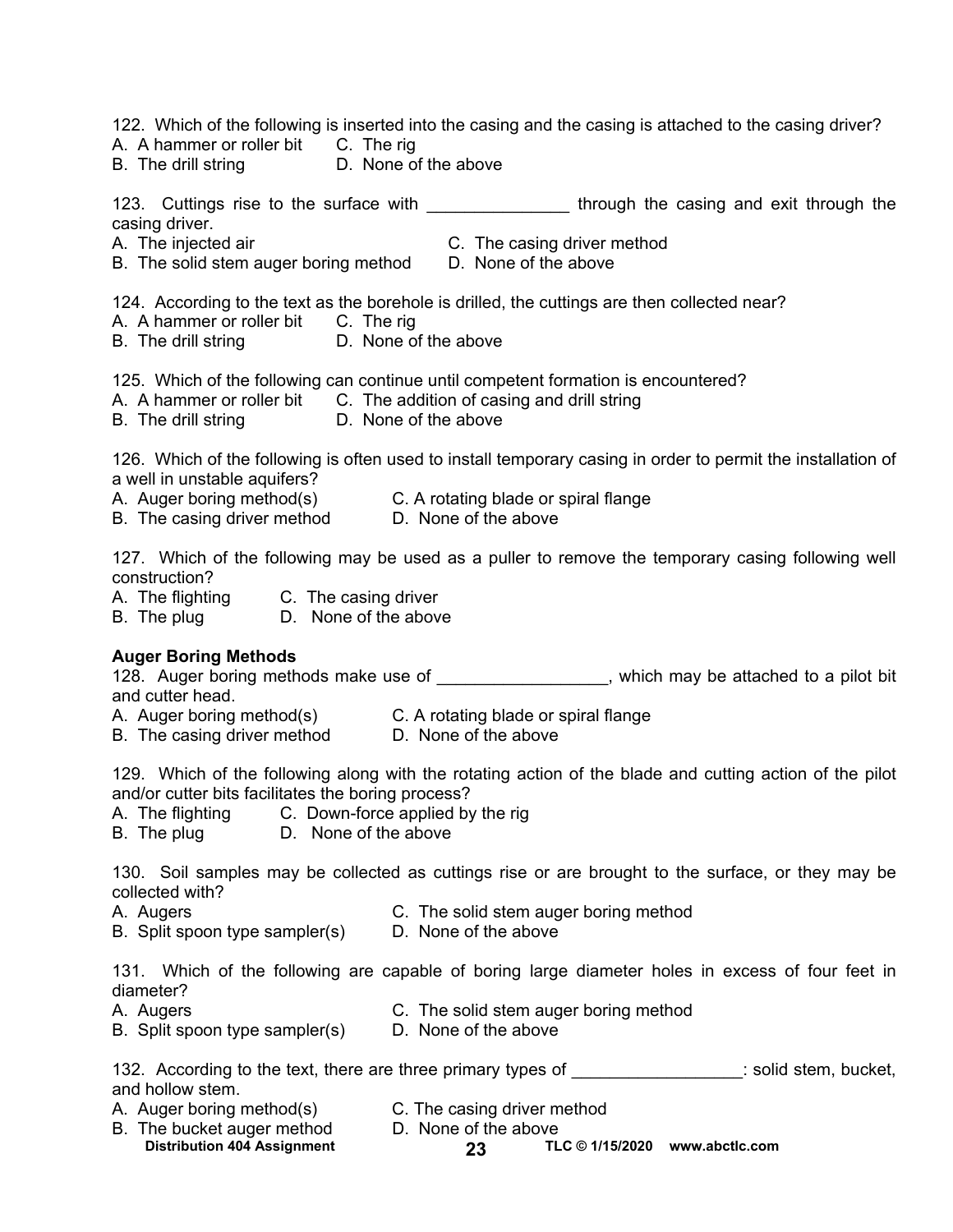## **Selecting an Appropriate Well Site**

133. Before a well can be drilled a permit is normally required. The permit helps to ensure that an appropriate location of the well is selected which reduces the possibility of contamination.

A. True B. False

134. The ideal well location has good drainage and is higher than?

A. The quality of drinking water C. The surrounding ground surface

B. The possibility of contamination D. None of the above

135. Which of the following should be at a lower elevation than the well, and the distances to those contamination sources must be in accordance with the State or Local Water Well Construction Codes?

- A. Surface drainage(s) C. All possible sources of contamination
- B. Preliminary aquifer parameters D. None of the above

## **Common Well Construction Specifications**

136. Which of the following should always be located and constructed in such a manner that they yield safe water at all times and under all conditions?

A. Water wells C. A pumping test

B. The aquifer D. None of the above

## **Choice of Casing**

137. As with casing, the choice of well screen is as important as its placement, the size of the openings in the casing are dependent on the grain size of the filter or?

A. The anticipated flow rate C. Gravel pack

B. The well **B.** The well **B.** D. None of the above

138. According to the text, stainless steel casing and screen may be required for one situation, while PVC or low carbon steel may be acceptable in another.

A. True B. False

## **Selecting an Optimum Pumping Rate**

139. Specific capacities for each of the pumping steps are compared. The highest Sc observed is normally associated with?

A. The anticipated flow rate C. The optimum pumping rate

- 
- B. The well **B.** The well **B.** D. None of the above

## **Pump and Motor Section**

## **Common Hydraulic Terms**

140. Which of the following definitions is the engineering science pertaining to liquid pressure and flow?

A. Hydraulics C. Hydrokinetics

B. Hydrology D. None of the above

141. Which of the following definitions is the pressure exported by the atmosphere at any specific location?

- A. Pressure, Atmospheric C. Pressure, Gauge<br>B. Pressure, Static C. None of the above
- B. Pressure, Static

142. Which of the following definitions is pressure above zero absolute, i.e. the sum of atmospheric and gauge pressure?

- A. Pressure, Atmospheric C. Pressure, Gauge
- B. Pressure, Static D. None of the above
	-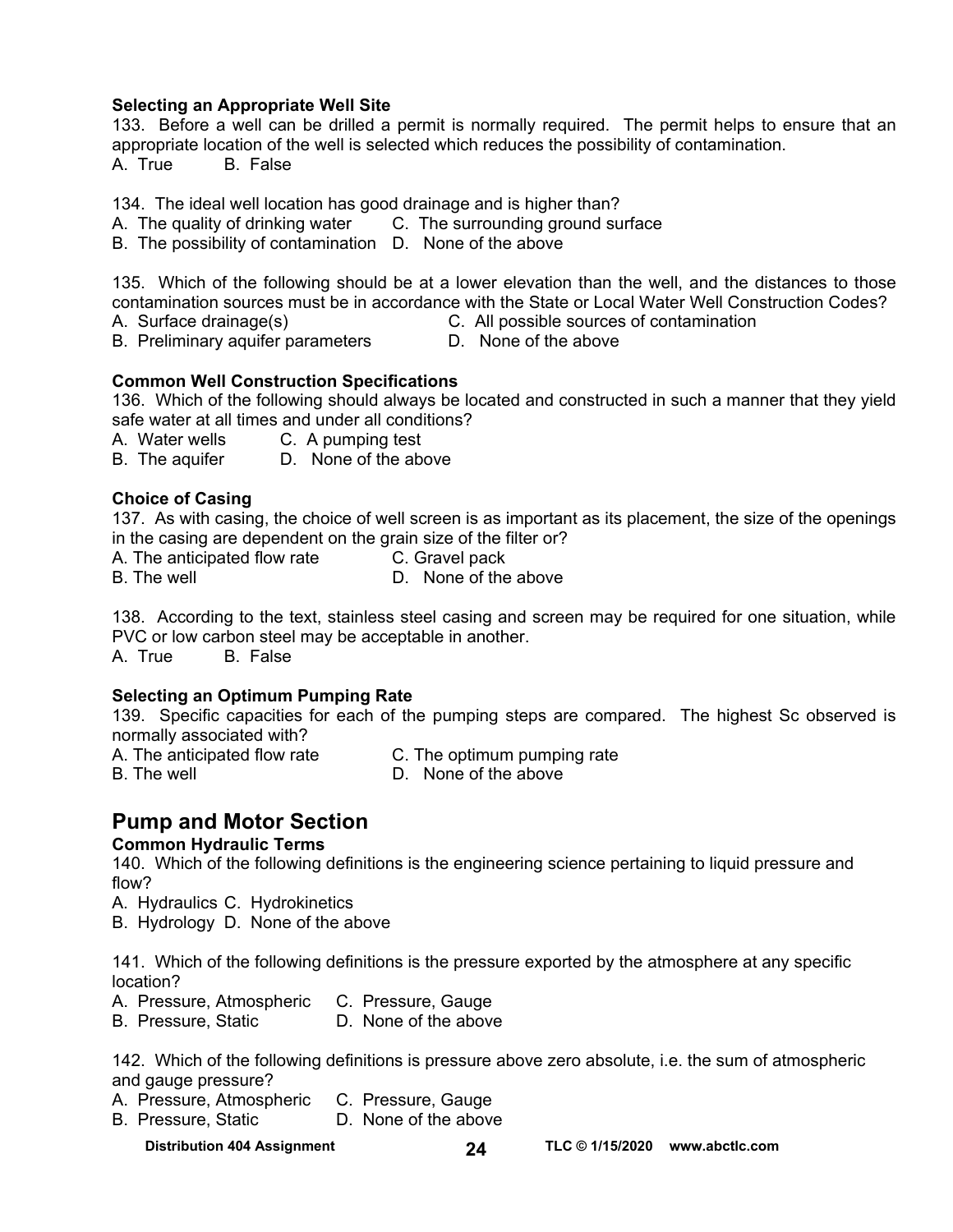143. Which of the following definitions is the force per unit area, usually expressed in pounds per square inch?

- A. Pressure, Absolute C. Pressure, Gauge
- B. Pressure **D. None of the above**

144. Which of the following definitions is the pressure differential above or below ambient atmospheric pressure?

- A. Pressure, Absolute C. Pressure, Gauge
- B. Pressure D. None of the above

145. Which of the following definitions is height of a column or body of fluid above a given point expressed in linear units?

- A. Head, Friction C. Head
- B. Head, Static D. None of the above

146. Which of the following definitions is required to overcome the friction at the interior surface of a conductor and between fluid particles in motion?

- A. Head, Friction C. Head
- B. Head, Static D. None of the above

147. Which of the following definitions is the pressure in a fluid at rest?

- A. Head, Friction C. Head
- B. Pressure, Static D. None of the above

148. Which of the following definitions is the height of a column or body of fluid above a given point?

- A. Head, Friction C. Head
- B. Head, Static D. None of the above

149. Sea level pressure is approximately 2.31 pounds per square inch absolute, 1 bar = .433psi. A. True B. False

#### **General Pumping Fundamentals**

150. Here are the important points to consider about suction piping when the liquid being pumped is below the level of the pump: Sometimes suction lift is also referred to as 'positive suction head'. A. True B. False

151. According to the text, suction lift is when the level of water to be pumped is below the?

- A. Impeller C. Centerline of the pump
- B. Suction D. None of the above

152. The suction side of pipe should be one diameter smaller than the pump inlet. A. True B. False

153. The required eccentric reducer should be turned so that the top is flat and the bottom tapered. A. True B. False

#### **Pumps**

154. Pumps are excellent examples of?

A. Hydrostatics C. Multi-stage pumps B. Quasi-static devices D. None of the above

155. Positive displacement pumps have a piston (or equivalent) moving in a closely-fitting cylinder and forces are exerted on the fluid by motion of the piston.

- A. True B. False
	-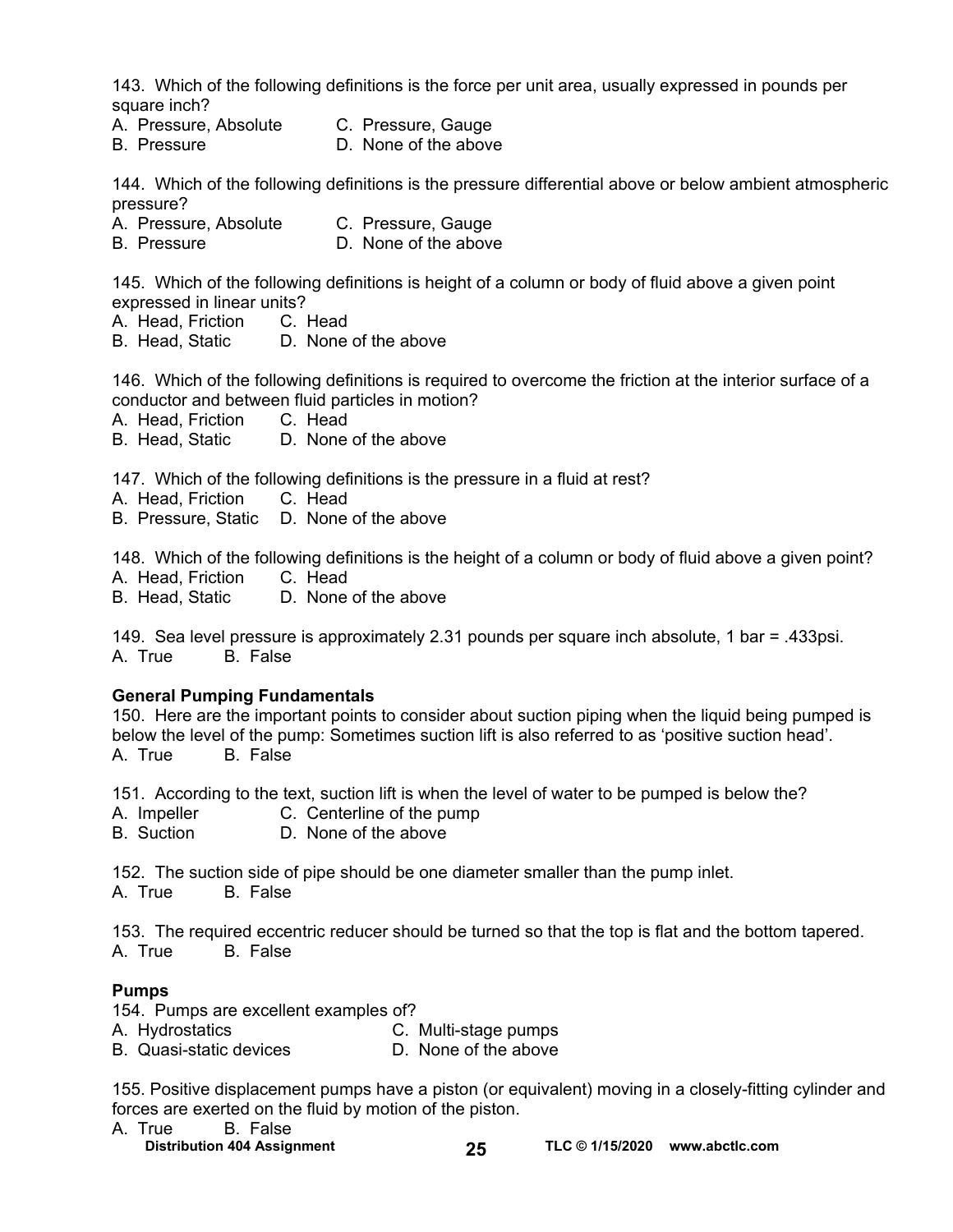156. More complicated pumps have valves check valves that open to allow exclude that open to allow automatically to prevent reverse flow.

- A. Pistons C. Passage in one direction
- B. Diaphragms D. None of the above

157. According to the text, the force pump has \_\_\_\_\_\_\_\_\_\_\_\_\_\_\_\_\_\_\_\_\_\_\_\_\_\_\_\_\_\_\_\_\_in the cylinder, one for supply

and the other for delivery.

- A. Two check valves C. Rotors
- B. Diaphragms D. None of the above

158. Ina positive displacement pump, supply valve opens when the cylinder **will contain the sellent**, the delivery valve when the cylinder volume decreases.

- A. Volume increases C. Air space increases
- B. Volume decreases D. None of the above

#### **Pump Categories**

159. The key to understanding a pump's operation is that a pump is to move water and generate the we call pressure.

- A. Delivery force C. Diaphragm pressure
- B. Impeller force D. None of the above

160. With a centrifugal pump the pressure is not referred to in pounds per square inch but rather as the equivalent in elevation, called?

- A. Inward force C. Delivery force
- B. Head D. None of the above

### **Basic Water Pump**

161. The centrifugal pumps work by spinning water around in a circle inside a?

- A. Vortex **C. Cylindrical pump housing**
- B. Cylinder D. None of the above

162. According to the text, without an inward force, an object will travel in a straight line and will not complete the?

A. Circle C. Center

B. Distance D. None of the above

163. In a centrifugal pump, the inward force is provided by high-pressure water near the outer edge of the?

A. Pump housing C. Base

B. Impeller blade(s) D. None of the above

164. In the operation of the pump, the water at the edge of the **Example 20** inward on the water between the impeller blades and makes it possible for that water to travel in a circle.

- 
- A. Inward force **C.** Center of the impeller
- B. Pump pushes D. None of the above

#### **Types of Water Pumps**

165. The water production well industry almost exclusively uses Turbine pumps, which are a type of centrifugal pump.

A. True B. False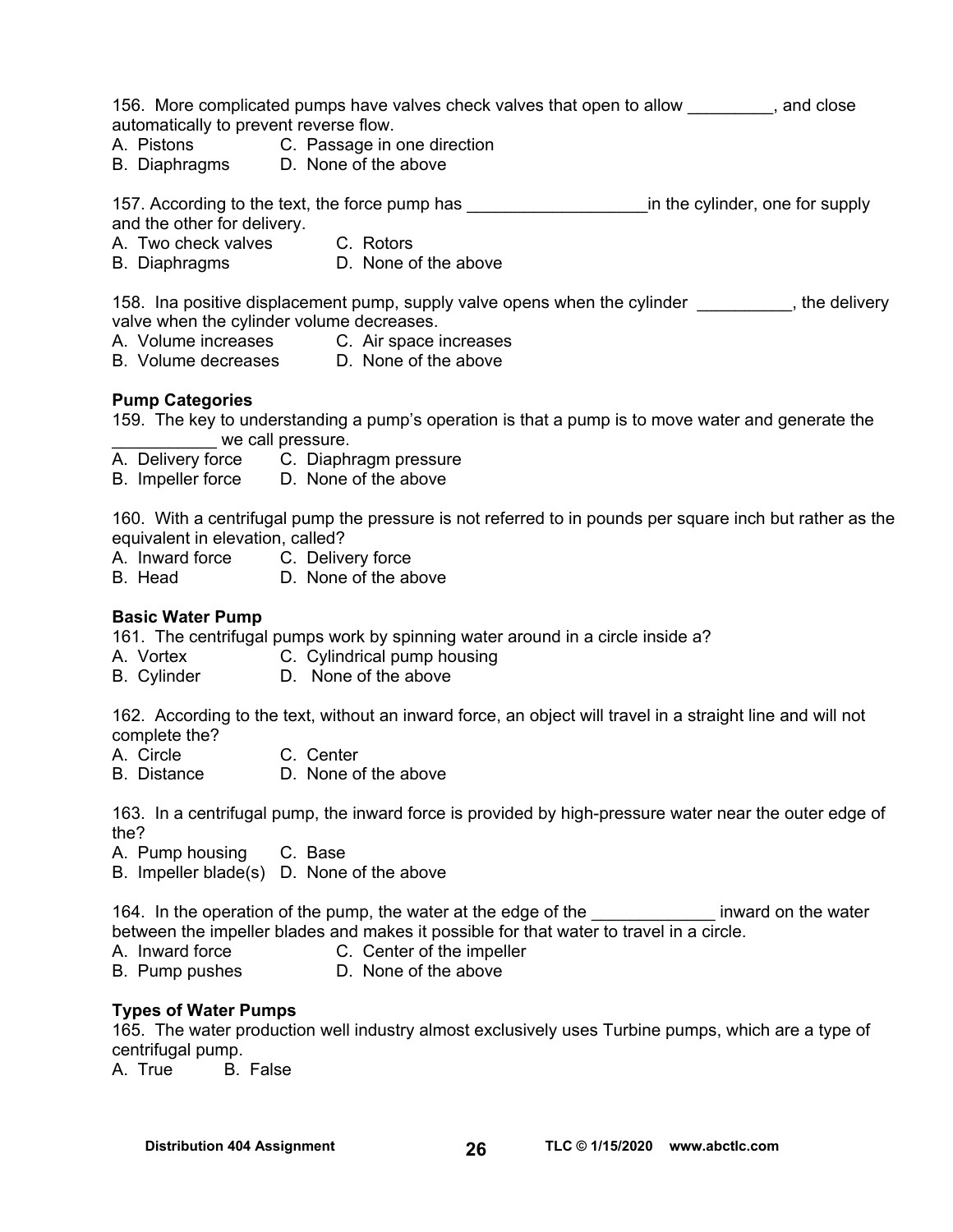166. The most common type of water pumps used for municipal and domestic water supplies are?

- 
- A. Axial flow C. Rotary pumps

B. Variable displacement pumps D. None of the above

167. Which of the following will produce at different rates relative to the amount of pressure or lift the pump is working against?

- A. Pump's lifting capacity C. Variable displacement pump
- B. Atmospheric pressure D. None of the above

168. Impellers are rotated by the pump motor, which provides the meeded to overcome the pumping head.

- A. Pump's lifting capacity C. Horsepower
- B. Atmospheric pressure D. None of the above

169. The size and number of stages, horsepower of the motor and \_\_\_\_\_\_\_\_\_\_\_\_\_are the key components relating to the pump's lifting capacity.

- A. Pumping head C. Horsepower
- B. Atmospheric pressure D. None of the above

170. Which of the following terms are variable displacement pumps that are by far used the most?

- A. Axial flow C. Turbine pumps
- B. Centrifugal pumps D. None of the above

171. According to the text, the turbine pump utilizes impellers enclosed in single or multiple bowls or stages to?

- A. Pump head C. Horsepower
- B. Lift water D. None of the above

172. The shaft turns the impellers within the pump housing while the?

- A. Desired pumping rate is obtained C. Water moves up the column
- B. Horsepower turns the shaft D. None of the above
	-

173. The rotating shaft in a line shaft turbine is actually housed within the column pipe that delivers the water to the surface.

A. True B. False

174. The size of the **the size of the selected based on the desired pumping rate and lift** requirements.

- A. Impeller(s) C. Column, impeller, and bowls
- B. Lantern ring D. None of the above

175. According to the text, column pipe sections can be threaded or coupled together while the drive shaft is coupled and suspended within the column by?

- A. Column pipe C. Lantern ring
- B. Spider bearings D. None of the above

176. The water passing through the column pipe serves as the lubricant for the bearings.

A. True B. False

177. The second type of diaphragm pump works with volumetric positive displacement, but differs in that the prime mover of the diaphragm is neither oil nor air; but is?

- 
- A. Electro-mechanical C. Volumetric positive displacement
- Distribution 404 Assignment 27 TLC © 1/15/2020 www.abctlc.com B. Chamber pressure D. None of the above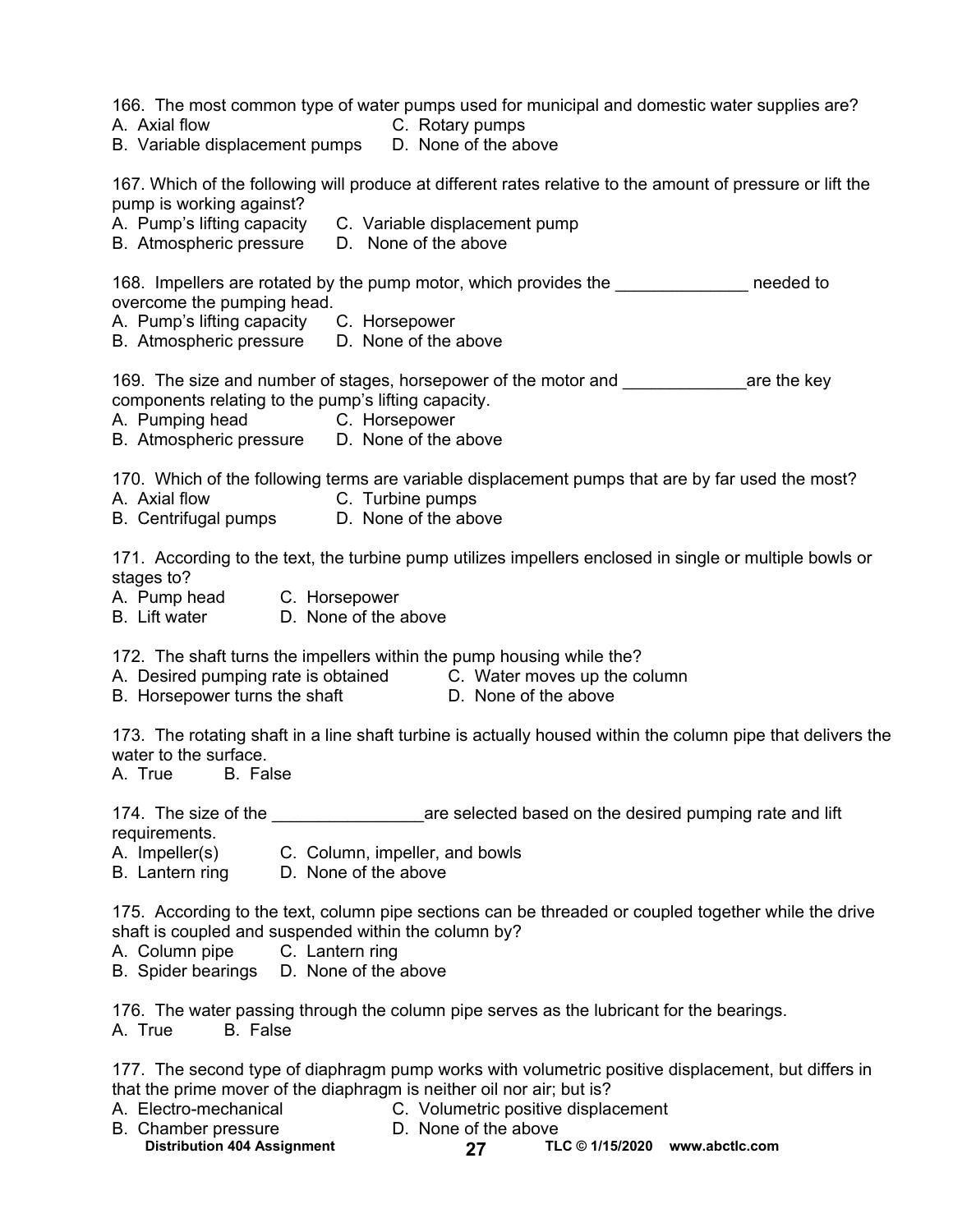## **Safety Section**

| <b>SAIRLY SECTION</b><br><b>Confined Space Entry Program - Purpose</b><br>178. The Confined Space Entry Program is provided to protect authorized employees that will enter<br>confined spaces from safety or health hazards associated with confined spaces.<br>A. True B. False                                                           |  |
|---------------------------------------------------------------------------------------------------------------------------------------------------------------------------------------------------------------------------------------------------------------------------------------------------------------------------------------------|--|
| <b>Scope</b><br>179. According to the text, you are required to recognize ______________________ associated with<br>confined spaces.<br>A. Internal configurations C. The dangers and hazards<br>B. Permit-Required Confined Spaces D. None of the above<br>A. Internal configurations                                                      |  |
| <b>Definitions</b><br><b>Confined space:</b><br>180. A confined space is large enough or so configured that an employee can ___________<br>A. Have sufficient oxygen C. Recognize serious safety or health hazards<br>B. Bodily enter and perform work D. None of the above                                                                 |  |
| 181. A confined space has limited or restricted means for _____________________.<br>A. An internal configuration C. Hazardous atmosphere<br>D. None of the above<br>B. Entry or exit                                                                                                                                                        |  |
| 182. A confined space is not designed for<br>A. An internal configuration<br>B. Hazardous atmospheres<br>D. None of the above                                                                                                                                                                                                               |  |
| 183. A permit required confined space (permit space) contains or has a potential to contain a                                                                                                                                                                                                                                               |  |
| A. Recognized external configuration C. Entry or exit<br>D. None of the above<br>B. Hazardous atmosphere                                                                                                                                                                                                                                    |  |
| 184. A permit required confined space (permit space) contains a material that has                                                                                                                                                                                                                                                           |  |
| A. Unauthorized entrants<br>C. The potential for engulfing an entrant<br>D. None of the above<br>B. Non-hazardous atmospheres                                                                                                                                                                                                               |  |
| 185. A permit required confined space (permit space) has an internal configuration such that<br>could be trapped or asphyxiated by inwardly converging walls or by a floor which<br>slopes downward and tapers to a smaller cross-section.<br>C. An internal configuration<br>A. An entrant<br>B. Hazardous atmosphere D. None of the above |  |
| A permit required confined space (permit space) contains any other recognized serious safety<br>186.<br>or<br>or _______________.<br>A.  Engulfing an entrant<br>C. Health hazard<br>D. None of the above<br>B. Hazardous atmospheres                                                                                                       |  |
| 187.<br>Each<br>must be marked "Confined Space - Entry Permit Required".<br>A. Permit-Required Confined Space<br>C. Entry or exit<br>D. None of the above<br>B. Hazardous atmosphere                                                                                                                                                        |  |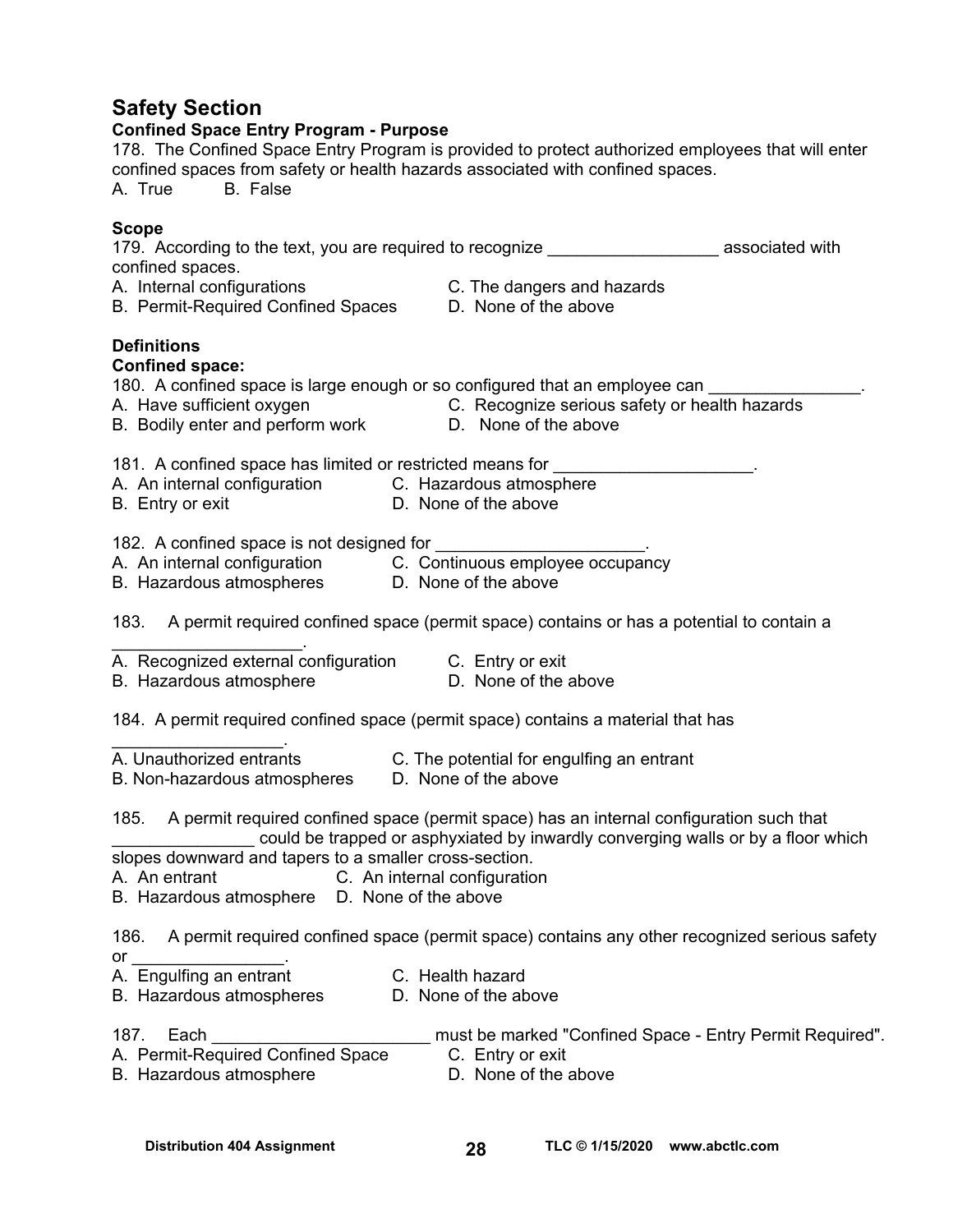#### **Confined Space Hazards**

188. Fatalities and injuries constantly occur among construction workers who are required to enter

- $\mathcal{L}_\text{max}$  and  $\mathcal{L}_\text{max}$  and  $\mathcal{L}_\text{max}$ A. An internal configuration C. Confined spaces
- B. Hazardous atmosphere D. None of the above
- 189. Workers encounter both inherent and **Example 20** within confined workspaces.

- A. An internal configuration C. Hazardous atmosphere
- 
- B. Induced hazards D. None of the above

## **Inherent Hazards**

190. **Example 20 are associated with specific types of equipment and the interactions among** them. These hazards can be electrical, thermal, chemical, mechanical, etc.

- A. Inherent hazards C. Recognized serious safety or health hazards
- B. Hazardous atmospheres D. None of the above

191. Inherent hazards include high voltage, radiation generated by equipment, omission of protective features, high or low temperatures, high noise levels, and high-pressure vessels and lines.

- A. Defective design **C.** An internal configuration
- B. Hazardous atmosphere D. None of the above

192. Inherent hazards usually cannot be eliminated without degrading or shutting down the system or equipment. Therefore, emphasis must be placed on

- A. Hazard control methods C. Continuous employee occupancy
- B. Hazardous atmospheres **D. None of the above**
- 

## **Induced Hazards**

193. **In the Lands Covert Coversity Coversity** result from a multitude of incorrect decisions and actions that occur during the actual construction process.

- 
- A. Induced hazards C. Build-up of explosive gases<br>B. Below-grade locations D. None of the above
- B. Below-grade locations
- 

194. Some examples of induced hazards are: omission of protective features, physical arrangements that may cause unintentional worker contact with electrical energy sources, oxygen-deficient atmospheres created at the bottom of pits or shafts, lack of safety factors in structural strength, and

A. Common confined spaces C. Extreme temperatures

 $\mathcal{L}_\text{max}$  and  $\mathcal{L}_\text{max}$  and  $\mathcal{L}_\text{max}$ 

B. Flammable atmospheres D. None of the above

## **Typical Examples of Confined Workspaces**

195. Confined workspaces in construction contain \_\_\_\_\_\_\_\_\_\_\_\_\_\_\_\_\_\_\_\_\_.

- A. Purging agents **C. Both inherent and induced hazards**
- B. Below-grade location D. None of the above
- **Vaults**

196. Workers must enter **the entity of the construction jobsite to perform a number** of functions. A. Common confined spaces C. A variety of vaults

- 
- B. Hazards D. None of the above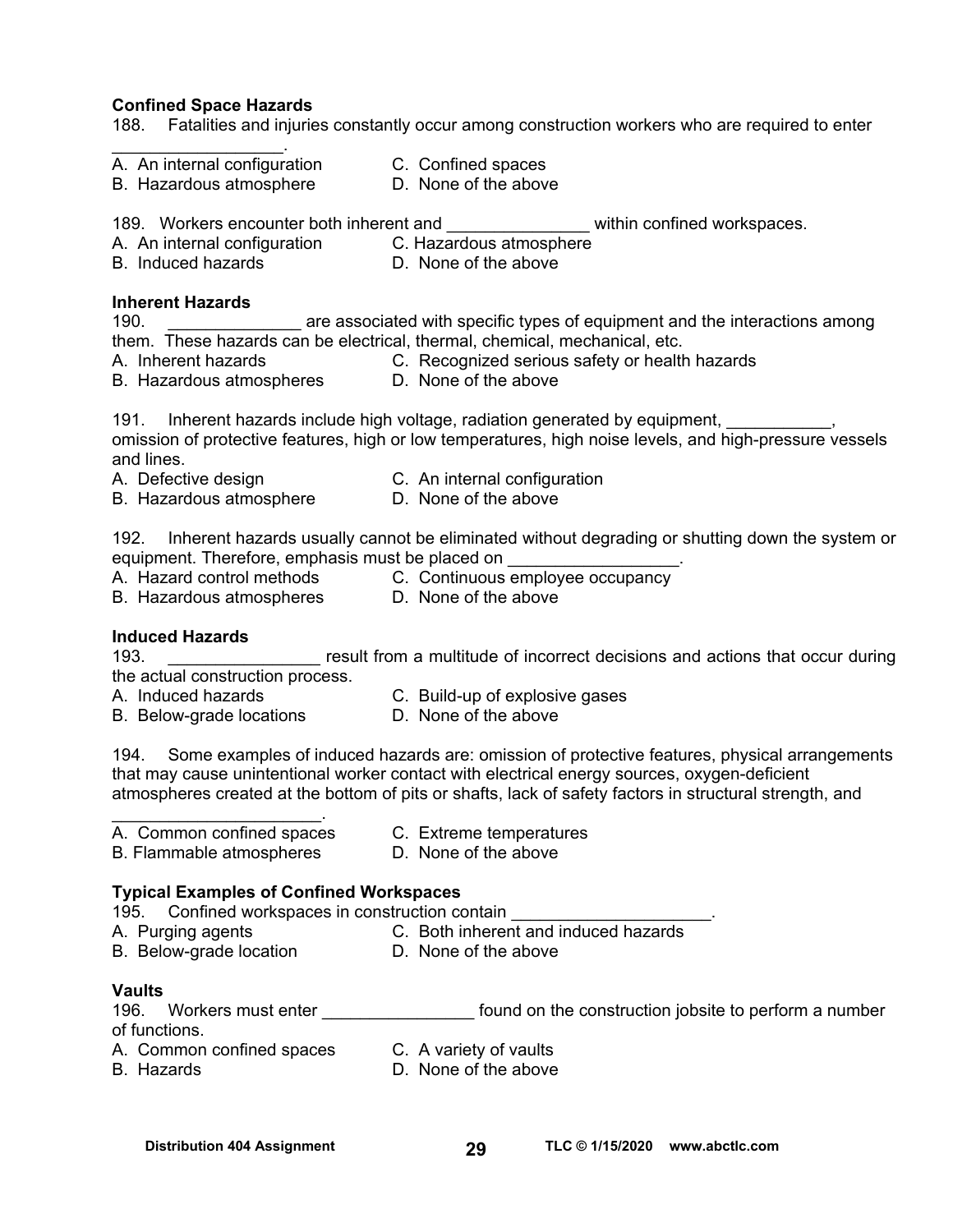## 197. The restricted nature of vaults and their frequently entitled are reasons that vaults

have an assortment of safety and health problems.

A. Purged atmosphere **C. Explosive atmosphere** 

B. Below-grade location **D.** None of the above

## **Oxygen-Deficient Atmosphere**

198. The ever-present possibility of **with all and the major proplems** is one of the major problems

confronting construction workers while working in vaults.

A. A common confined space C. An oxygen-deficient atmosphere<br>B. Vaults C. An oxygen-deficient atmosphere

D. None of the above

## **Explosive or Toxic Gases, Vapors, or Fumes**

199. **\_\_\_\_\_\_\_\_\_\_\_\_\_\_\_\_\_\_** produce toxic fumes which are confined in the limited atmosphere of a confined space.

- A. Purging agents C. Welding and soldering
- B. Below-grade locations D. None of the above

## **Excavation and Trenching Section**

200. According to the text, the \_\_\_\_\_\_\_\_\_\_\_\_\_\_\_\_\_\_\_\_\_\_\_\_\_ was revised because excavating is the most dangerous of all construction operations.

A. Competent rule **C. Emergency rule** 

B. OSHA excavation standard D. None of the above

201. OSHA also revised the \_\_\_\_\_\_\_\_\_\_\_\_\_\_\_\_\_\_\_\_ to clarify the requirements.

- A. Competent rule **C.** Protective equipment standard
- B. Existing standard **D. None of the above**

202. The performance criteria in the new standard provides employers with options when classifying soil and when selecting methods to protect the \_\_\_\_\_\_\_\_\_\_\_\_\_\_ from cave-ins.

- A. Competent person C. Construction equipment
- B. Employee D. None of the above

203. Although employers have options when meeting some of the requirements, \_\_\_\_\_\_\_\_\_\_\_ must realize that the employee must be protected at all times.

- A. Competent persons C. Contractors
- B. Employers **D.** None of the above

204. Professional engineers will be required in some situations to plan or design the excavation and/or method of protecting the worker.<br>A. True B. False

A. True

## **Competent Person**

205. Competent person means one who is capable of identifying existing hazards in the surroundings or working conditions which are unsanitary, hazardous, or dangerous to employees. The has authorization to take prompt corrective measures to eliminate identified

hazards.

- A. Competent person C. Watchman
- B. Contractor D. None of the above

206. A \_\_\_\_\_\_\_\_\_\_\_\_\_\_\_\_ must have specific training in and be knowledgeable about soils analysis, the use of protective systems and the requirements of 29 CFR Part 1926.650-652 Subpart P.

- A. Competent person C. Watchman
- B. Contractor **D. None of the above**
- 
- 
- Distribution 404 Assignment **30 TLC © 1/15/2020** www.abctlc.com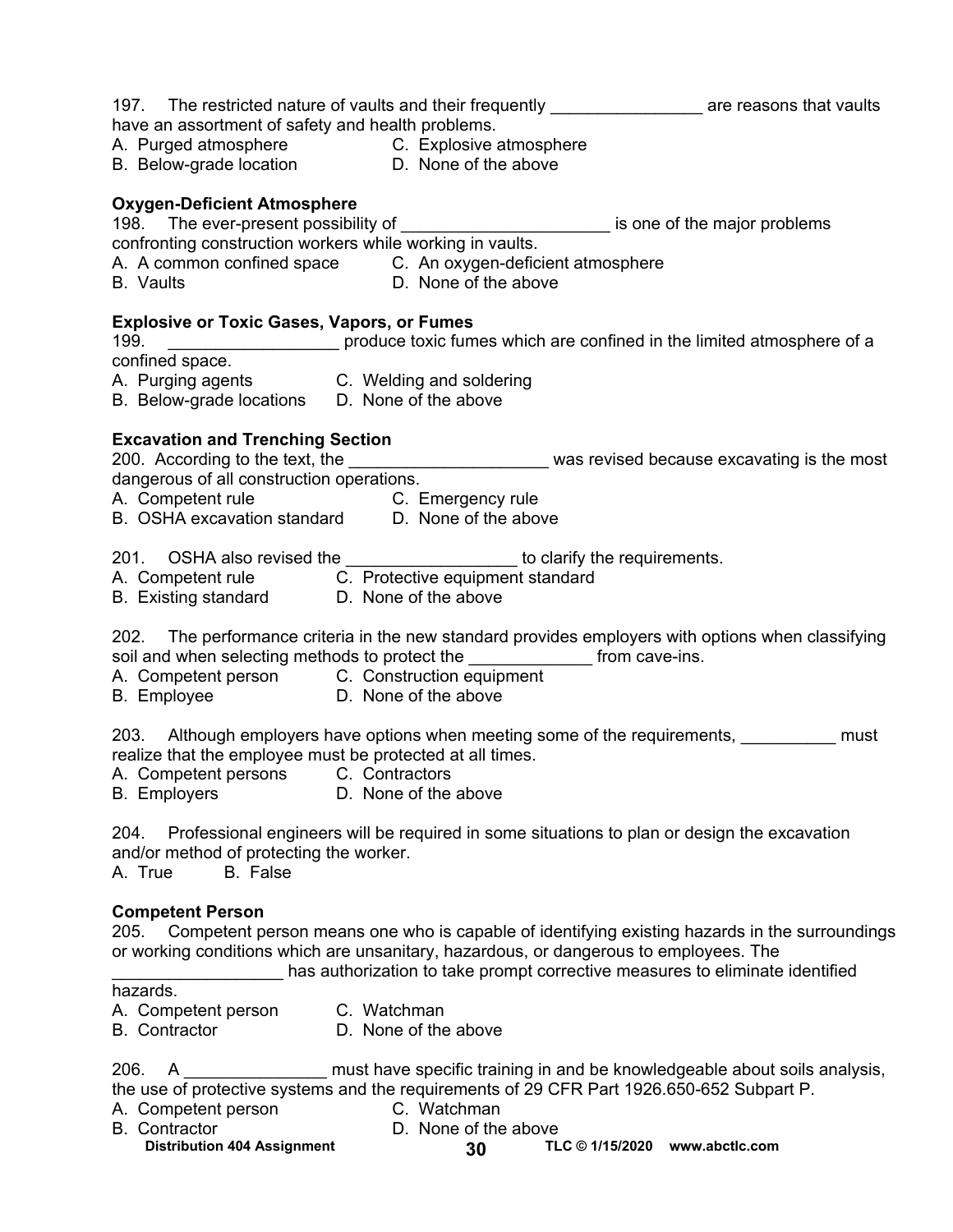|                                              | 207. Everyone is required to practice _________________________ one a year.                                                                                                  |                                                                                                           |
|----------------------------------------------|------------------------------------------------------------------------------------------------------------------------------------------------------------------------------|-----------------------------------------------------------------------------------------------------------|
|                                              |                                                                                                                                                                              |                                                                                                           |
|                                              | A. Competent person training C. Emergency procedures<br>B. Rescue training exercises D. None of the above                                                                    |                                                                                                           |
|                                              |                                                                                                                                                                              |                                                                                                           |
| <b>Competent Person Duties</b>               |                                                                                                                                                                              |                                                                                                           |
|                                              | 208. The competent person performs daily inspections of the protective equipment,                                                                                            |                                                                                                           |
|                                              | safety equipment, and adjacent areas.                                                                                                                                        |                                                                                                           |
| A. Work progress C. Trench conditions        |                                                                                                                                                                              |                                                                                                           |
| B. Construction Crew D. None of the above    |                                                                                                                                                                              |                                                                                                           |
|                                              | 209. The competent person shall make produced prior to the start of work and as needed                                                                                       |                                                                                                           |
| throughout the shift.                        |                                                                                                                                                                              |                                                                                                           |
| A. Personnel assignments C. Inspections      |                                                                                                                                                                              |                                                                                                           |
| B. Training available  D. None of the above  |                                                                                                                                                                              |                                                                                                           |
|                                              |                                                                                                                                                                              |                                                                                                           |
|                                              |                                                                                                                                                                              |                                                                                                           |
| occurrence.                                  |                                                                                                                                                                              |                                                                                                           |
|                                              |                                                                                                                                                                              |                                                                                                           |
| B. Training available D. None of the above   |                                                                                                                                                                              |                                                                                                           |
| dispatch.                                    |                                                                                                                                                                              | 211. The competent person must have knowledge of _______________________, telephone or radio              |
|                                              |                                                                                                                                                                              |                                                                                                           |
|                                              | A. Personnel assignments C. Emergency contact methods<br>B. Work schedules C. None of the above                                                                              |                                                                                                           |
|                                              |                                                                                                                                                                              |                                                                                                           |
|                                              | 212. The competent person removes employees and _____________________________ from hazardous                                                                                 |                                                                                                           |
|                                              | conditions and makes all changes necessary to ensure their safety.                                                                                                           |                                                                                                           |
| A. Competent persons C. Protective equipment |                                                                                                                                                                              |                                                                                                           |
| B. All other personnel D. None of the above  |                                                                                                                                                                              |                                                                                                           |
|                                              |                                                                                                                                                                              |                                                                                                           |
|                                              | 213. The competent person makes sure that all ______________ have proper protective equipment,                                                                               | hard-hats, reflective vests, steel-toed boots, harnesses, eye protection, hearing protection and drinking |
| water.                                       |                                                                                                                                                                              |                                                                                                           |
| A. Competent persons C. Employees            |                                                                                                                                                                              |                                                                                                           |
| B. Contractors D. None of the above          |                                                                                                                                                                              |                                                                                                           |
|                                              |                                                                                                                                                                              |                                                                                                           |
| <b>Scope of Work</b>                         |                                                                                                                                                                              |                                                                                                           |
|                                              | 214. According to the text, during excavation work a competent person shall be on the job site at all                                                                        |                                                                                                           |
|                                              | times when personnel are working within or around the ______________.                                                                                                        |                                                                                                           |
| A. Competent person C. Excavation            |                                                                                                                                                                              |                                                                                                           |
| <b>B.</b> Contractors                        | D. None of the above                                                                                                                                                         |                                                                                                           |
|                                              |                                                                                                                                                                              |                                                                                                           |
|                                              | 215. Prior to opening an excavation, the estimated locations of ________________<br>reasonably may be expected to be encountered during excavation work shall be determined. | that                                                                                                      |
|                                              | A. Unauthorized persons C. Underground utility installations                                                                                                                 |                                                                                                           |
| <b>B.</b> Employees                          | D. None of the above                                                                                                                                                         |                                                                                                           |
|                                              |                                                                                                                                                                              |                                                                                                           |
| 216.                                         |                                                                                                                                                                              | shall be taken to protect employees against the hazards posed by water                                    |
| accumulation in the excavation.              |                                                                                                                                                                              |                                                                                                           |
| A. Additional care                           | C. Ladders                                                                                                                                                                   |                                                                                                           |
| B. Adequate precautions                      | D. None of the above                                                                                                                                                         |                                                                                                           |
| <b>Distribution 404 Assignment</b>           | 31                                                                                                                                                                           | TLC © 1/15/2020 www.abctlc.com                                                                            |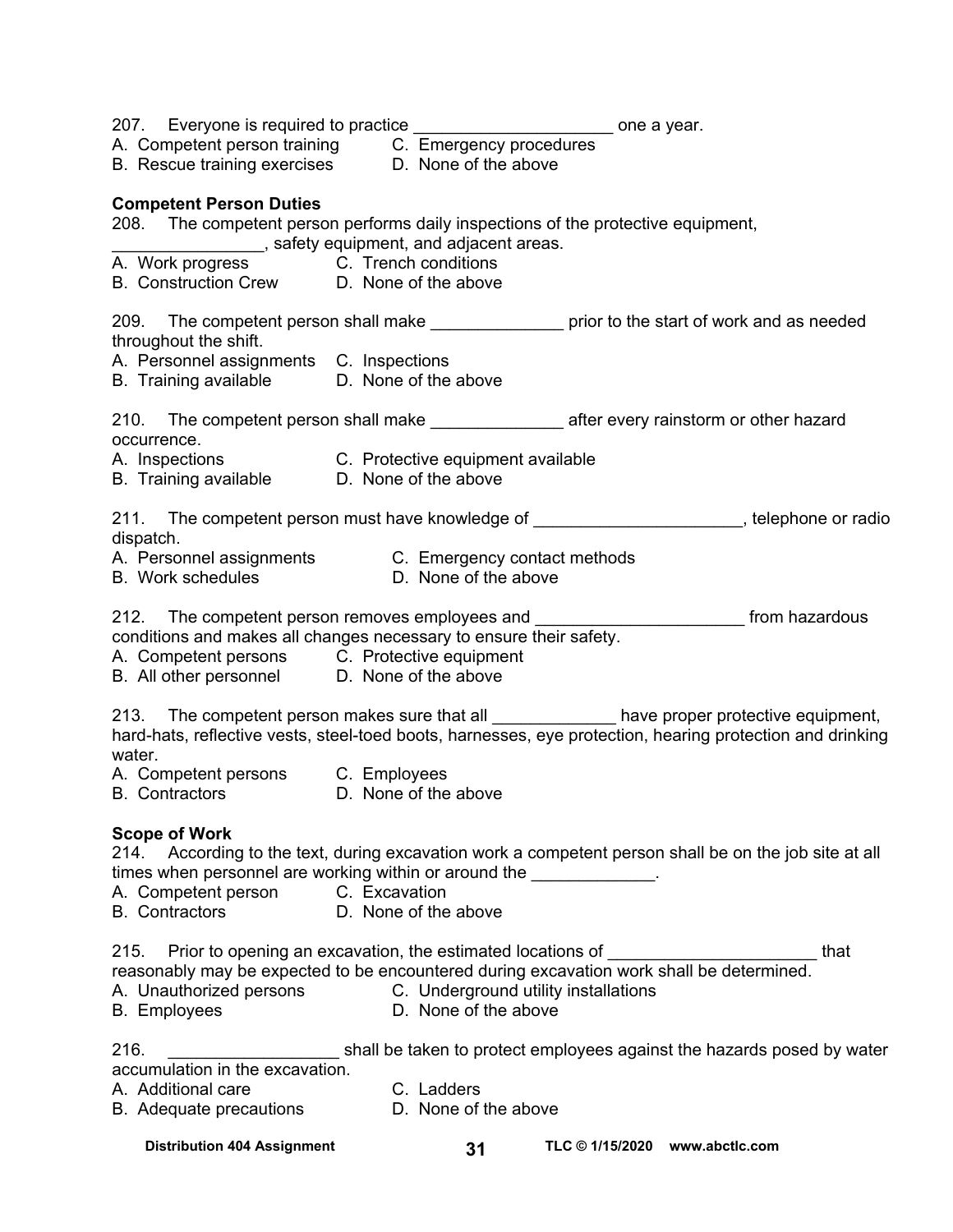217. According to the text, employees shall be protected from excavated or other materials or equipment that could pose a hazard by falling or rolling into excavations.

A. True B. False

218. In trench excavations that are four (4') feet or more in depth, a stairway, ladder, or ramp shall be used as a \_\_\_\_\_\_\_\_\_\_\_\_\_\_\_\_\_\_. A. Tool **C. Bridge** B. Means of access or egress D. None of the above 219. The Ladder(s), stairway(s), or ramp shall be spaced so that no employee in the trench excavation is more than fifty (50') feet from a means of egress. A. True B. False 220. When excavations are made in vehicular traffic areas, \_\_\_\_\_\_\_\_\_\_\_\_\_\_\_\_\_\_\_shall wear a warning vest made with reflective material or highly visibility material. A. Competent persons C. Rescue personnel B. Each employee D. None of the above 221. The air shall be tested in excavations where **the exist** exist, or could be reasonably expected to exist. A. Limited visibilities C. Oxygen deficiency or gaseous conditions B. Employees **D. None of the above** 222. When the atmosphere contains less than 19.5 percent oxygen, the area must be continuously ventilated until the A. Excavation is closed **C.** Oxygen levels are above 19.5 percent B. Employees enter the space D. None of the above 223. Where a \_\_\_\_\_\_\_\_\_\_\_\_\_\_\_\_\_\_\_\_\_, the area shall be ventilated until the flammable gas concentration is below 20 percent of the LFL (lower flammable limit). A. Competent person requires monitoring C. Worker encounters fumes B. Gaseous condition exists **D. None of the above** 224. Whenever \_\_\_\_\_\_\_\_\_\_\_\_\_\_\_\_\_\_\_\_\_\_\_ exist or could reasonably exist, the air must be monitored continuously to assure that workers are protected. A. Traffic conditions C. Oxygen deficiency or gaseous conditions B. Excavations D. None of the above 225. Where the stability of adjoining buildings, walls or other structures are shoring, bracing, or underpinning shall be provided to ensure the stability of such structures for the protection of employees. A. Not a concern **C. Endangered by excavation operations** B. Not mentioned in the specifications D. None of the above 226. In situations where sidewalks, pavement and appurtenant structures may be undermined, a support system such as shoring must be provided to protect from the possible collapse of such structures. A. Unauthorized persons C. Vehicles B. Employees D. None of the above

**Distribution 404 Assignment TLC © 1/15/2020 32 [www.abctlc.com](http://www.abctlc.com)**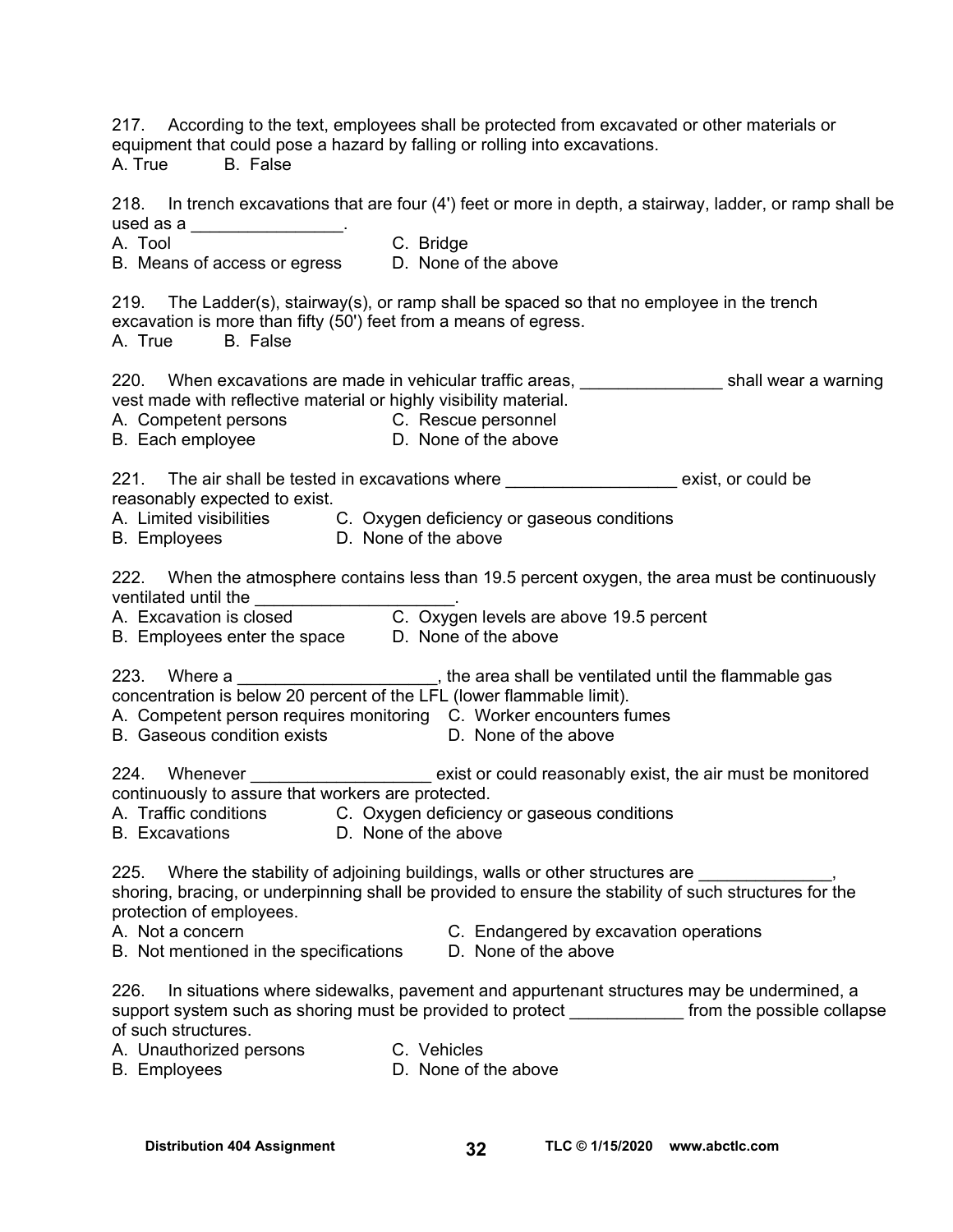**Personnel Protective Systems**  227. According to the text, employees in the shall be protected from cave-ins by an adequate protective system, which shall be inspected by a competent person. A. Excavations C. Protective systems B. Vehicles **D.** None of the above 228. The use of  $\qquad \qquad$  is required for all excavations deeper than five (5') feet, except when excavation is within stable rock. A. Tables C. Protective systems B. Tabulated data D. None of the above 229. For trench excavations less than five (5') feet deep, the use of **the analy may not be** required unless there is evidence of a potential cave-in. The competent person shall make this determination. A. Ladders C. Ramps B. Protective systems D. None of the above 230. Requirements for sloping, benching or protective systems are found in A. Safety Manuals **C.** CFR 1926.652 (OSHA Construction Standards) B. Tabulated data D. None of the above 231. Whenever support systems, 231. Whenever support systems are being used, a written copy of the manufacturer's specifications, recommendations, and limitations sheet shall be available at the job site. A. Shield systems C. Ramps B. Tabulated data D. None of the above **Excavation Protection Systems**  232. There are three basic protective systems for excavations and trenches. They are sloping and benching systems,  $\frac{1}{C}$ , Attendants A. Shoring A. Shoring B. Ramps D. None of the above 233. Every employee in an excavation or trench shall be protected from example by an adequate protective system. A. Unauthorized persons C. Polluted air B. Cave-ins **D. None of the above Sloping and Benching Systems**  234. An option for sloping is to slope to the angle required by OSHA Construction Standards for Type C, which is the most  $\frac{1}{1}$ . C. Porous soil type A. Unstable soil type B. Stable soil type D. None of the above

235. Another option for sloping is to first determine the soil type, then use the table provided in Appendix B of the standard to determine the

A. Maximum allowable angle C. Protective system to be used B. Porosity D. None of the above

| 236.      | Another option for sloping is to utilize | prepared by a registered professional |
|-----------|------------------------------------------|---------------------------------------|
| engineer. |                                          |                                       |

- 
- A. Instructions C. Standards
- B. Tabulated data **D.** None of the above
- -
	- Distribution 404 Assignment 33 TLC © 1/15/2020 www.abctlc.com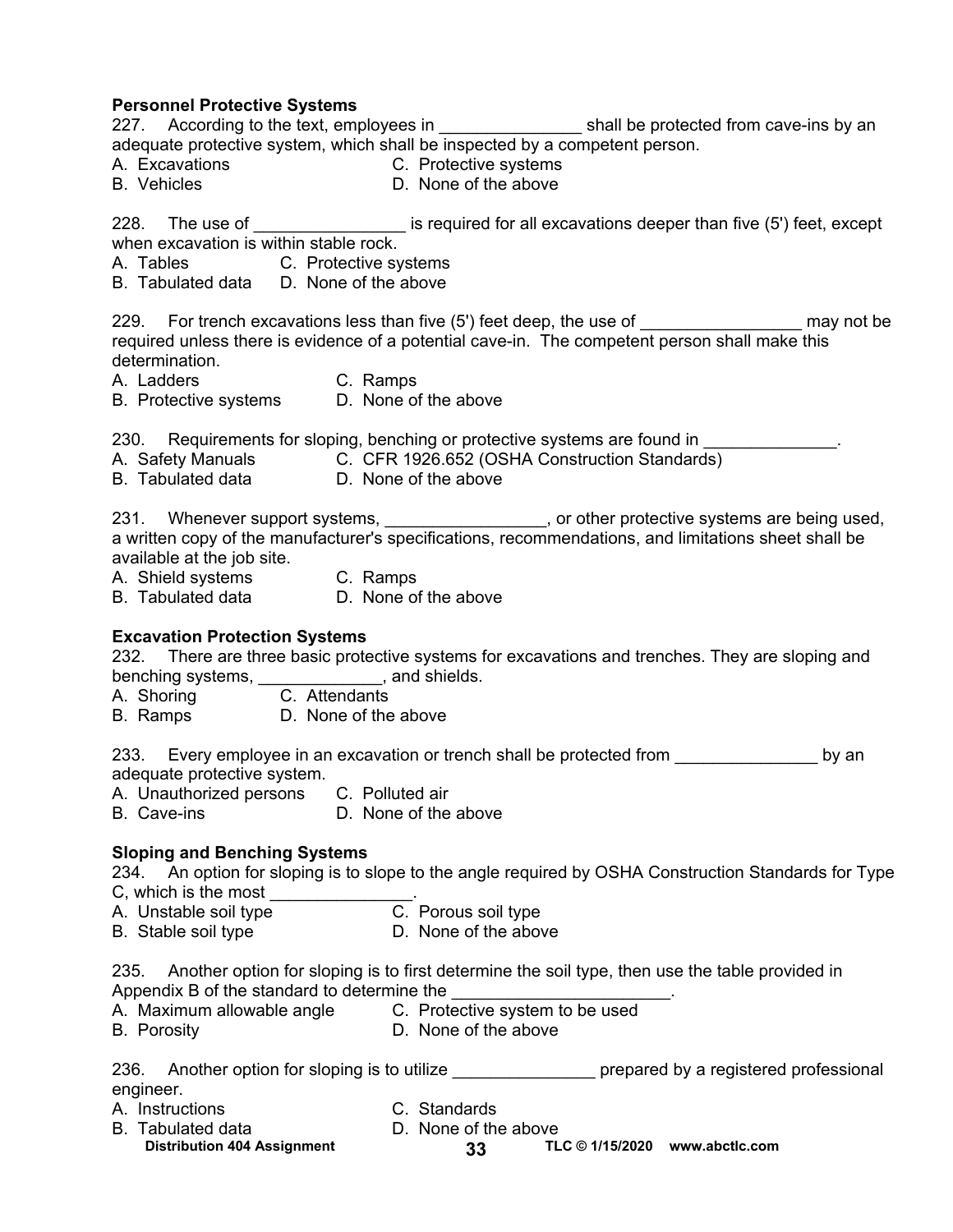| 237. According to the text, a registered professional engineer can design a<br>specific job.<br>A. Table<br>B. Sloping plan  B. C. Protective system<br>D. None of the above                                                                                                                               |
|------------------------------------------------------------------------------------------------------------------------------------------------------------------------------------------------------------------------------------------------------------------------------------------------------------|
| 238.<br>for excavations five (5) to twenty (20) feet in depth must be<br>constructed in accordance with the instructions of a designated competent person.<br>A. Sloping and benching systems C. Trench excavation limits<br><b>B.</b> Tabulated data<br>D. None of the above                              |
| 239. A registered professional engineer must design and stamp the sloping and benching systems<br>B. In traffic areas<br>D. None of the above                                                                                                                                                              |
| <b>Shoring Systems</b><br>240. _______________ is another protective system that utilizes a framework of vertical members,<br>horizontal members, and cross braces to support the sides of the excavation to prevent a cave-in.<br>A. Shoring C. Lateral support<br>B. Tabulated data B. None of the above |
| <b>Shield Systems (Trench Boxes)</b><br>241. Shielding is the third method of providing a safe workplace in excavations. Unlike sloping and<br>shoring, ___________________ does not prevent a cave-in.<br>A. Shielding C. Soil testing<br>B. Tabulated data D. None of the above                          |
| 242. Shields are designed to __________________________, thereby protecting the employees                                                                                                                                                                                                                  |
| working inside the structure.<br>A. Withstand the soil forces caused by a cave-in C. Bend but not break<br>B. Keep water out of the excavation<br>D. None of the above                                                                                                                                     |
| 243. Design and construction of _________________ is not covered in the OSHA Standards.<br>C. Protective systems<br>A. Sloping and benching systems<br>D. None of the above<br><b>B.</b> Shielding                                                                                                         |
| <b>Safety Precautions for Shield Systems</b><br>244. There must not be any lateral movement of when installed.<br>A. Sloping and benching systems C. Ladders<br>D. None of the above<br><b>B.</b> Shields                                                                                                  |
| 245. To protect employees from cave-ins when entering and exiting the shield, a ladder within the<br>or a properly sloped ramp at the end shall be provided.<br>A. Shield<br>C. Tabulated data<br>D. None of the above<br>B. Jobsite                                                                       |
| 246. According to the text, employees are not allowed in the <u>second and soluting</u> installation,<br>removal, or during any vertical movement.<br>A. Sloping and benching systems C. Vicinity of the excavation<br><b>B.</b> Shield<br>D. None of the above                                            |
| (S) Means the answer can be plural or singular in nature                                                                                                                                                                                                                                                   |

Distribution 404 Assignment **34 TLC © 1/15/2020** www.abctlc.com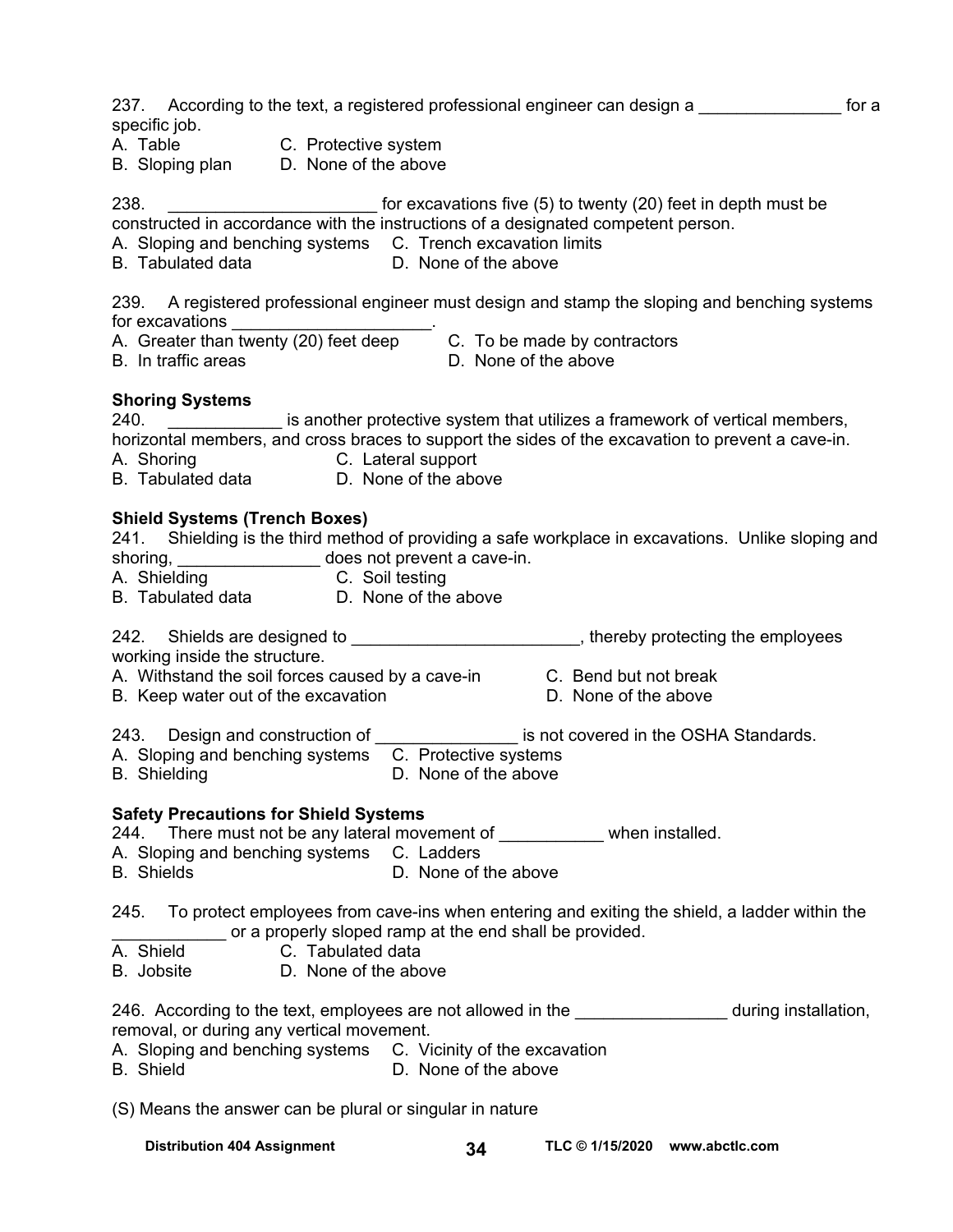247. Shields can be installed 2 ft. above the bottom of an excavation, provided that they are designed to \_\_\_\_\_\_\_\_\_\_\_\_\_\_\_\_\_\_\_\_\_\_.

B. Resist loads at the full depth D. None of the above

A. Tabulated data C. Be easily removed

248. The exposed excavation wall at the the the controller must be sloped, shored, or shielded.

A. Excavation site C. Traffic side of the excavation

B. Open end of the shield D. None of the above

#### **Personal Protective Equipment**

249. **Example 3** requires that employees wear a hard hat, safety glasses, and work boots on the jobsite.

A. The contractor C. Recommended practice

B. OSHA policy D. None of the above

## **Excavation & Trenching Guidelines**

250. Procedures and guidelines for the protection of employees working in and around excavations and trenches must be in compliance with OSHA Standards described in Subpart P (CFR 1926.650) for the construction industry.

A. True B. False

251. According to the text, the competent person(s) must be trained in accordance with the OSHA Excavation Standard, and all other programs that may apply, and must demonstrate a thorough understanding and knowledge of the programs and the hazards associated.

A. True B. False

252. All other employees working in and around the excavation must be trained to recognize the hazards associated with \_\_\_\_\_\_\_\_\_\_\_\_\_<br>A. OSHA Standards \_\_\_\_\_\_\_\_\_\_\_\_\_\_\_C C. Personal protective equipment

- 
- B. Trenching and excavating D. None of the above
- 

## **Hazard Controls**

253. Knowing the location of underground installations is a good idea because it could make the work go faster.

A. True B. False

254. All overhead hazards (surface encumbrances) must be removed or supported to

- \_\_\_\_\_\_\_\_\_\_\_\_\_\_\_\_\_\_. A. Meet OSHA Standards C. Eliminate the hazard
	-
- B. Make trenching and excavating easier D. None of the above

255. If will be over 20 feet deep, it must be designed by a registered professional engineer.

A. An excavation C. Construction equipment

B. A means of access or egress D. None of the above

256. \_\_\_\_\_\_\_\_\_\_\_\_\_\_\_\_\_\_\_\_\_\_\_, such as sloping, shoring, or shielding, will be utilized to protect employees.

- A. Adequate protective systems C. Soil testing
- B. Soil classifications **D.** None of the above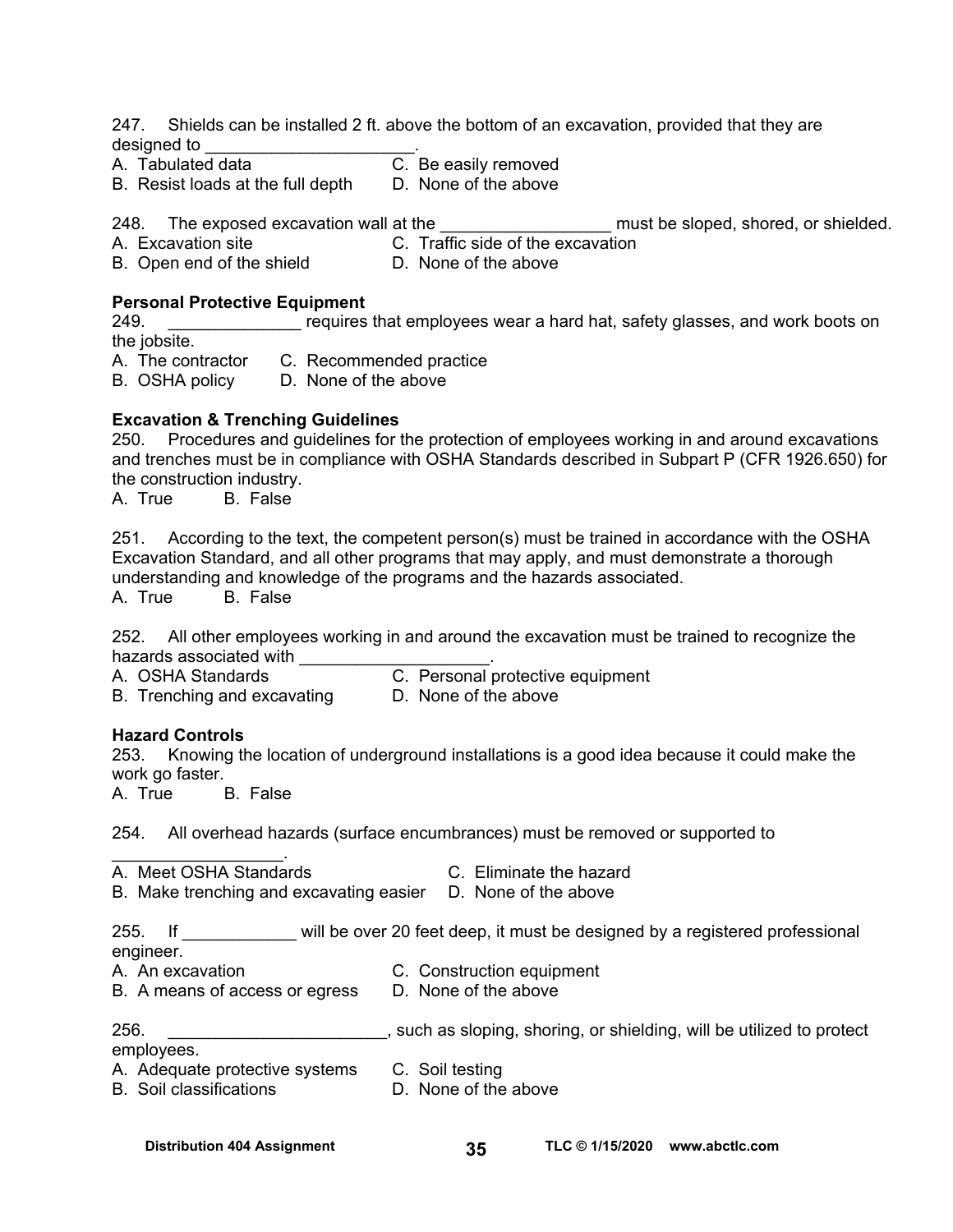257 An excavation safety plan must be developed to protect employees.

A. True B. False

258. Workers must be supplied with, and wear, any **with the summan areas** deemed necessary to protect them while working in excavations.

- A. Uniforms C. Personal protective equipment
- B. Apparel D. None of the above

259. All **All Excavation** must be stored at least two (2) feet from the sides of the excavation. The spoil pile must not block the safe means of egress.

A. Safety plans C. Spoil piles

B. Barricades D. None of the above

260. If a trench or excavation is 4 feet or deeper, stairways, ramps, or ladders must be provided as a safe means of access and egress. Employees working in trenches must not have to travel any more than 25 feet laterally to reach a  $\frac{1}{2}$ 

A. Stairway, ramp, or ladder C. Benched area

B. Safe area **D. None of the above** 

261. No employee will be permitted to work in an excavation where **the enduration** is accumulating unless adequate protection measures are used to protect the employees.

- A. Construction debris C. Spoil
- B. Water D. None of the above

262. All excavations and trenches must be inspected daily by a \_\_\_\_\_\_\_\_\_\_\_\_\_, prior to employee exposure or entry. Trenches and excavations will also be inspected after any rainfall, soil change, or any other time needed during the shift.

- A. Professional engineer C. Competent person
- B. Supervisor D. None of the above

263. When excavations and trenches 4 feet or deeper have the potential for toxic substances or \_\_\_\_\_\_\_\_\_\_\_\_\_\_\_\_\_, the air will be tested at least daily.

- A. Cave-ins **C. Hazardous atmospheres**
- B. Unauthorized workers D. None of the above

264. If work is in or around traffic, <u>entitled and must be utilized</u> to ensure the safety of employees, vehicular traffic, and pedestrians.

- A. Signs and barricades C. Additional personnel
- B. Soil classifications **D. None of the above**

## **Excavation Safety Plan**

265. A written excavation safety plan is required. This plan is to be developed to the level necessary to ensure complete compliance with the the compliant of the standards.

- A. Professional engineer's requirements C. Protective systems
- B. OSHA Excavation Safety Standard D. None of the above

## **Soil Classification and Identification**

266. The Simplified Soil Classification System defined by OSHA Standards consists of four categories:  $\qquad \qquad$ , Type A, Type B, and Type C.

A. Stable rock C. Stiff clay

B. Gravel **D.** None of the above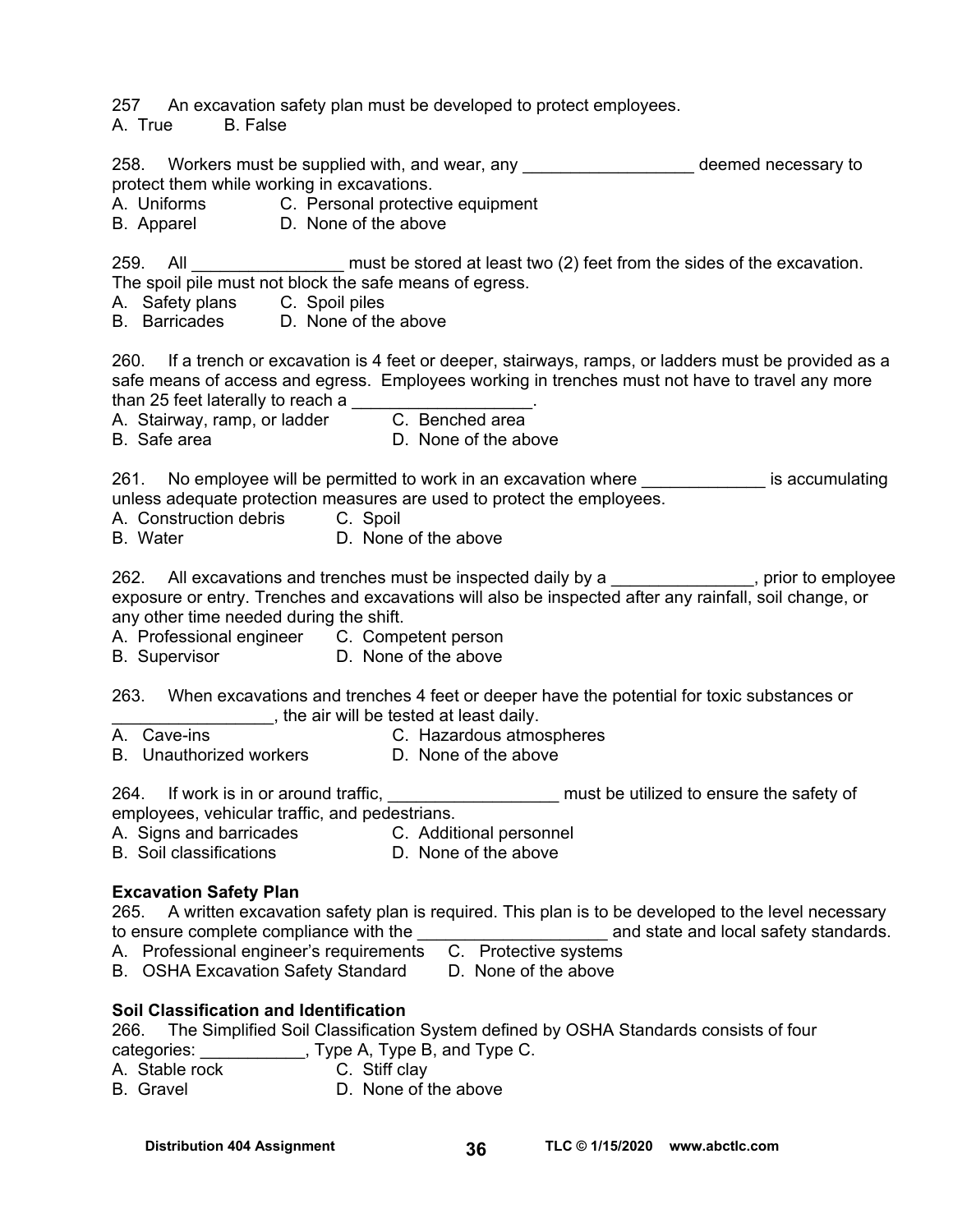| square foot (TSF) or greater.                                                                                                                     | 267. Type A soils are ___________________ with an unconfined compressive strength of 1.5 tons per                                                                                                    |
|---------------------------------------------------------------------------------------------------------------------------------------------------|------------------------------------------------------------------------------------------------------------------------------------------------------------------------------------------------------|
| A. The least stable<br>B. Cohesive soils                                                                                                          | C. Field tested<br>D. None of the above                                                                                                                                                              |
| B. Soil classifications D. None of the above                                                                                                      |                                                                                                                                                                                                      |
| <b>Soil Test &amp; Identification</b><br>A. Shields C. Cohesion tests<br>B. Soil type D. None of the above                                        | 269. The competent person will classify the ________________________ according to the definitions in<br>Appendix A of the OSHA standard based on at least one visual and one manual analysis.        |
| designed to determine soil stability based on a number of criteria.<br>A. True B. False                                                           | 270. Soil classification tests should be run on freshly excavated samples from the excavation and are                                                                                                |
| intermediate, and sand particles are the largest.<br>A. Very cohesive C. Size classifications<br>B. Corrosive D. None of the above                | 271. Clay, silt, and sand are ____________________. Clay particles are the smallest, silt particles are                                                                                              |
| sand, and water present.<br>A. Compatibility C. Durability<br>B. Cohesiveness D. None of the above                                                | 272. The degree of _______________________ and plasticity of a soil depend on the amounts of clay, silt,                                                                                             |
| the<br>A. Shields C. Moisture content<br>B. Shoring D. None of the above                                                                          | 273. The soil in an excavation is subject to change several times within the scope of a project and<br>will vary with weather and job conditions.                                                    |
| on what conditions exist at the time of the test, and ____<br>A. Available equipment C. Allow for changing conditions<br><b>B.</b> Tabulated data | 274. According to the text, the competent person must also determine the level of protection based<br>D. None of the above                                                                           |
| <b>Shielding</b><br>275.<br>A. True<br><b>B.</b> False                                                                                            | Shielding does not prevent cave-ins. Instead, it protects the workers in the event of a cave-in.                                                                                                     |
| 276.                                                                                                                                              | When placed in an excavation, shields have sufficient structural strength to support the<br>thereby protecting the employees in the trench.                                                          |
| A. Nearby structures<br><b>B.</b> Construction vehicles                                                                                           | C. Force of a cave-in should one occur<br>D. None of the above                                                                                                                                       |
| 277.<br>interior dimensions of the shield.                                                                                                        | Most ______________ have two flat, parallel metal walls which are held apart by metal cross<br>braces which are placed at the ends of the "box." This allows for the installation of pipe within the |
| A. Shields<br>B. Reputable manufacturers                                                                                                          | C. Shoring systems<br>D. None of the above                                                                                                                                                           |

**Distribution 404 Assignment TLC © 1/15/2020 37 [www.abctlc.com](http://www.abctlc.com)**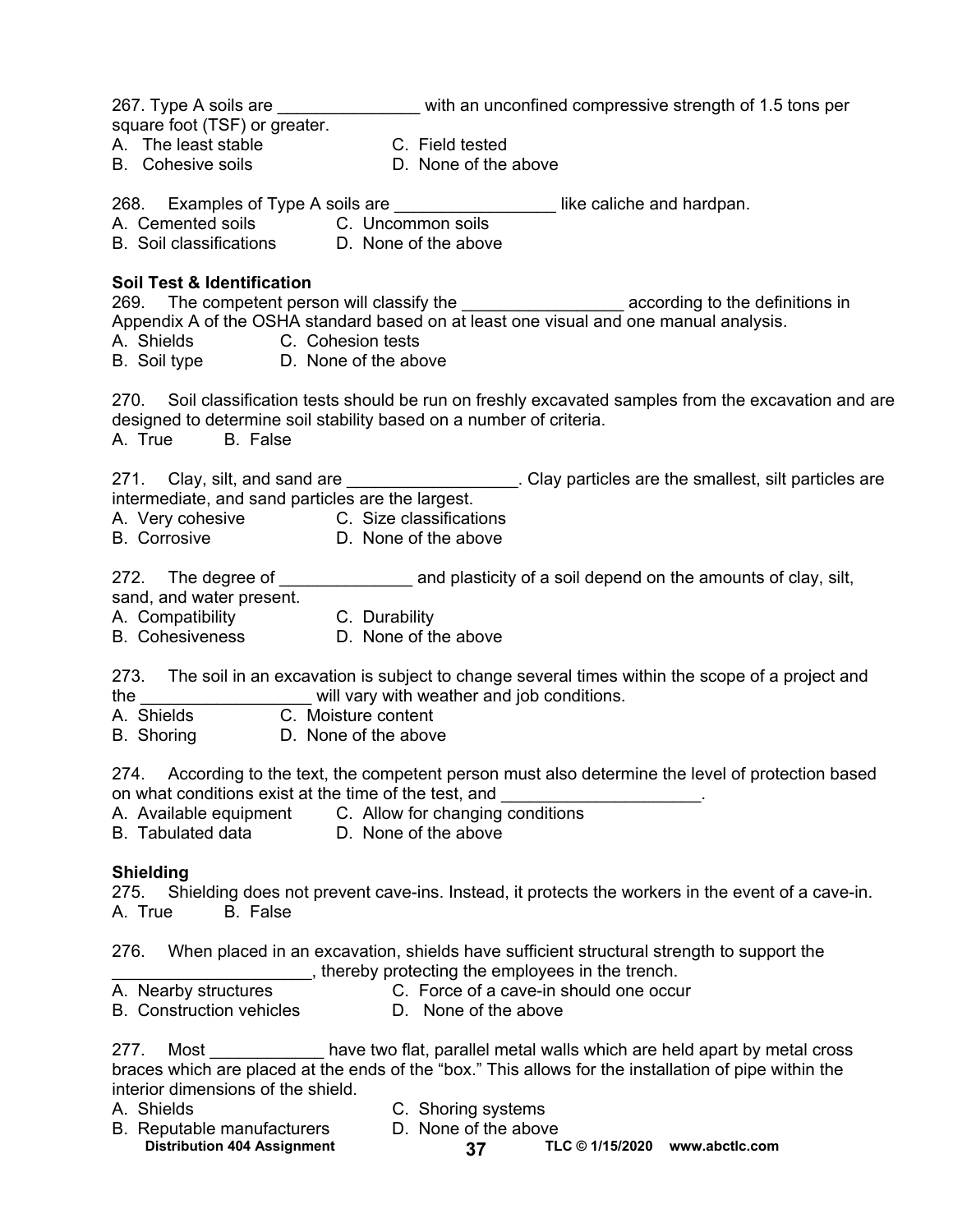278. An operation where a contractor excavates just enough trench to install the shield, then sets a joint of pipe, then excavates further, then pulls the shield forward to install another joint while the first is being backfilled, is known as " A. Shielding C. Standard practice B. Cut and cover **D.** None of the above 279. Shields in trenches must be installed so as to prevent example of a state of a cave-in A. Lateral movement C. Cohesion tests B. Damage to equipment D. None of the above 280. According to the text, shields may ride two feet above the bottom of an excavation, provided they are calculated to support the full depth of the excavation and there is no \_\_\_\_\_\_\_\_\_\_\_\_\_\_\_\_\_ under or behind the shield. A. Caving C. Spoil B. Material D. None of the above 281. Workers must be protected when entering or leaving the shield by using a \_\_\_\_\_\_\_\_\_\_\_\_ within the shield or a properly sloped ramp at the end. A. Shield C. Support B**.** Ladder D. None of the above 282. Workers must exit the shield during its installation, removal, or A. Inclement weather C. During vertical movement B. Soil testing D. None of the above 283. The excavation wall at the \_\_\_\_\_\_\_\_\_\_\_\_\_\_\_\_\_\_\_\_\_\_\_\_ should be sloped, shored or shielded off to prevent a cave-in from the end. A. Side of the shield C. Open end of the shield B. End of the job D. None of the above 284. If the excavation will be deeper than the \_\_\_\_\_\_\_\_\_\_\_\_\_\_\_\_, attached shields of the correct specifications may be used. As an alternate, the excavation may be sloped back to the maximum allowable angle from a point 18 inches below the top of the shield. A. Planned depth C. Designed depth B. Shield is tall D. None of the above **Inspections**  285. The excavations, adjacent areas, and protective systems shall be inspected daily by the  $\mathcal{L}_\text{max}$  . The set of the set of the set of the set of the set of the set of the set of the set of the set of the set of the set of the set of the set of the set of the set of the set of the set of the set of the set A. Contractor C. Competent person B. Employees D. None of the above 286. During inspections, the competent person shall look for evidence of a situation that could result in a cave-in, indications of \_\_\_\_\_\_\_\_\_\_\_\_\_\_\_\_\_\_\_\_\_\_\_, hazardous atmospheres or other hazardous conditions. A. Failure of protective systems C. OSHA compliance B. Poor workmanship D. None of the above

(S) Means the answer can be plural or singular in nature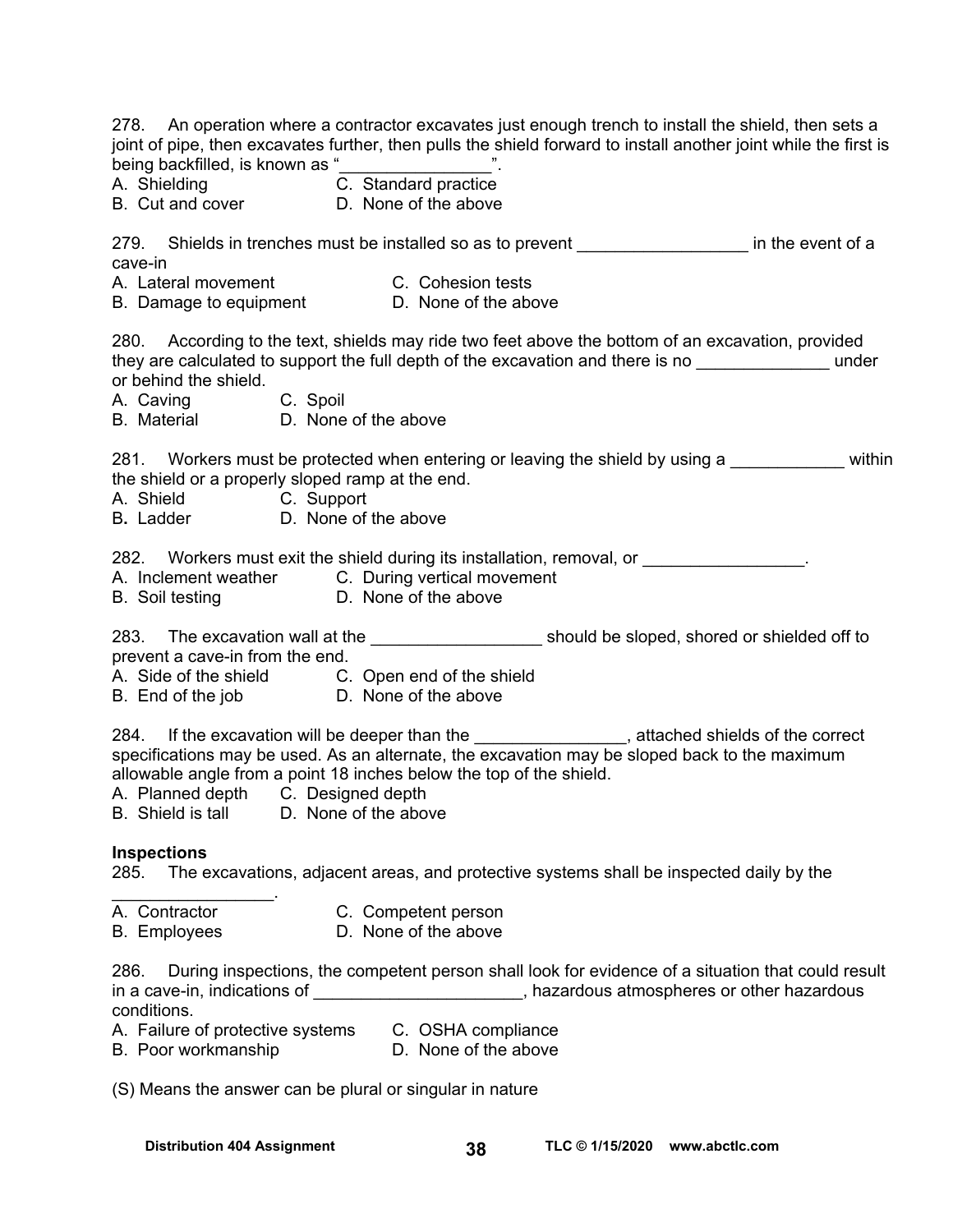287. All shall be conducted by the competent person prior to the start of work, as needed throughout the shift, and after every rainstorm or other increasing hazard.

A. Inspections C. OSHA compliance inspections

B. Writing of excavation reports D. None of the above

## **Water Quality Section**

## **Three Types of Public Water Systems**

288.Approximately 52,000 systems serving the majority of the U.S. population

A. TNCWS C. NTNCWSs

B. CWSs D. None of the above

289. Provides water to the same people at least six months a year, but not all year (for example: schools, factories, churches, office buildings that have their own water system)

A. TNCWS C. NTNCWSs

B. CWSs D. None of the above

290. Approximately 18,000 water systems

- A. TNCWS C. NTNCWSs
- B. CWSs D. None of the above

291. Provides water to the same population year-round for example: homes, apartment buildings.

- A. TNCWS C. NTNCWSs
- B. CWSs D. None of the above

292. Approximately 85,000 systems

A. TNCWS C. NTNCWSs

D. None of the above

293. Provides water where people do not remain for long periods of time for example: gas stations, campgrounds.

A. TNCWS C. NTNCWSs

D. None of the above

## **Managing Water Quality at the Source**

294. Contingent upon the region, source water may have several restrictions of use as part of a Water Shed Management Plan. In some areas, it may be restricted from recreational use, discharge or runoff from agriculture, or

A. Excess nutrients C. Industrial and wastewater discharge

B. Biological actions D. None of the above

295. Another characteristic of quality control is aquatic plants. The ecological equilibrium in lakes and reservoirs plays a natural part in purifying and sustaining the life of the lake. Certain vegetation removes the excess nutrients that would promote the growth of algae. Too much algae will imbalance the lake and kill fish.

A. True B. False

## **Physical Characteristics of Water**

296. Physical characteristics are the elements found that are considered alkali, metals, and nonmetals such as carbonates, fluoride, the consumer relates it to scaling of faucets or staining.

- A. pH and alkalinity C. Powdered activated carbon and chlorine
- B. Sulfides or acids D. None of the above

**Distribution 404 Assignment TLC © 1/15/2020 39 [www.abctlc.com](http://www.abctlc.com)**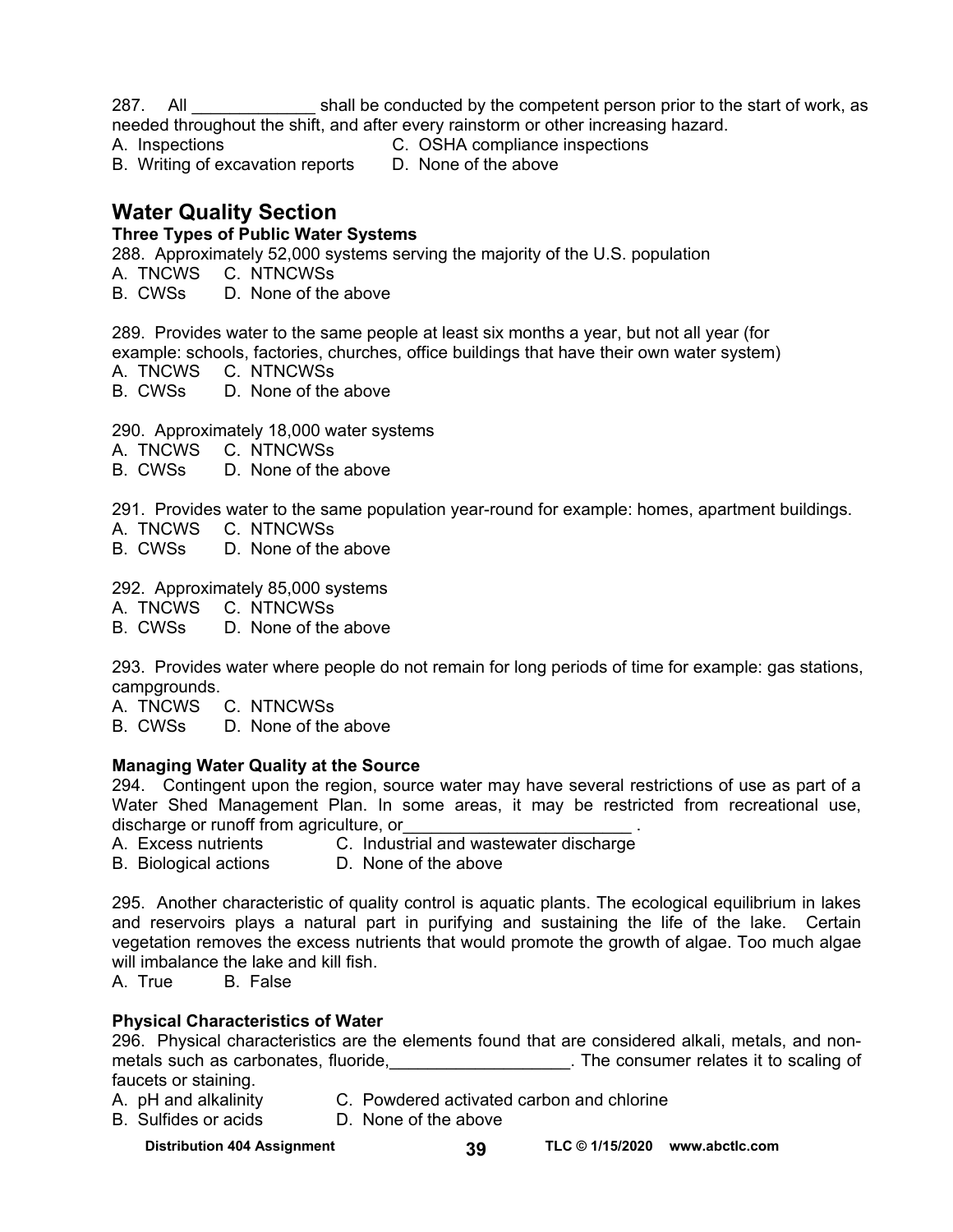297. Total Dissolved Solids (TDS) is not a primary pollutant; it is a gauge of appealing water characteristics such as hardness and an indication of an assortment of chemical contaminants that might be present, such as?

- A. Turbidity C. Arsenic
- B. Colloids **D. None of the above**

298. pH is the negative logarithm of the hydrogen ion concentration, [H+], a measure of the degree to which a solution is

A. Alkalinity  $C.$  Hydrogen ion  $(H^+)$ 

B. Acidic or alkaline D. None of the above

299.  $\blacksquare$  is a substance that can give up a hydrogen ion  $(H^*)$ ; a base is a substance that can accept H+.

A. Acid C. Acidic or alkaline

B. Base D. None of the above

300. The more acidic a solution the greater the hydrogen ion concentration and the lower the pH; a pH of 7.0 indicates neutrality, a pH of less than 7 indicates acidity, and a pH of more than 7 indicates \_\_\_\_\_\_\_\_\_\_\_\_\_\_\_\_\_\_\_\_.

A. Acid C. Alkalinity

B. Base D. None of the above

#### **pH Testing Section**

301. When an atom loses **and thus has more protons than electrons**, the atom is a positively-charged ion or cation.

A. A proton C. An electron

B. Charge D. None of the above

302. Measurement of pH for aqueous solutions can be done with a glass electrode and a pH meter, or using indicators like strip test paper.

A. True B. False

303. In chemistry, pH is a measure of the acidity or basicity of an aqueous solution. Solutions with a pH greater than 7 are said to be acidic and solutions with a pH less than 7 are basic or alkaline. A. True B. False

304. Pure water has a pH very close to?

A. 7 C. 7.7<br>B. 7.5 D. Nor

D. None of the above

305. **Example 2018** are determined using a concentration cell with transference, by measuring the potential difference between a hydrogen electrode and a standard electrode such as the silver chloride electrode.

- A. Primary pH standard values C. pH measurement(s)
- B. Alkalinity D. None of the above

306. Mathematically, pH is the negative logarithm of the activity of the (solvated) hydronium ion, more often expressed as the measure of the?

A. Electron concentration C. Hydronium ion concentration

B. Alkalinity concentration D. None of the above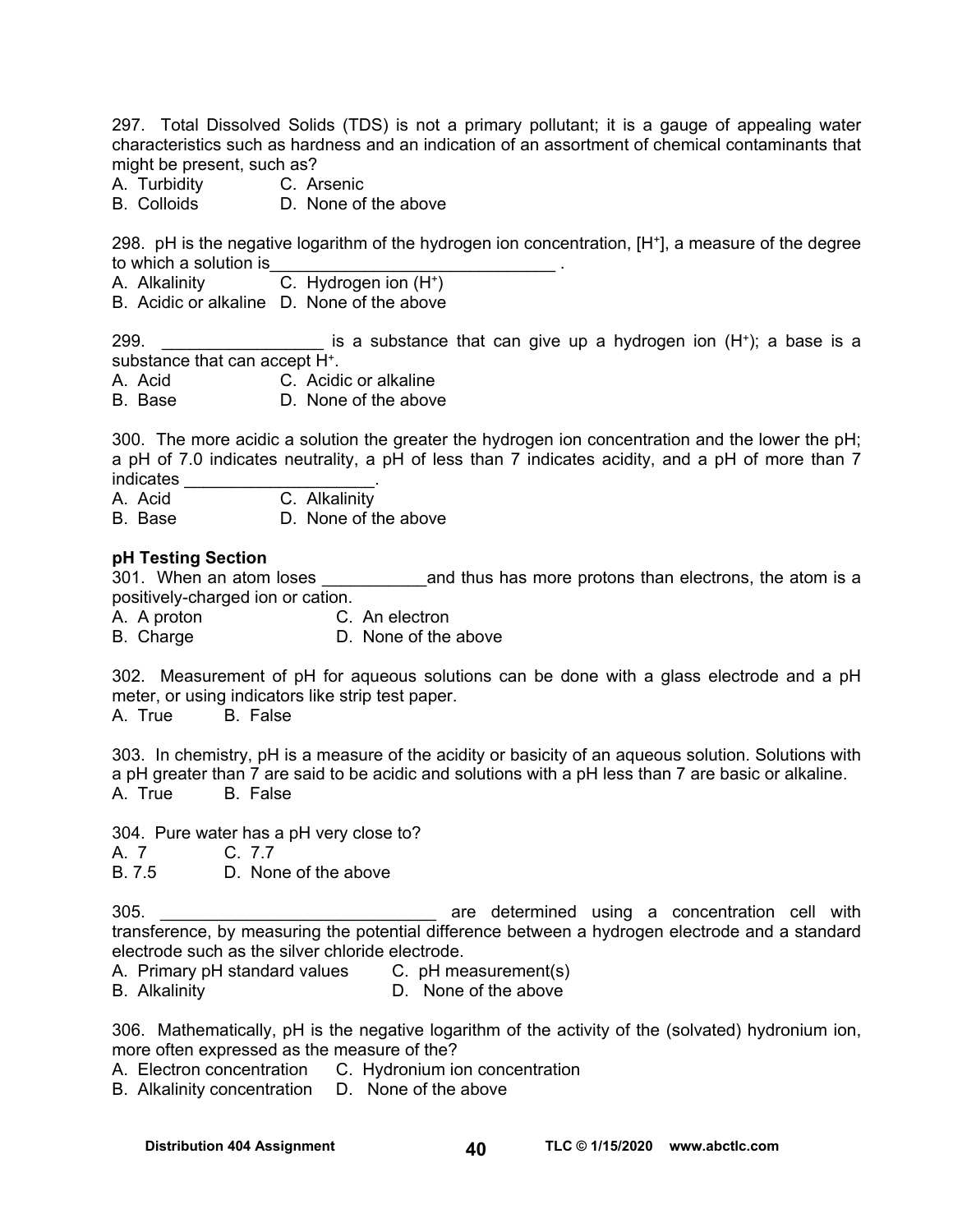307. Which of the following terms for aqueous solutions can be done with a glass electrode and a pH meter, or using indicators?

- A. Primary sampling C. Determining values
- B. Measurement of pH D. None of the above

308. pH is defined as the decimal logarithm of the reciprocal of the  $\mu$ ,  $\mu$ , in a solution.

- A. Hydrogen ion activity C. Brønsted–Lowry acid–base theory
- B. Acid-base behavior **D. None of the above**

309. Which of the following terms may be used to measure pH, by making use of the fact that their color changes with pH?

- A. Indicators C. A set of non-linear simultaneous equations
- B. SpectrophotometerD. None of the above

310. Alkalinity is the name given to the quantitative capacity of an aqueous solution to neutralize an?

A. Acid C. Bond formation

B. Base D. None of the above

## **Objections to Hard Water**

#### **Scale Formation**

311. Hard water forms scale, usually\_\_\_\_\_\_\_\_\_\_\_\_\_\_\_\_, which causes a variety of problems. Left to dry on the surface of glassware and plumbing fixtures, including showers doors, faucets, and sink tops; hard water leaves unsightly white scale known as water spots.

A. Magnesium carbonate C. Calcite

B. Calcium carbonate D. None of the above

#### **What are Disinfection Byproducts (DBPs)?**

312. Which of the following form when disinfectants used to treat drinking water react with naturally occurring materials in the water?

- A. Chloramines C. Disinfection byproducts (DBPs)
- B. Humic and fulvic acids D. None of the above

313. Total trihalomethanes and haloacetic acids are widely occurring **cometally** formed during disinfection with chlorine and chloramine.

- A. Gases C. Classes of DBPs
- B. Substances D. None of the above

#### **Disinfection Byproduct Research and Regulations Summary**

314. **Example 1314.** Is unquestionably the most important step in the treatment of water for drinking water supplies.

| A. DBP(s) | C. Disinfection |
|-----------|-----------------|
|-----------|-----------------|

B. Turbidity (particle) D. None of the above

## **Bacteriological Monitoring Section**

#### **TCR**

315. The TCR recommends most of the Public Water Systems (PWS) to monitor their distribution system for bacteria according to the written sample sitting plan for that system. A. True B. False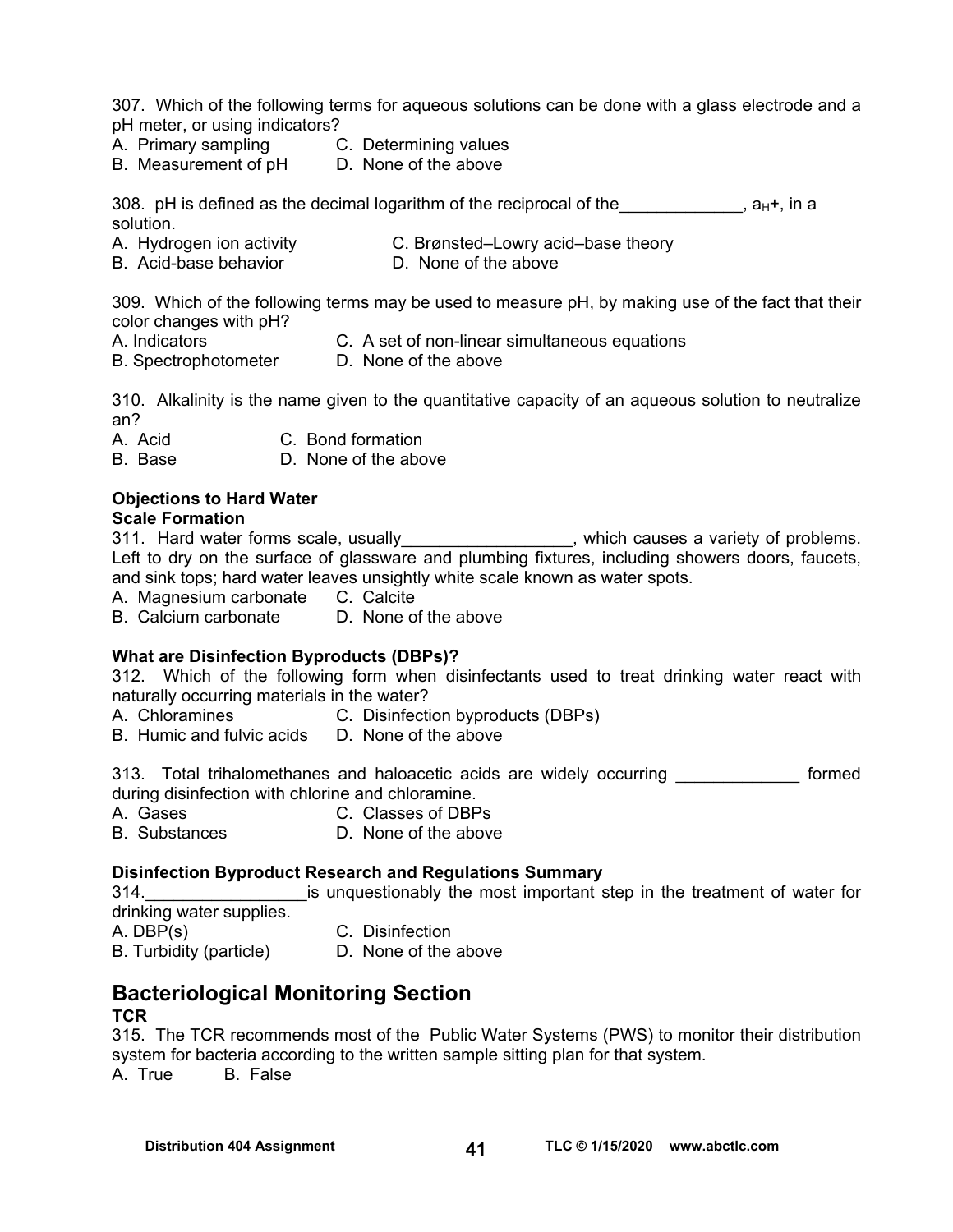316. The sample sitting plan identifies sampling frequency and locations throughout the distribution system that are selected to be representative of conditions in the entire system. A. True B. False

317. Coliform contamination may occur anywhere in the system, possibly due to problems such as; high pressure conditions, line fluctuations, or wells, and therefore routine monitoring is required.

A. True B. False

#### **Routine Sampling Requirements**

318. For PWSs collecting more than one sample per month, collect total coliform samples at regular intervals throughout the month, except that ground water systems serving 4,900 or fewer people may collect all required samples on a single day if the samples are taken from different sites.

A. True B. False

319. Each total coliform-positive (TC+) routine sample must be tested for the presence of heterotrophic bacteria.

A. True B. False

320. Total coliform samples must be collected by PWSs at sites which are representative of water quality throughout the distribution system according to a written sample siting plan subject to state review and revision.

A. True B. False

321. If any TC+ sample is also E. coli-positive (EC+), then the EC+ sample result must be reported to the state by the end of the month that the PWS is notified. A. True B. False

322. If any routine sample is TC+, repeat samples are required. – PWSs on quarterly or annual monitoring must take a minimum of one additional routine samples (known as additional routine monitoring) the quarter following a TC+ routine or repeat sample.

A. True B. False

323. Reduced monitoring is general available for PWSs using only surface water and serving 1,000 or fewer persons that meet certain additional PWS criteria. A. True B. False

#### **Dangerous Waterborne Microbes**

324. Which of the following is a parasite that enters lakes and rivers through sewage and animal waste. It causes cryptosporidiosis, a mild gastrointestinal disease. The disease can be severe or fatal for people with severely weakened immune systems.

A. Coliform Bacteria C. Giardia lamblia

B. Cryptosporidium D. None of the above

#### **Basic Types of Water Samples**

325. It is important to properly identify the type of sample you are collecting. A. True B. False

#### **The three (3) primary types of samples are:**

326. Samples collected following a coliform present routine sample. The number of repeat samples to be collected is based on the number of election of the samples you normally collect.

A. Repeat C. Routine

- B. Special D. None of the above
	- Distribution 404 Assignment **42 TLC © 1/15/2020** www.abctlc.com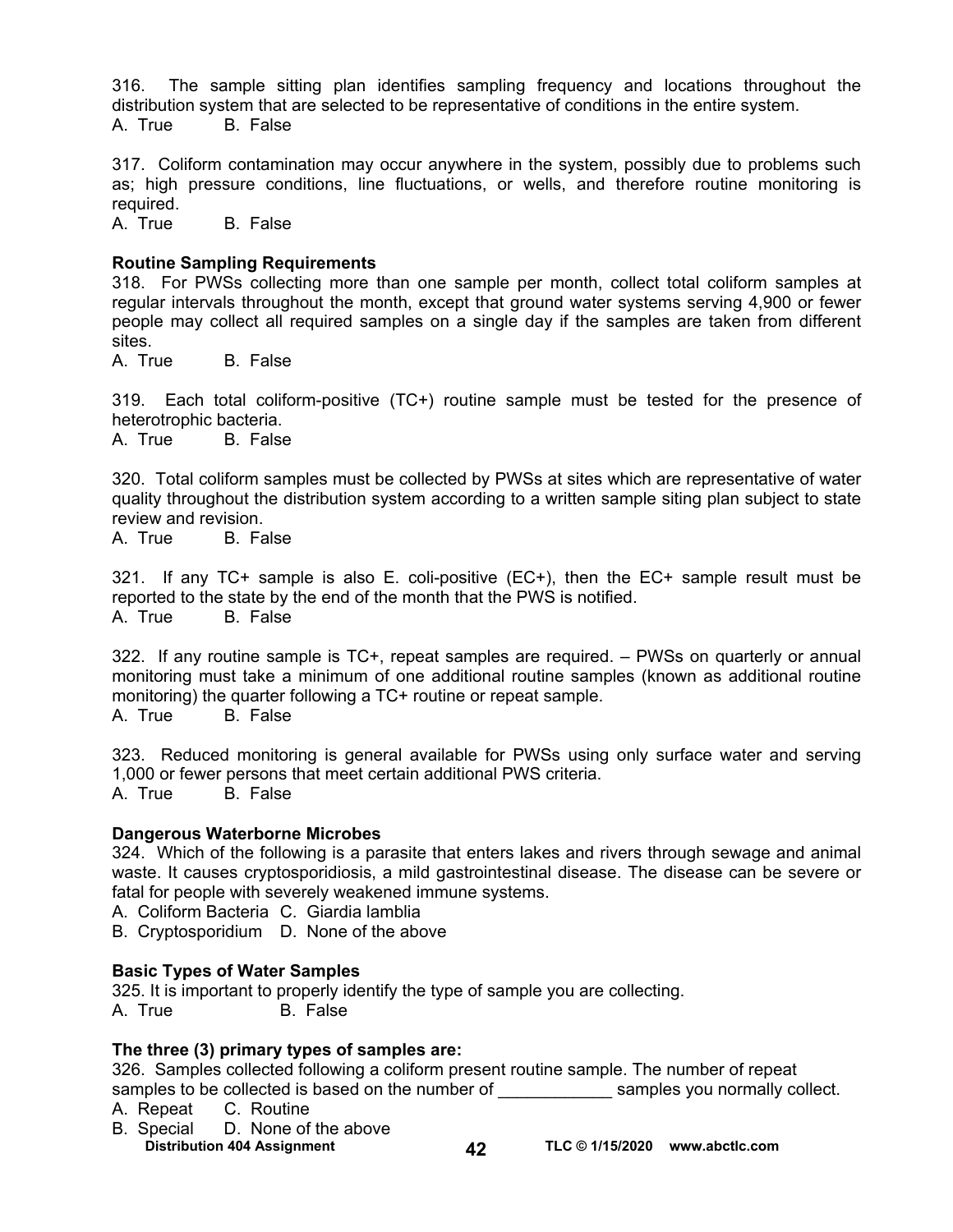327. A PWS fails to take every required repeat sample after any single TC+ sample

- A. Trigger: Level 1 Assessment C. All of the above
- B. Trigger: Level 2 Assessment D. None of the above

328. A PWS on state-approved annual monitoring has a Level 1 Assessment trigger in 2 consecutive years.

A. Trigger: Level 1 Assessment C. All of the above

B. Trigger: Level 2 Assessment D. None of the above

329. A PWS collecting fewer than 40 samples per month has 2 or more TC+ routine/ repeat samples in the same month.

- A. Trigger: Level 1 Assessment C. All of the above
- B. Trigger: Level 2 Assessment D. None of the above

## **Positive or Coliform Present Results**

330. If you are notified of a positive coliform test result you need to contact either the Drinking Water Program or your local county health department within 72 hours, or by the next business day after the MCL compliance violation

A. True B. False

331. With a positive total coliform sample, after you have contacted an agency for assistance, you will be instructed as to the proper repeat sampling procedures and possible corrective measures for solving the problem. It is very important to initiate the example of the corrective measures will be based on those results.

A. Perform routine procedures C. Corrective measures

B. Repeat sampling immediately D. None of the above

## **Revised Total Coliform Rule (RTCR) Summary**

332. EPA published the Revised Total Coliform Rule (RTCR) in the Federal Register (FR) on February 13, 2013 (78 FR 10269). It is the revision to the 1989 Total Coliform Rule (TCR). A. True B. False

333. The RTCR upholds the purpose of the 1989 TCR to protect public health by ensuring the duplicity of the drinking water distribution system and monitoring for the absence of microbial contamination.

A. True B. False

334. The RTCR establishes criteria for systems to qualify for and stay on for special increased monitoring, which could reduce water system problems for better system operation.<br>A. True B. False **B.** False

335. The water provider shall develop and follow a sample-siting plan that designates the PWS's collection schedule. This includes location of\_\_\_\_\_\_\_\_\_\_\_.

- A. Routine and repeat water samples C. Microbial contamination
- B. Reduced monitoring D. Repeat water samples
- -

336. The water provider shall collect example the state on a regular basis (monthly, quarterly, annually). Have samples tested for the presence of total coliforms by a state certified laboratory.

A. Routine water samples C. Microbial contamination

B. Reduced monitoring D. Repeat water samples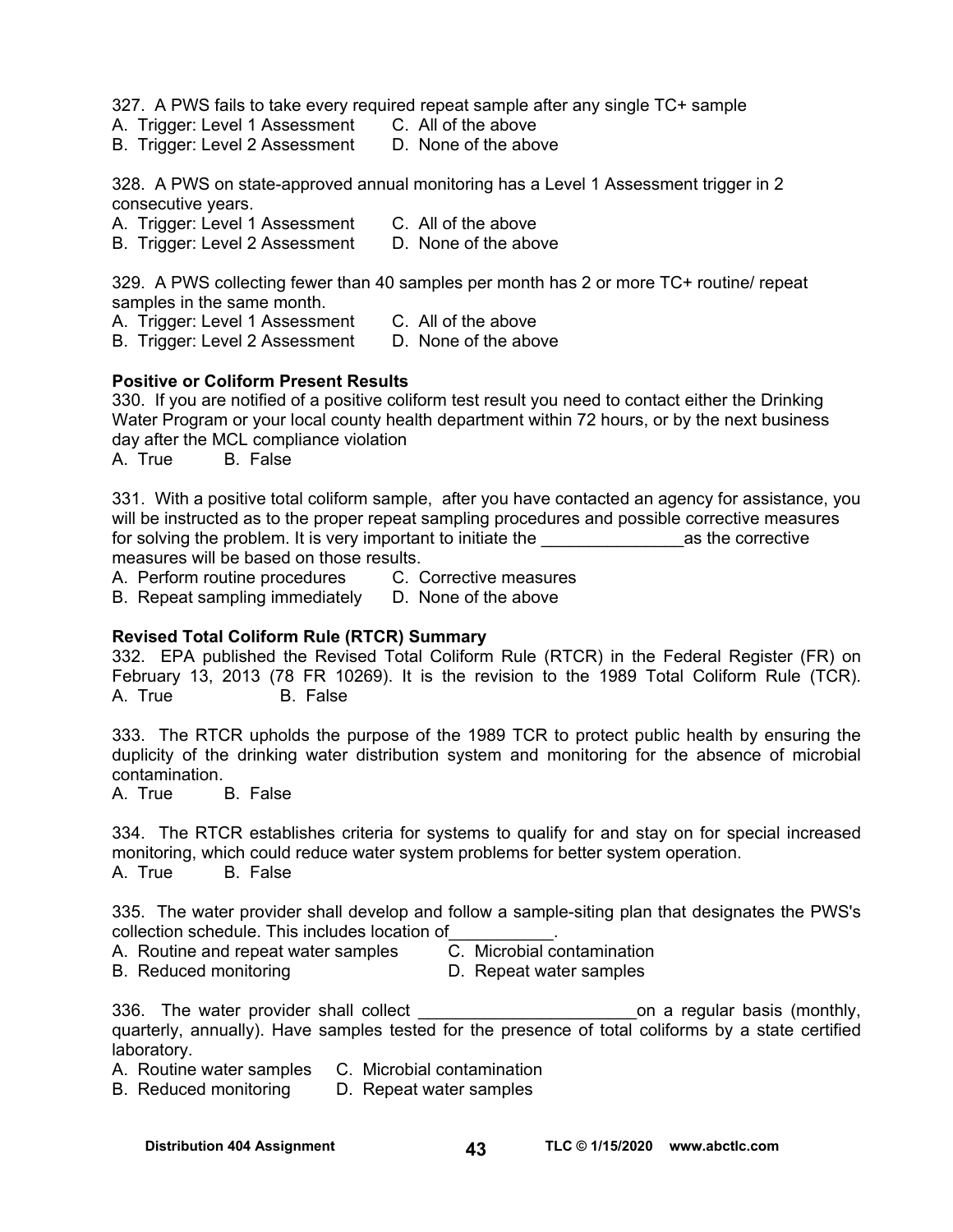337. PN is required for violations incurred. Within required timeframes, the PWS must use the required health effects language and notify the public if they did not comply with certain requirements of the RTCR. The type of depends on the severity of the violation. A. CCR(s) C. MCL violation B. PN D. TC+ routine or repeat sample 338. The water provider shall analyze all **the set of the set of the set of the vert** of the value (TC+) for F. coli. A. Routine or repeat water samples C. Microbial contamination B. Reduced monitoring D. Repeat water samples 339. The RTCR requires public water systems (PWSs) to meet a legal limit for E. coli, as demonstrated by required monitoring. A. True B. False 340. The RTCR suggests the frequency and timing of required microbial testing based on, public water type and source water type. A. True B. False **Disinfection Key**  341. The RTCR requires 99.99% or 4 log inactivation of \_\_\_\_\_\_\_\_\_\_\_\_\_\_. A. Enteric viruses C. Giardia lamblia cysts B. Crypto D. None of the above 342. The RTCR requires 99% or 2 log inactivation of \_\_\_\_\_\_\_\_\_\_\_\_\_\_\_\_\_\_\_\_. A. Enteric viruses C. Giardia lamblia cysts B. Crypto D. None of the above 343. The RTCR requires 99.9% or 3 log inactivation of \_\_\_\_\_\_\_\_\_\_\_\_\_\_\_\_\_\_\_\_. A. Enteric viruses C. Giardia lamblia cysts B. Crypto D. None of the above 344. The RTCR requires the chlorine residual leaving the plant must be  $=$  or  $\qquad \qquad$  mg/L and measurable throughout the system.  $A. > 0.2$  C. 0.2 B. 2.0 D. None of the above **Chain of Custody Procedures**  345. If both parties involved in the transfer must sign, date and note the time on the chain of custody record, this is known as? A. TC Plan C. Samples transfer possession B. Sample siting plan D. None of the above 346. The recipient will then attach the \_\_\_\_\_\_\_\_\_\_\_\_\_\_\_\_\_\_\_showing the transfer dates and times to the custody sheets. If the samples are split and sent to more than one laboratory, prepare a separate chain of custody record for each sample. A. Shipping invoices C. Sample siting plan B. Chain of custody release D. None of the above (S) Means the answer can be plural or singular in nature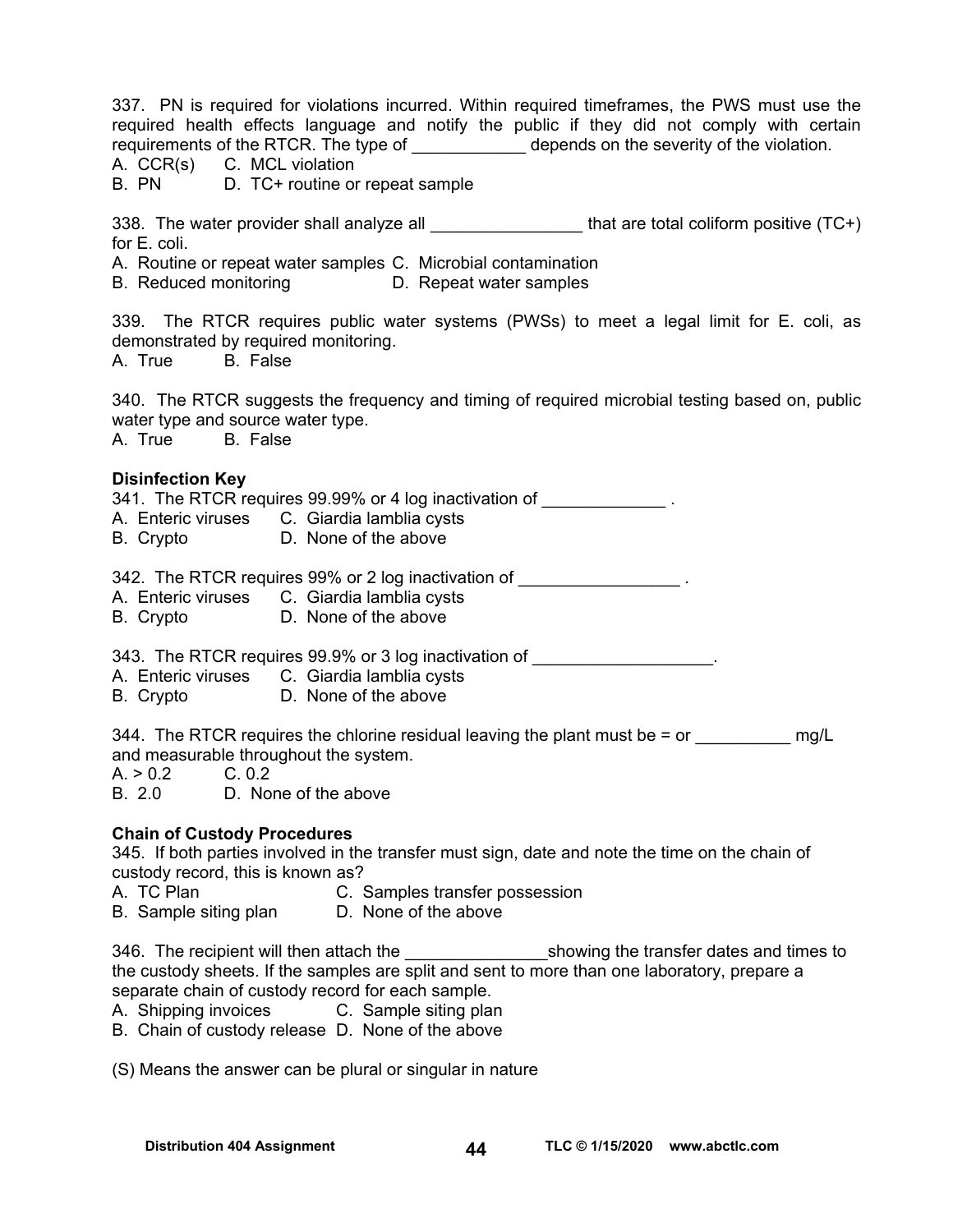### **Factors in Chlorine Disinfection: Concentration and Contact Time**

347. Based on the work of several researchers, CXT values [ final free chlorine concentration (mg/L) multiplied by minimum contact time (minutes)], offer water operators guidance in computing an effective combination of chlorine concentration and **Example 2** required to achieve disinfection of water at a given temperature.

- A. Chlorine concentration C. Higher strength chlorine solutions
- B. Chlorine contact time D. None of the above

348. The CXT formula demonstrates that if an operator chooses to decrease the chlorine concentration, the required end and some must be lengthened.

- A. Chlorine concentration C. Contact time
- B. Temperature D. None of the above

349. As \_\_\_\_\_\_\_\_\_\_\_\_\_\_\_\_\_\_\_ are used, contact times may be reduced.

- A. Chlorine concentration C. Higher strength chlorine solutions
- B. Temperature D. None of the above

## **Advanced Water Treatment Section**

350. Water contains \_\_\_\_\_\_\_\_\_\_\_\_\_\_\_\_\_ of which impart a quality known as hardness?

- A. TDS C. Various amounts of dissolved minerals
- B. Conductivity D. None of the above

#### **Occurrence of Hard Water**

351. Which of the following is caused by soluble, divalent, metallic cations, (positive ions having valence of 2)?

A. Hard water **C. Carbonate hardness** 

B. Permanent hardness D. None of the above

352. Water hardness varies considerably and is due to different geologic formations, and is also a function of the contact time between water and?

A. Low pH C. Limestone deposits

B. Carbonate-noncarbonate D. None of the above

## **Types of Hardness**

353. Hardness can be categorized by either of two methods: calcium versus magnesium hardness and?

A. Carbonate hardness C. Carbonate versus non-carbonate hardness

B. Temporary hardness D. None of the above

## **Disinfection Section**

## **Chlorine's Appearance and Odor**

354. Chlorine is a greenish-yellow gas it will condense to an amber liquid at approximately F or at high pressures.

- A. -29.2 degrees C. 29 degrees
- B. 100 degrees D. None of the above
-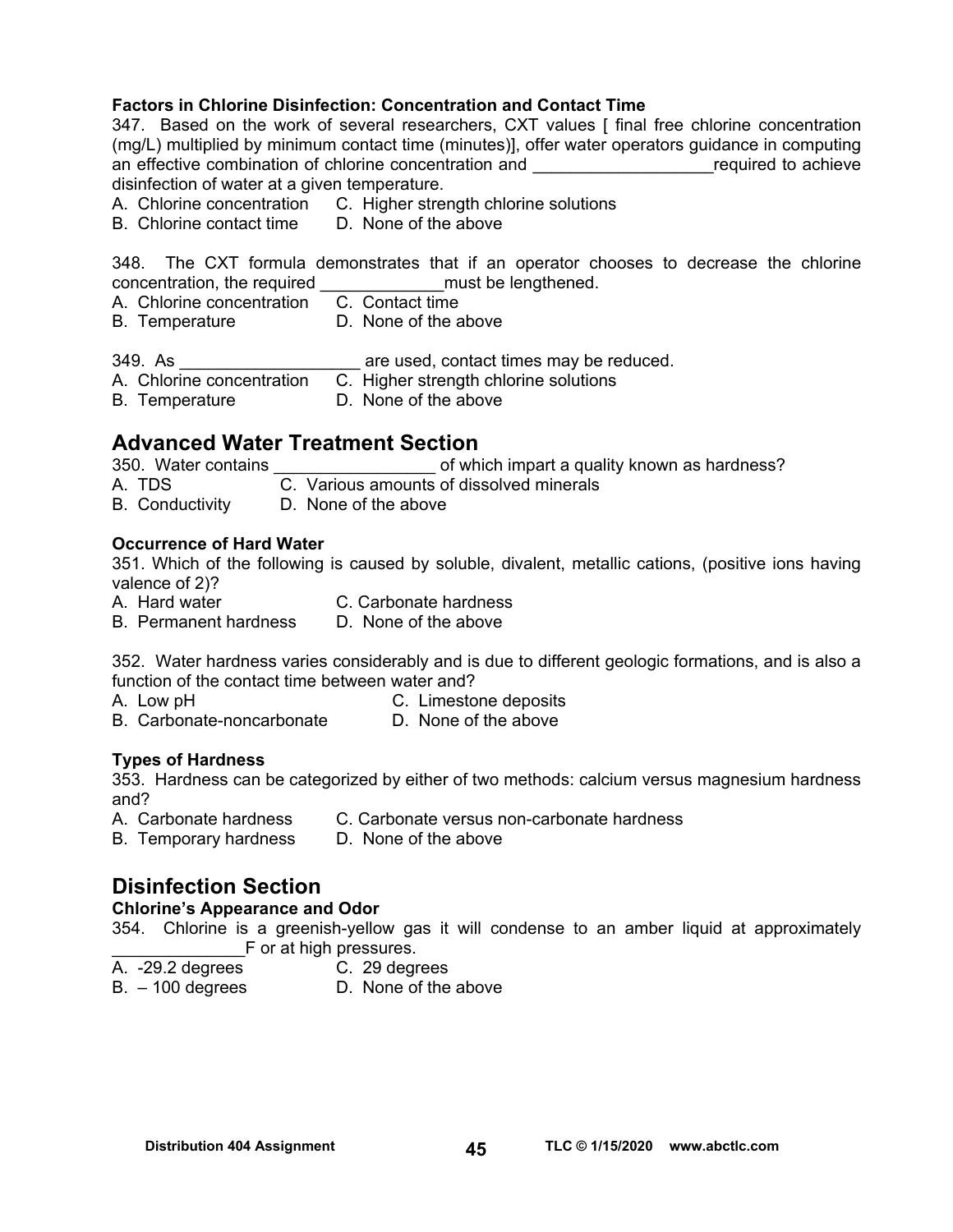#### **Chlorine Gas Pathophysiology**

355. As far as chlorine safety and respiratory protection, the intermediate \_\_\_\_\_\_\_\_\_\_\_\_\_\_of chlorine accounts for its effect on the upper airway and the lower respiratory tract.

A. Effects of Hydrochloric acid C. Water solubility

B. Vapor from Chlorine gas D. None of the above

356. Respiratory exposure to \_\_\_\_\_\_\_\_\_\_\_\_ may be prolonged because its moderate water solubility may not cause upper airway symptoms for several minutes.

- A. Hydrochloric acid C. Plasma exudation
- B. Chlorine gas **D.** None of the above

357. The odor threshold for chlorine gas is approximately?

- A. 0.3-0.5 parts per million (ppm) C. 3-5 parts per million (ppm)
- B. 3 parts per million (ppm) D. None of the above

#### **Mechanism of Activity**

358. Chlorine gas feeds out of the cylinder through a gas regulator. The cylinders are on a scale that operators use to measure the amount used each day. The chains are used to prevent the tanks from falling over.

A. True B. False

#### **Early Response to Chlorine Gas**

359. If you mix ammonia with chlorine gas, this compound reacts to form

- A. Chloramine gas C. Sulfuric gas
- B. Chlorine gas **D.** None of the above

#### **Reactivity**

360. Cylinders of chlorine may burst when exposed to elevated temperatures. When there is Chlorine in solution, this forms?

- A. Hydrogen sulfide C. A corrosive material
- B. Oxomonosilane D. None of the above

361. What is formed when chlorine is in contact with combustible substances (such as gasoline and petroleum products, hydrocarbons, turpentine, alcohols, acetylene, hydrogen, ammonia, and sulfur), reducing agents, and finely divided metals?

- A. Fires and explosions C. Moisture, steam, and water
- B. Odor thresholds D. None of the above

362. Contact between chlorine and arsenic, bismuth, boron, calcium, activated carbon, carbon disulfide, glycerol, hydrazine, iodine, methane, oxomonosilane, potassium , propylene, and silicon should be avoided.

A. True B. False

363. Chlorine reacts with hydrogen sulfide and water to form this substance?

- A. Hydrogen sulfide C. Chlorinates
- B. Hydrochloric acid D. None of the above

364. According to the text, chlorine is also incompatible with?

- A. Plastic C. Moisture, steam, and water
- B. Palladium D. None of the above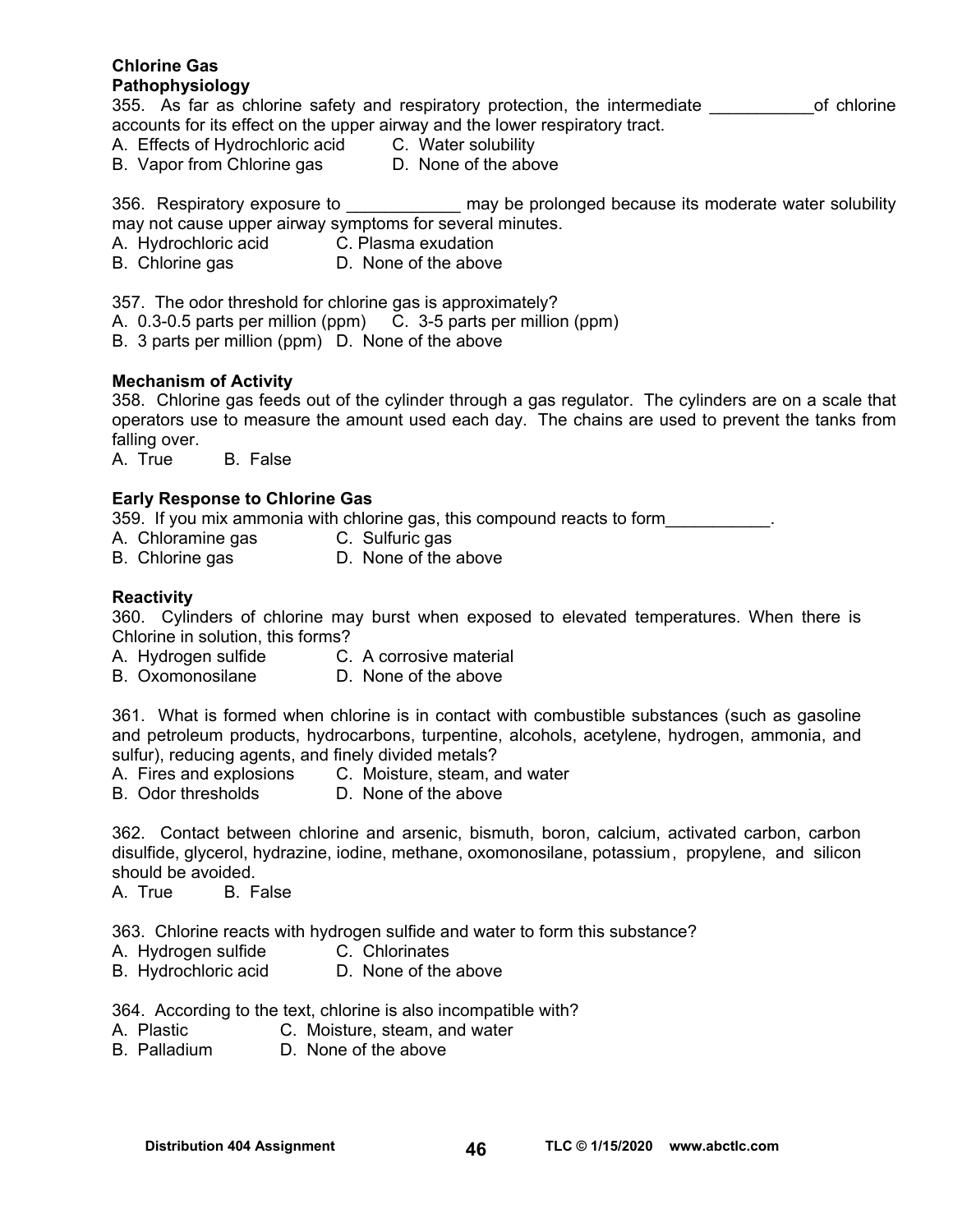#### **Flammability**

365. When there is a fire that involves Chlorine, the firefight should be fought downwind from the minimum distance possible.

A. True B. False

366. Keep unnecessary people away; isolate the hazard area and deny entry. For a massive fire in a cargo area, use unmanned hose holders or monitor nozzles; if this is impossible, withdraw from the area and let the fire burn. Emergency personnel should stay out of low areas and Ventilate closed spaces before entering.

A. True B. False

367. The effectiveness of chlorination depends on the \_\_\_\_\_\_\_\_\_\_\_\_\_\_\_\_\_ of the water, the concentration of the chlorine solution added, the time that chlorine is in contact with the organism, and water quality.

A. Chlorine residual C. Oxygen

B. Chlorine demand D. None of the above

368. Chlorine may not be available for disinfection because **the in the water (like iron,** manganese, hydrogen sulfide, and ammonia).

- B. Part of it combines with other chemicals D. None of the above
- A. pH increases C. Required contact time
	-

369. The amount of chlorine required to achieve disinfection and that reacts with the other chemicals is the?

- A. Chlorine residual C. Free chlorine residual
- B. Chlorine demand D. None of the above

370. Which term is used when disinfection decreases, as the concentration of the chlorine increases?

- 
- A. pH increases C. Required contact time
- B. Chlorine level and water quality **D.** None of the above
- 371. Chlorination is more effective as?
- A. Water temperature increases C. Water cools down
- B. Chlorine demand D. None of the above

372. Chlorination becomes more alkaline and is less effective as the?

- A. Water's pH increases **C. Required contact time is maximized**
- B. Water quality increases **D. None of the above**

373. Chlorination is less effective in?

- A. Clear water C. Day time
	-
- B. Cloudy (turbid) water **D.** None of the above
- 374. By adding a little more chlorine to what is already sufficient, this action will generally result in that can be measured easily.
- A. pH increases C. Required contact time
- B. A free chlorine residual D. None of the above

## **Chlorination Chemistry**

375. The hypochlorite ion is a much weaker disinfecting agent than Hypochlorous acid, about 100 times less effective.

A. True B. False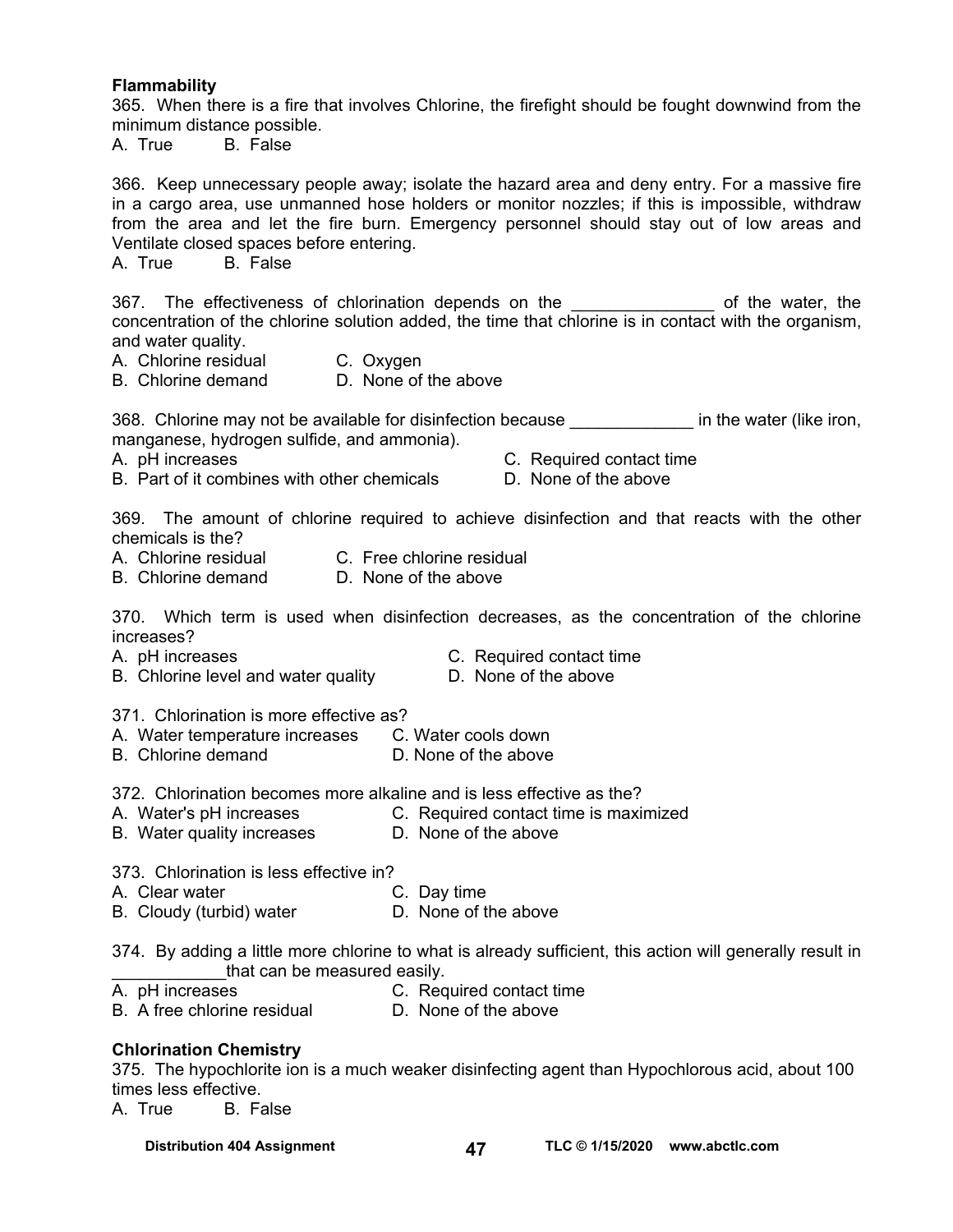376. According to the text, pH and temperature affect the ratio of hypochlorous acid to hypochlorite ions. As the temperature is decreased, the the contract increases. A. Reduction Ratio C. "CT" disinfection concept B. Ratio of hypochlorous acid D. None of the above 377. Under normal water conditions, hypochlorous acid will also chemically react and break down into the hypochlorite ion. A. True B. False 378. Although the ratio of \_\_\_\_\_\_\_\_\_\_\_\_\_\_\_ is greater at lower temperatures, pathogenic organisms are actually harder to kill. A. Hypochlorous acid C. Total chlorine B. The amount of chlorine D. None of the above 379. If all other things were equal, \_\_\_\_\_\_\_\_\_ and a lower pH are more conducive to chlorine disinfection. A. Lower pH C. Higher water temperatures B. Hypochlorous acid D. None of the above 380. All three forms of chlorine produce Sodium hypochlorite when added to water. A. True B. False 381. Hypochlorous acid is a strong acid but a weak disinfecting agent. The amount of hypochlorous acid depends on the pH and temperature of the water. A. True B. False **Chlorine DDBP**  382. These term means that chlorine is present as CI, HOCI, and OCI is called  $\sim$ and that which is bound but still effective is \_\_\_\_\_\_\_\_\_\_\_\_\_\_\_. A. Free available chlorine and Total B. Free and Residual C. Free available chlorine and Combined Chlorine D. None of the above 383. Chloramines are formed by reactions with? A. Acid and  $Cl_2$  C. Folic Acid and Cl2<br>B. Ammonia and Cl<sub>2</sub> D. None of the above B. Ammonia and  $Cl<sub>2</sub>$ 

## **Types of Residual**

384. Which of the following is all chlorine that is available for disinfection?

A. Chlorine residual C. Total chlorine

B. Chlorine demand D. None of the above

#### **Chlorine Exposure Limits**

| 385. What is OSHA's PEL? |                      |
|--------------------------|----------------------|
| A. 10 PPM                | C. 1,000 PPM         |
| B. 1 PPM                 | D. None of the above |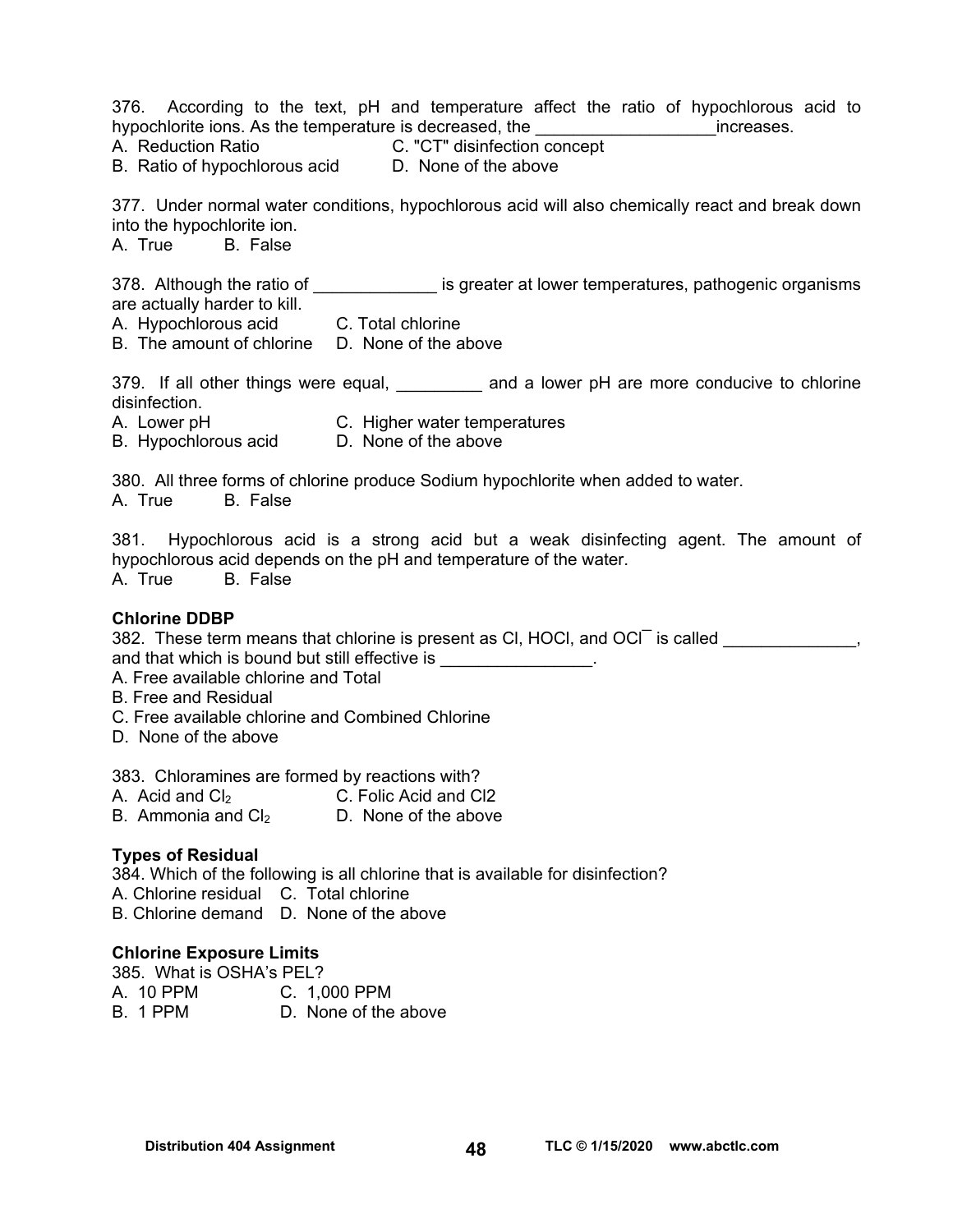386. Chlorine's Physical and chemical properties: A yellowish green, nonflammable and liquefied gas with an unpleasant and irritating smell.

A. True B. False

387. Liquid chlorine is about \_\_\_\_\_\_\_\_\_\_ times heavier than water

A. 1.5 C. 2.5<br>B 10 D Non

D. None of the above

388. Gaseous chlorine is about **times heavier than air.** 

A. 1.5 C. 2.5

B. 10 D. None of the above

#### **Alternate Disinfectants - Chloramine**

389. It is recommended that Chloramine be used in conjunction with a stronger disinfectant. It is best utilized as a?

A. Chloramine C. Stable distribution system disinfectant

B. T10 value disinfectant D. None of the above

390. In the production of \_\_\_\_\_\_\_\_\_\_\_\_\_\_\_\_\_\_\_\_, the ammonia residuals in the finished water, when fed in excess of stoichiometric amount needed, should be limited to inhibit growth of nitrifying bacteria.

A. Dry sodium chlorite C. Ammonia residual(s)

B. Chloramines **D. None of the above** 

#### **Chlorine Dioxide**

391. Which term provides good Giardia and virus protection but its use is limited by the restriction on the maximum residual of 0.5 mg/L ClO<sub>2</sub>/chlorite/chlorate allowed in finished water?

- A. Chlorinated byproducts C. Ammonia residual(s)
- B. Chlorine dioxide D. None of the above

392. If chlorine dioxide is being used as an oxidant, the preferred method of generation is to entrain or **Exercice 20** into a packed reaction chamber with a 25% aqueous solution

of sodium chlorite (NaClO<sub>2</sub>).

- A. Chloramine C. Chlorine dioxide
- B. Chlorine gas **D.** None of the above

393. Which chemical is explosive and can cause fires in feed equipment if leaking solutions or spills are allowed to dry out?

- A. Dry sodium chlorite C. Ammonia
- B. Chlorine dioxide D. None of the above

394. Chlorine dioxide may be used for either taste or odor control or as a?

- A. Chloramine D. Gas
- B. Pre-disinfectant D. None of the above

395. Total residual oxidants (including chlorine dioxide and chlorite, but excluding Chlorine dioxide) shall not exceed 0.50 mg/L during normal operation or 0.30 mg/L (including chlorine dioxide, chlorite and chlorate) during periods of extreme variations in the raw water supply. A. True B. False